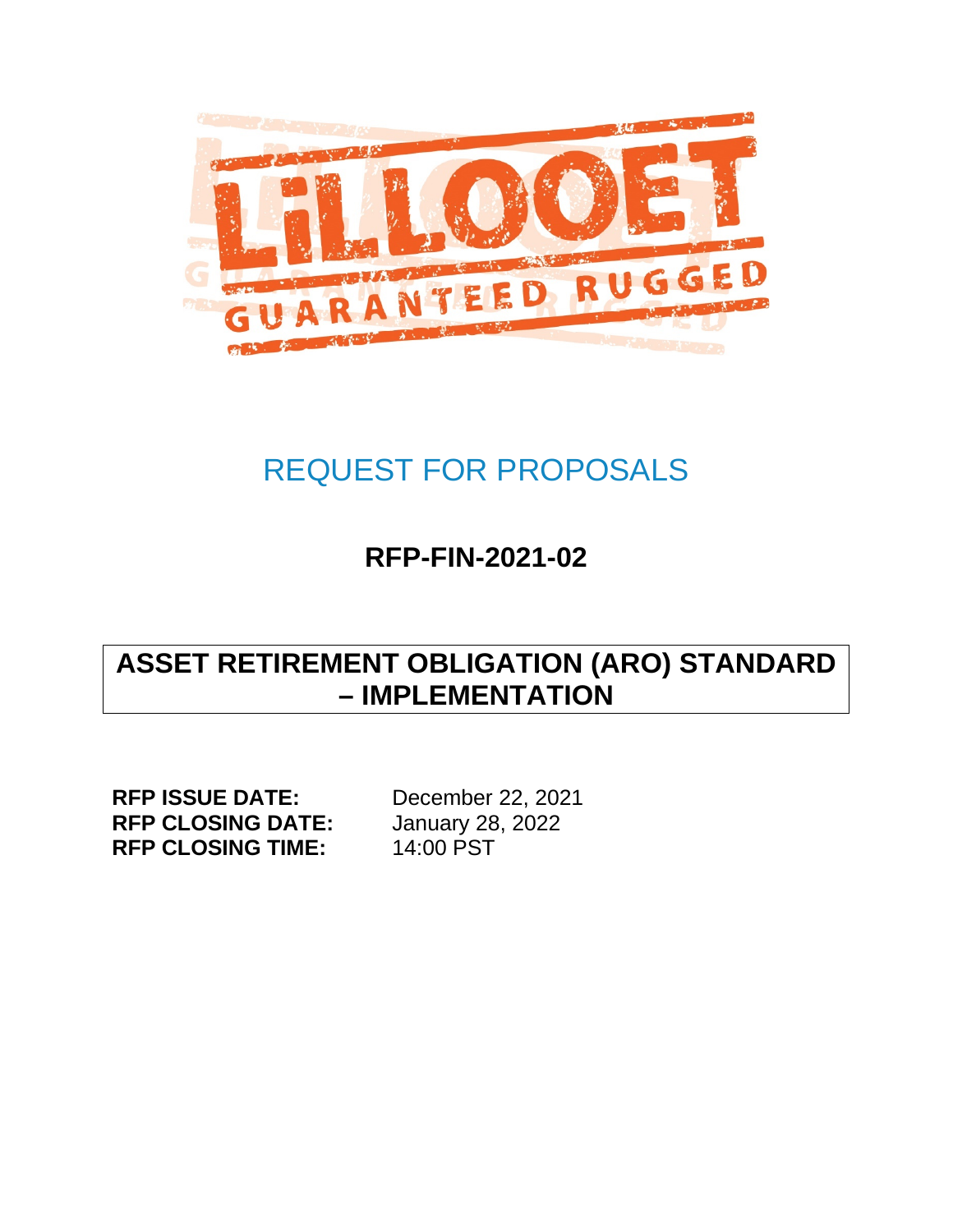# **Contents**

REQUEST FOR PROPOSALS

| $\mathbf{1}$ . |                                                                          |  |
|----------------|--------------------------------------------------------------------------|--|
| 1.1.           |                                                                          |  |
| 1.2.           |                                                                          |  |
| 1.3.           |                                                                          |  |
| 1.4.           |                                                                          |  |
|                |                                                                          |  |
| 2.1.           |                                                                          |  |
| 2.2.           |                                                                          |  |
| 2.3.           |                                                                          |  |
| 2.4.           |                                                                          |  |
| 2.5.           |                                                                          |  |
|                |                                                                          |  |
| 3.1.           |                                                                          |  |
| 3.2.           |                                                                          |  |
| 3.3.           |                                                                          |  |
| 3.4.           |                                                                          |  |
| 3.5.           |                                                                          |  |
| 3.6.           |                                                                          |  |
| 3.7.           |                                                                          |  |
| 3.8.           |                                                                          |  |
| 3.9.           |                                                                          |  |
| 3.10.          |                                                                          |  |
| 3.11.          |                                                                          |  |
| 4.             |                                                                          |  |
| 4.1.           |                                                                          |  |
|                |                                                                          |  |
| 4.3.           |                                                                          |  |
| 4.4.           | Stage IV - Cumulative Score and Selection of Highest Scoring Proponent 9 |  |
| 4.5.           |                                                                          |  |
| 4.6.           |                                                                          |  |
| 5.             |                                                                          |  |
| 5.1.           |                                                                          |  |
| 5.2.           |                                                                          |  |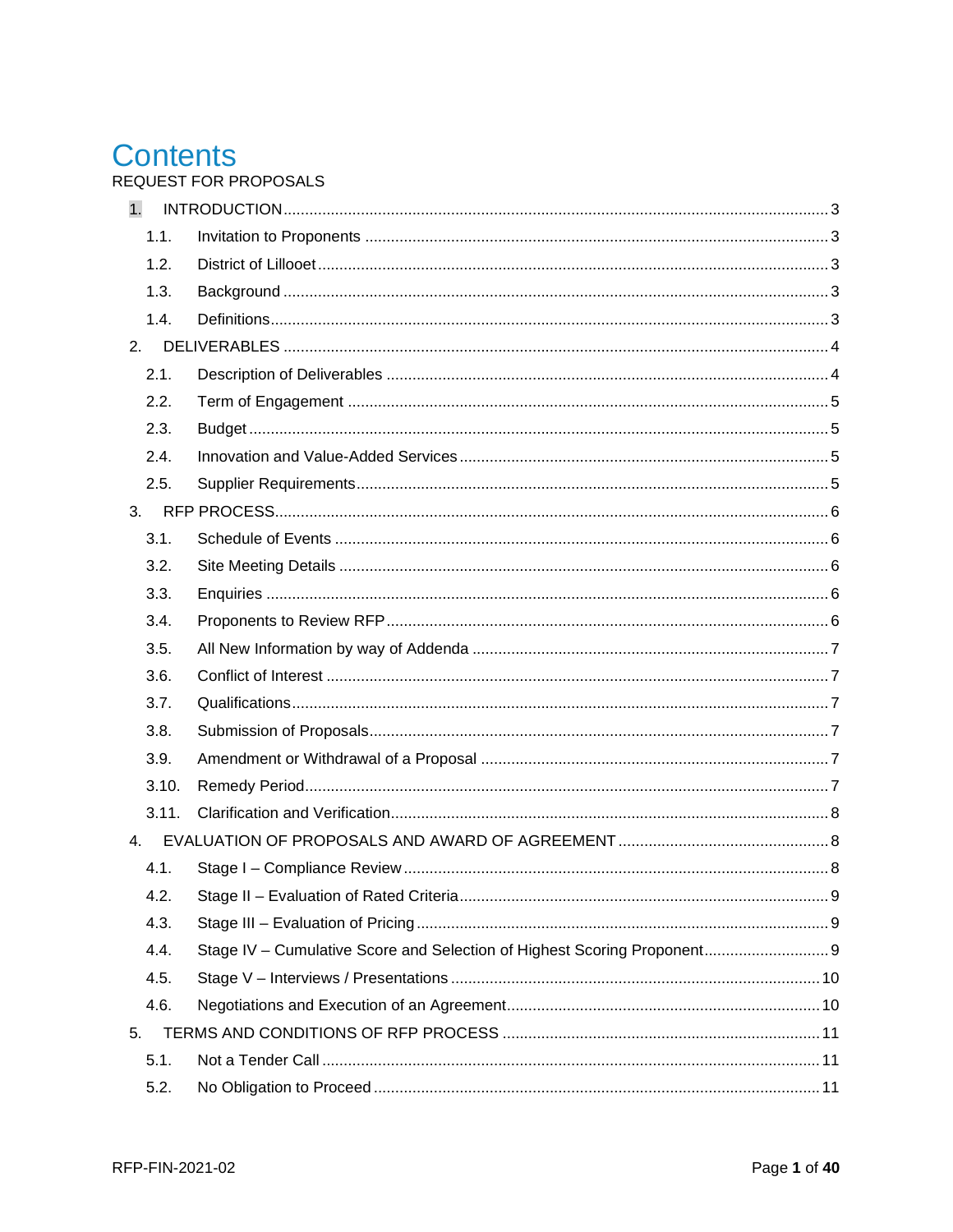<span id="page-2-0"></span>

| 5.3.  |  |
|-------|--|
| 5.4.  |  |
| 5.5.  |  |
| 5.6.  |  |
| 5.7.  |  |
| 5.8.  |  |
| 5.9.  |  |
| 5.10. |  |
| 5.11. |  |
| 5.12. |  |
| 5.13. |  |
| 5.14. |  |
| 5.15. |  |
| 5.16. |  |
| 5.17. |  |
| 5.18. |  |
| 5.19. |  |
| 5.20. |  |
| 5.21. |  |
| 5.22. |  |
| 5.23. |  |
|       |  |
|       |  |
|       |  |
|       |  |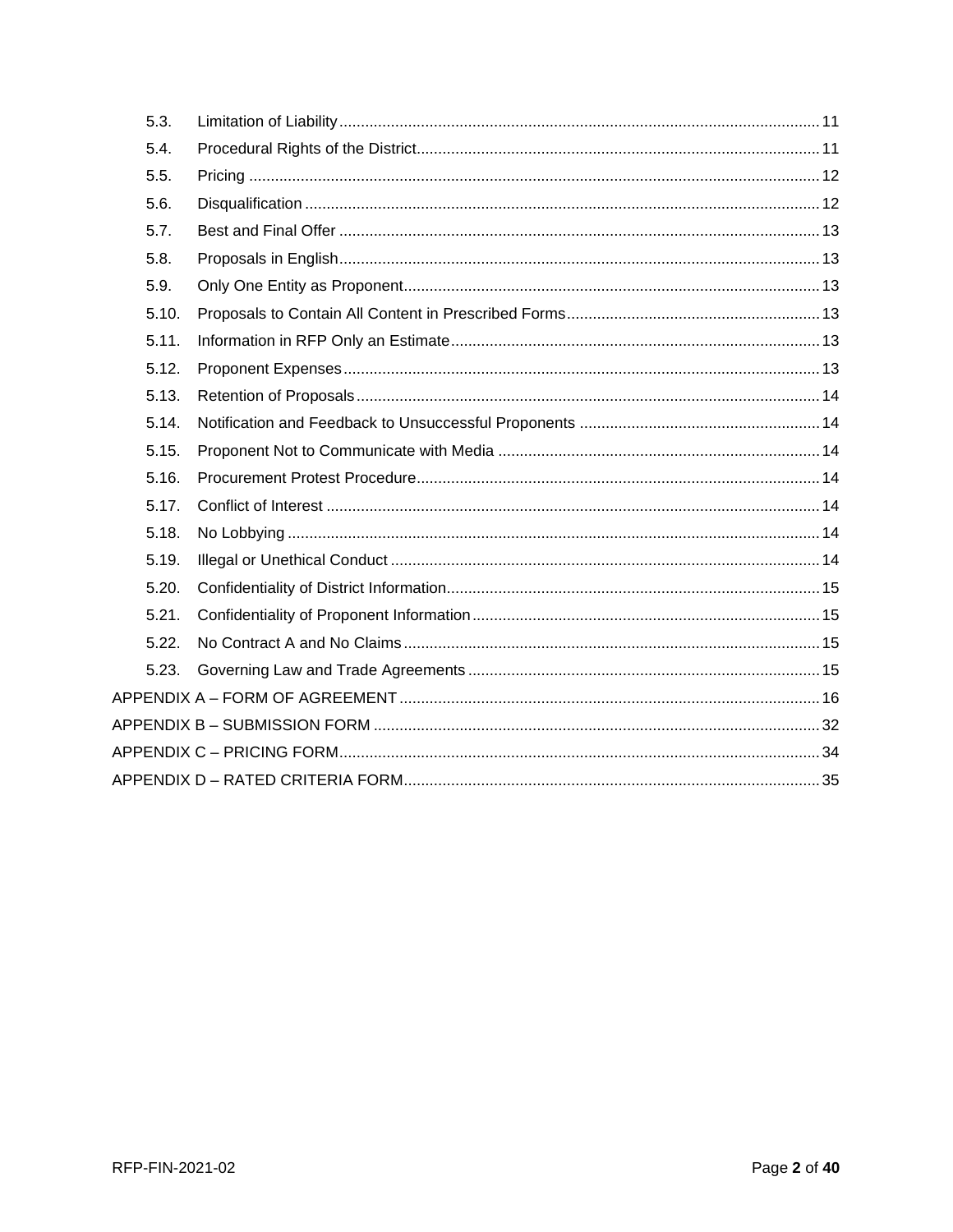# 1. INTRODUCTION

#### <span id="page-3-0"></span>1.1. Invitation to Proponents

This Request for Proposals ("RFP") is an invitation by the District of Lillooet (the "District") to prospective Proponents to submit non-binding Proposals for the provision of project management services to complete the implementation and transition of the District's Asset Retirement Obligations ("ARO") Implementation (the "Project") as further described in Section 2 – Deliverables (the "Deliverables").

#### <span id="page-3-1"></span>1.2. District of Lillooet

Located in the northern Fraser Canyon within the Squamish-Lillooet Regional District, the District is a municipality of approximately 2,300 residents. Lillooet is situated in a beautiful valley surrounded by forest, valleys, mountains, lakes, and rivers and is a paradise for any outdoor enthusiast. Further details on the District can be found on our website at [www.lillooet.ca](http://www.lillooet.ca/)

#### <span id="page-3-2"></span>1.3. Background

In August 2018, the Public Sector Accounting Board ("PSAB") issued the new PS 3280 Asset Retirement Obligations ("ARO") to establish an accounting standard for public entities that addresses the accounting and reporting of legal obligations associated with the retirement of tangible capital assets. The new standard is effective for annual financial statements relating to fiscal years beginning on or after April 1, 2022.

The new PS 3280 provides new requirements for the accounting of AROs and applies to AROs associated with tangible capital assets controlled by the public sector entity regardless of whether they are in productive use or no longer in productive use.

Items identified in preliminary review of the District's current tangible capital asset listing that will require ARO review and the development of related documentation in the scoping phase include, but are not limited to, the following:

- Buildings of varied ages (potential asbestos implications);
- Review of Statutory Right-of Way Agreements;
- Wastewater Treatment Plant and Pump Stations;
- Wells;
- Underground pipes;
- Streetlights (disposal and PCB compliance).

The District's Financial Statements are available online within the Finance department on the District's website via<http://lillooet.ca/Municipal-Government/Municipal-Departments/Finance.aspx>

#### <span id="page-3-3"></span>1.4. Definitions

In this Request for Proposals, in addition to any words defined above,

"**Addendum**" and "**Addenda**" mean additional information or amendments to this RFP, issued by the District.

"**Agreement**" means the written agreement between the District of Lillooet and the successful Proponent resulting from this RFP.

"**Closing Date and Time**" means the date and time that Proposals to this RFP must be received.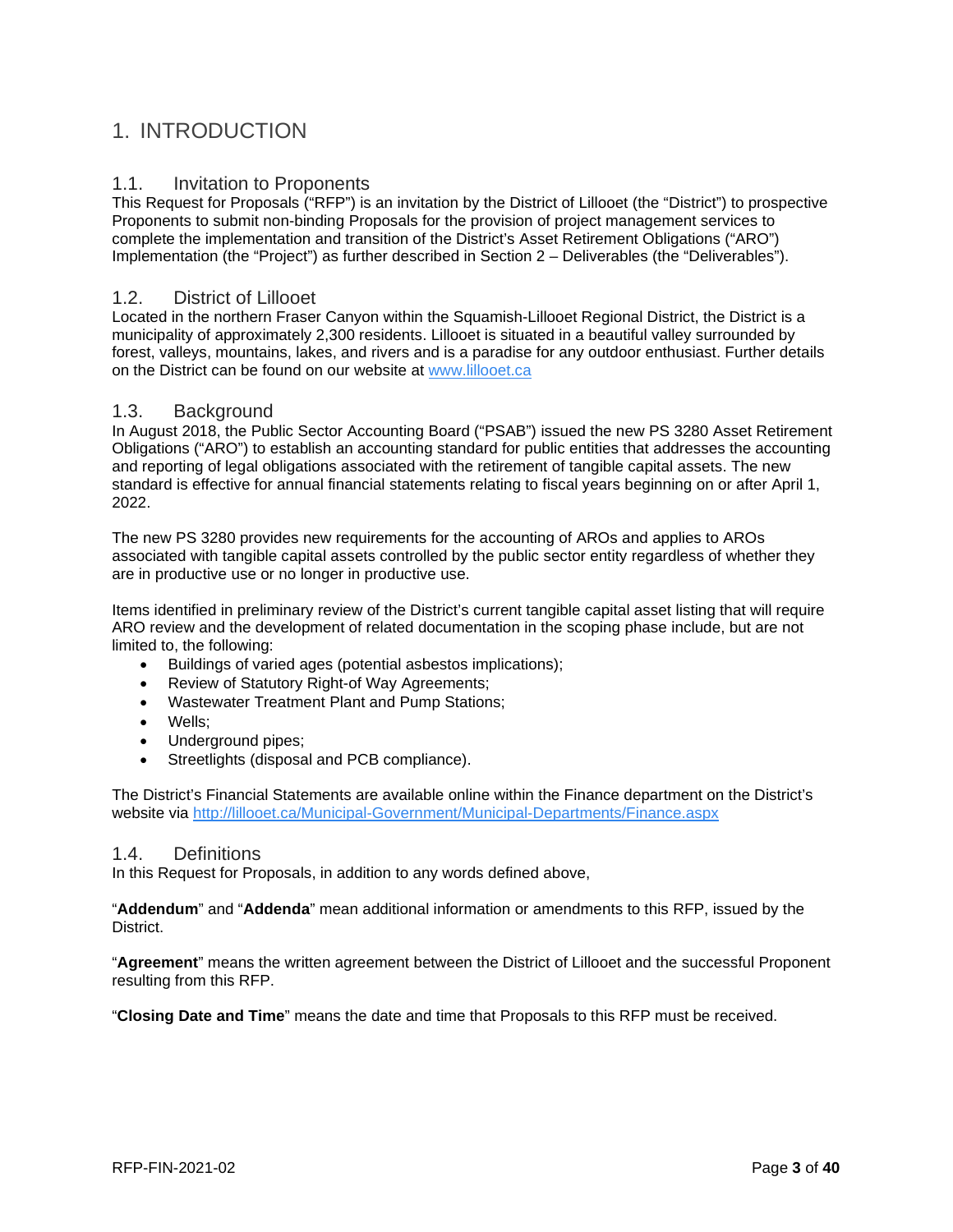"**Conflict of Interest**" includes, but is not limited to, any situation or circumstance where:

- a) In relation to the RFP process, the Proponent has an unfair advantage or engages in conduct, directly or indirectly, that may give it an unfair advantage, including but not limited to (i) having, or having access to, confidential information of the District in the preparation of its Proposal that is not available to other Proponents, (ii) communicating with any person with a view to influencing preferred treatment in the RFP process( including but not limited to the lobbying of decision makers involved in the RFP process), or (iii) engaging in conduct that compromises, or could be seen to compromise, the integrity of the open and competitive RFP process or render that process non-competitive or unfair; or
- b) In relation to the performance of its contractual obligations under a contract for the Deliverables, the Proponent's other commitments, relationships or financial interests (i) could, or could be seen to, exercise an improper influence over the objective, unbiased and impartial exercise of its independent judgement, or (ii) could, or could be seen to, compromise, impair or be incompatible with the effective performance of its contractual obligations.

"**Contact Person**" means the person named in Section 3.3 – Enquiries.

"**Deliverables**" means the goods and/or services that the District seeks to be provided by the Supplier, as further defined in Section 2 – Deliverables.

"**Evaluation Committee**" means the team of qualifies staff appointed by the District to review and assess Proposals.

"**Must**", "**Mandatory**", or "**Required**" means a requirement that must be met in order for a Proposal to receive consideration.

"**Proponent**" means a person or entity that submits a Proposal to this RFP.

"**Proposal**" means a response submitted to this RFP.

"**Request for Proposal**" or "**RFP**" means this Request for Proposals and includes the documents listed in the index and any modifications thereof or additions thereto incorporated by addendum before the Closing Date and Time.

"**Section**" means the numbered section of the referenced part of this RFP.

"**Supplier**" means the successful Proponent, the individual firm, co-partnership, or corporation retained by the District to perform the Deliverables in accordance with the Agreement.

## <span id="page-4-0"></span>2. DELIVERABLES

#### <span id="page-4-1"></span>2.1. Description of Deliverables

The objective of this Project is to implement the new accounting standard Section PS 3280 for Asset Retirement Obligations (ARO) into the District's annual audited financial statements.

#### *Scope of Work:*

The scope of work and Deliverables to be provided by the successful Proponent include but are not limited to the following:

#### *Framework:*

Develop an implementation strategy for the adoption and integration of the new accounting standard. Develop policy and procedures for the adoption of the new ARO accounting standard.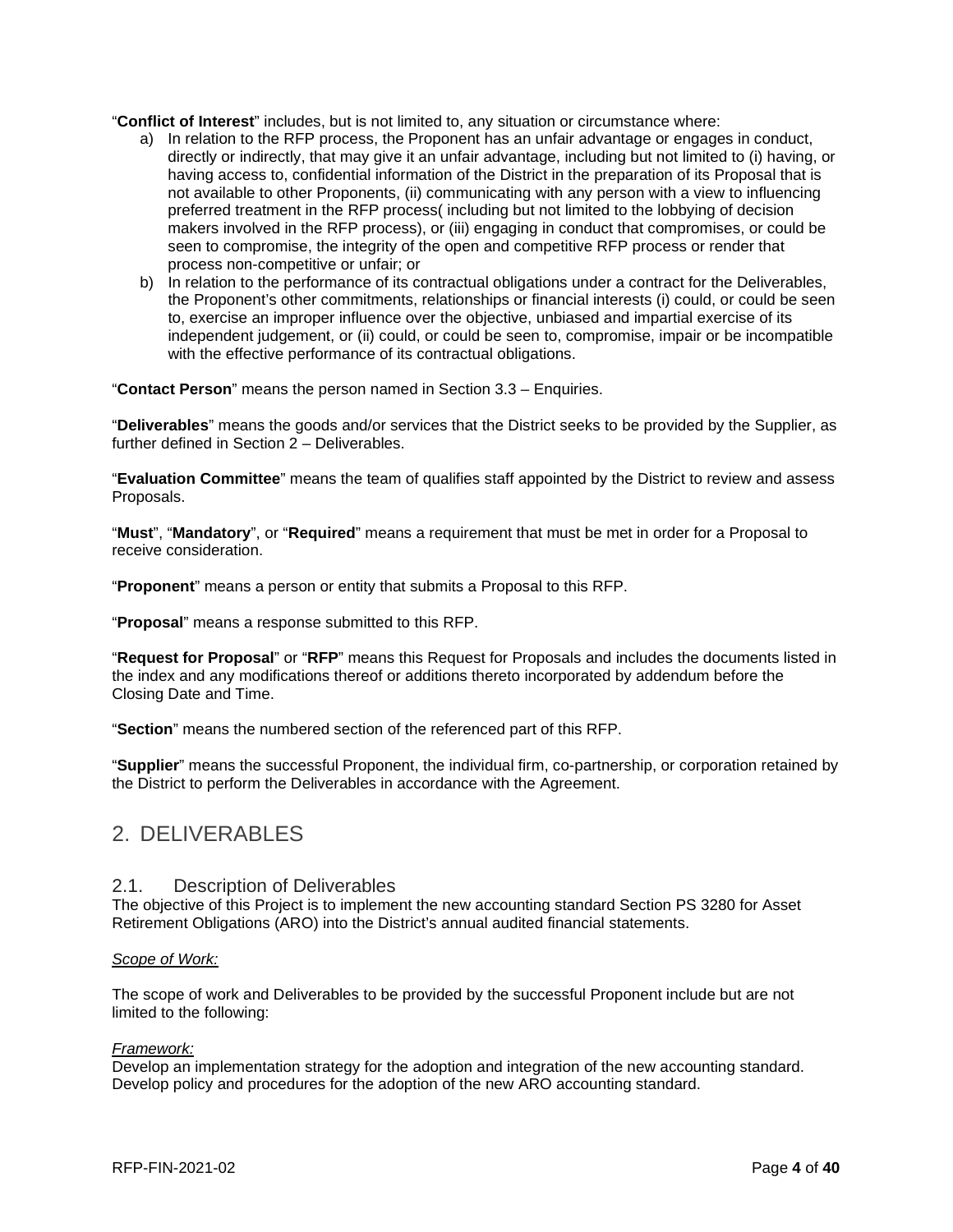#### *Identification:*

Identify all applicable regulations and/or legal requirements; and Identify assets that are within the scope of the new standard.

#### *Recognition and Measurement:*

Recommend the transition method for adoption of the new standard;

Form assumptions to be applied to measurement of the retirement obligation including whether a discount rate will be used; and

Calculate asset retirement obligation costs for in-scope assets, including separation of legally required costs from other optional costs.

#### *Reporting and Presentation:*

Assist the District with incorporating the required reporting into December 31, 2022 financial statements, including restatement of 2021 comparative figures; and

Recommend roles and responsibilities for subsequent measurement and reporting.

#### <span id="page-5-0"></span>2.2. Term of Engagement

The successful Proponent should be prepared to commence work immediately after the Agreement is awarded and shall complete the work by March 31, 2023.

The District reserves the right to engage the successful Proponent for additional services related to the ARO standard for a period of up to one (1) year after the term completion date noted above.

Proponents are to provide a customized rate sheet as per Appendix C – Pricing Form. Additional services, if any, will utilize the rates within the rate sheet.

#### <span id="page-5-1"></span>2.3. Budget

The District is not disclosing a budget for the Deliverables as part of this RFP process. Proponents should provide their required remuneration as part of their Proposal.

#### <span id="page-5-2"></span>2.4. Innovation and Value-Added Services

Given the District's objectives and the Proponent's best practices experience, the Proponent may have additional project offerings that will ensure the overall short and long-term success of the District's project as defined in this RFP.

The Proponent may include ideas beyond the scope of the RFP that provide added benefit to the District not specifically asked for in this RFP and that the Proponent is prepared to supply and provide as part of the Agreement. Unless otherwise stated, it is understood that there will be no extra costs for these items; however, if the Proponent identifies any additional costs pertaining hereto, the summary and explanation of the value-added costs should be included and identified in the Fee Schedule.

#### <span id="page-5-3"></span>2.5. Supplier Requirements

The Supplier shall provide the District with proof of the following prior to beginning work on this Project:

- A Business Licence that allows the Supplier to perform work in Lillooet (either a Lillooet Business License or an Inter-Community Business License from another participating Thompson Nicola municipality).
- WorkSafe BC Clearance Letter addressed to the District of Lillooet indicating that the account is active and in good standing.
- Commercial General Liability Insurance coverage in the amount of \$5,000,000 as per the requirements detailed in Appendix A – Form of Agreement.
- Automobile Liability Insurance coverage in the amount of \$5,000,000 as per the requirements detailed in Appendix A – Form of Agreement.
- Professional Errors and Omissions Insurance coverage in the amount of \$5,000,000 as per the requirements detailed in Appendix A – Form of Agreement.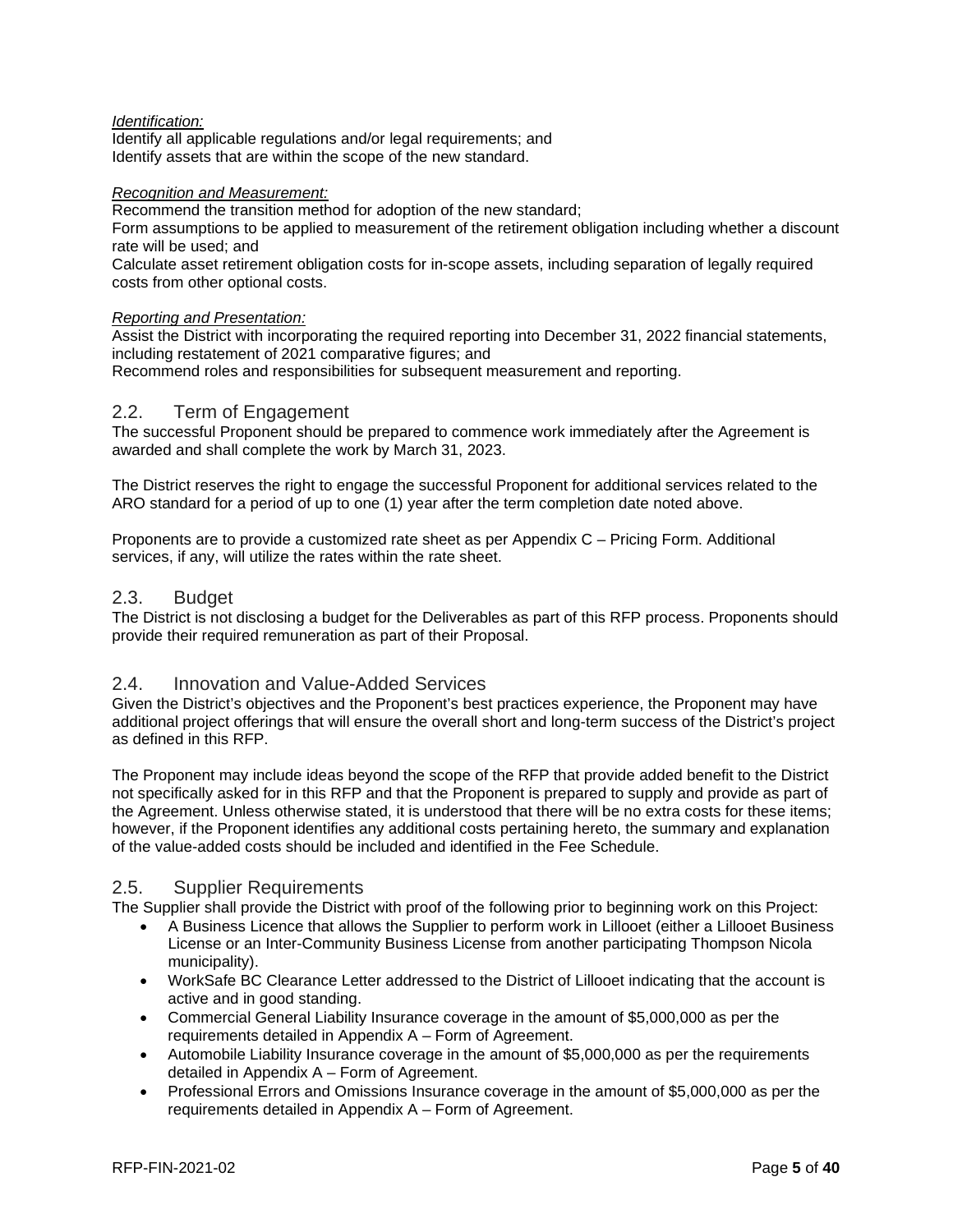For clarity, a Proponent is not required to be in possession of all of the above at the time of submitting a Proposal, but if they are the successful Proponent and invited to enter into an Agreement, they must be prepared to obtain the above and provide proof to the District.

## <span id="page-6-0"></span>3. RFP PROCESS

#### <span id="page-6-1"></span>3.1. Schedule of Events

| Event:                                | Date:                         |
|---------------------------------------|-------------------------------|
| Issue Date of this RFP                | December 22, 2021             |
| Deadline for Questions                | January 10, 2022              |
| Anticipated Last Day to issue Addenda | January 14, 2022              |
| RFP Closing Date and Time             | January 28, 2022 at 14:00 PST |
| Anticipated Notice of Award           | Week of February 14, 2022     |

The above dates are subject to change at the discretion of the District.

#### <span id="page-6-2"></span>3.2. Site Meeting Details

No site meeting will be held for this RFP. Proponents should submit any questions they may have in accordance with Section 3.3.

#### <span id="page-6-3"></span>3.3. Enquiries

The point of contact at the District of Lillooet for any queries or questions related to this RFP (RFP Contact Person) is:<br>Attention: Jon

Joni L'Heureux, Chief Financial Officer Email: [cfo@lillooet.ca](mailto:cfo@lillooet.ca) Address: 615 Main Street PO Box 610 Lillooet, BC V0K 1V0

Proponents should contact the RFP Contact Person with any questions, in writing, by email only, prior to the Deadline for Questions noted in Section 3.1 – RFP Schedule. This will allow the District, at its discretion, to issue addendum prior to the Anticipated Last Date to Issue Addenda. Questions received after the Deadline for Questions will be addressed if time permits.

Verbal discussion between District staff and a Proponent shall not become part of the RFP unless confirmed by a written Addendum. The District shall not be held responsible for any misunderstanding by the Proponent.

#### <span id="page-6-4"></span>3.4. Proponents to Review RFP

Proponents shall carefully review the RFP documents immediately upon receipt of the RFP and report any errors, omissions, or ambiguities, and ask any questions that will further their understanding of the request. The Proponent is solely responsible to seek clarification from the District on any matter it considers to be unclear and Proponents are to rely on their own independent analysis in preparing a submission.

It is the Proponent's responsibility to determine if, as part of their evaluation of this assignment and the preparation of their Proposal, they need to request access to any information included in this RFP. If there are any services that are not included in the Deliverables, but which the Proponent deems necessary to successfully complete this assignment, the Proponent should advise the RFP Contract Person.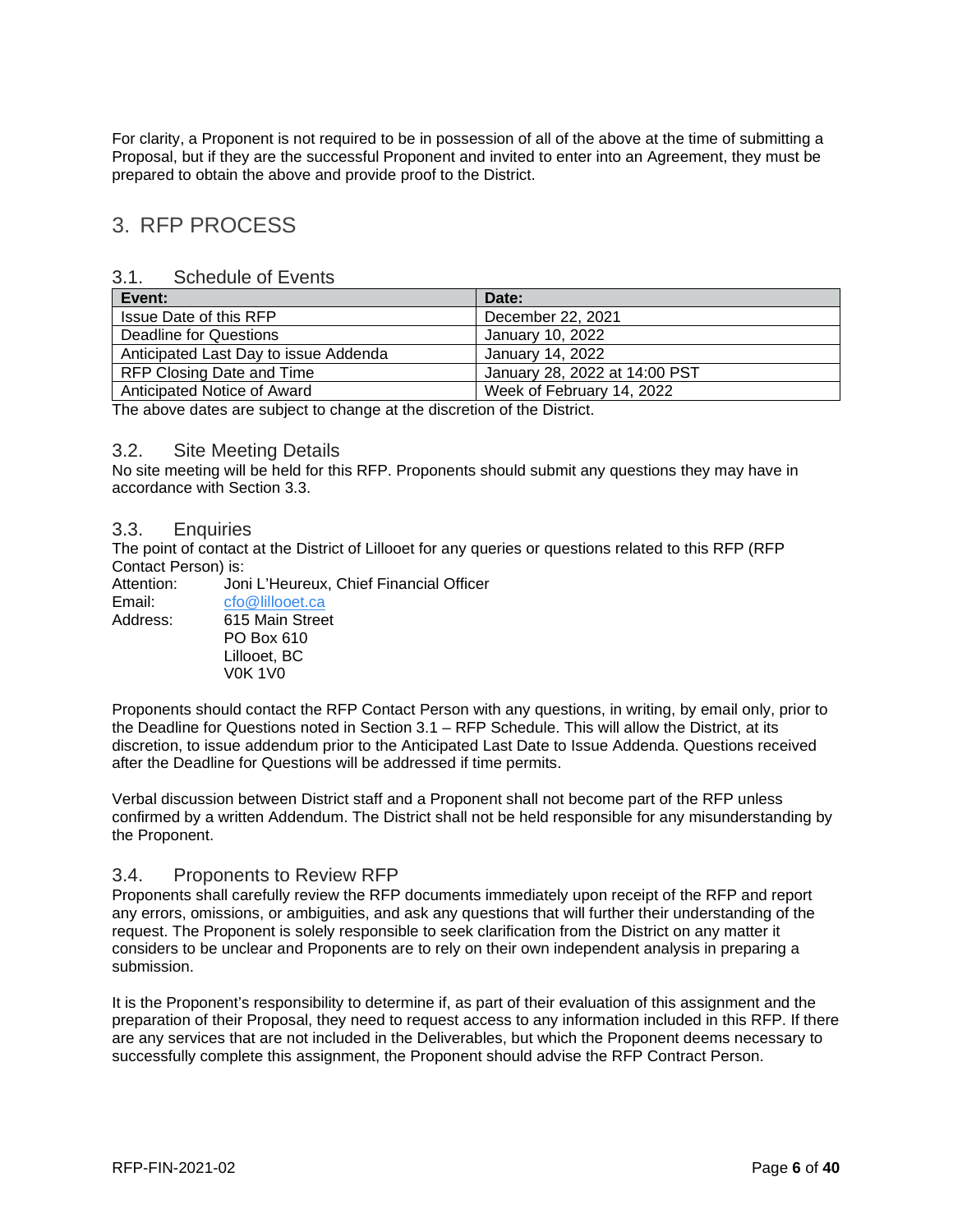## <span id="page-7-0"></span>3.5. All New Information by way of Addenda

This RFP may only be amended by way of an Addendum issued in accordance with this Section. At any time up until the Closing Date and Time, the District may issue an Addendum in order to amend, clarify, or answer questions to this RFP. Each Addendum will be issued at the same location and in the same manner as this RFP document (i.e., on the District of Lillooet website at [www.lillooet.ca](http://www.lillooet.ca/) and BC Bid).

Each Addendum will form an integral part of this RFP. Proponents are solely responsible for checking for Addenda up until the Closing Date and Time. If the District deems it necessary to issue an Addendum after the Anticipated Last Day to Issue Addenda, as detailed in Section 3.1, then the District may extend the Closing Date and Time in order to provide Proponents with more time to complete their Proposal.

Proponents must confirm receipt of all Addenda on Appendix B – Submission Form, to be submitted as part of their Proposal.

#### <span id="page-7-1"></span>3.6. Conflict of Interest

The proponent shall not engage in any Conflict of Interest communications. Proponents should note that Proposals will not be evaluated if the Proponent's current or past corporate or other interest may, in the District's opinion, give rise to a conflict of interest in connection with the RFP.

#### <span id="page-7-2"></span>3.7. Qualifications

By submitting a Proposal, the Proponent is representing that it has the competence, qualifications, and relevant experience to carry out the work and will employ the same experienced staff to efficiently and safely perform the Deliverables.

#### <span id="page-7-3"></span>3.8. Submission of Proposals

Proponents will submit their Proposal to this RFP either by mailing or emailing a digital copy of their proposal to the RFP Contact Person as detailed in Section 3.3 – Enquiries. The District shall not be responsible for incomplete or misdirected Proposals due to electronic technical or other problem arising out of the Proponents submission.

Proposals submitted in any other manner will not be accepted.

Proposals must be received no later than the RFP Closing Date and Time detailed in Section 3.1. It is solely the responsibility for the Proponent to ensure that the Proposal is received on time.

#### <span id="page-7-4"></span>3.9. Amendment or Withdrawal of a Proposal

A Proponent may amend a Proposal at any time up until the RFP Closing Date and Time by sending their amended Proposal to the RFP Contact Person via the methods outlined in Section 3.8 above. Amended Proposals must be clearly identified as amendments.

A Proponent may withdraw a Proposal that is already submitted at any time up until the RFP Closing Date and Time by contacting the RFP Contact Person via the methods outlined in Section 3.8 above.

#### <span id="page-7-5"></span>3.10. Remedy Period

Notwithstanding the requirements for mandatory criteria and scored criteria, the District may, in its sole discretion, provide written notification to a Proponent that identifies any of the mandatory or recommended requirements not met and provides the Proponent with five (5) calendar days to remedy and supply the requirements. This option to remedy missing requirements shall be exercised at the absolute discretion of the District and does not apply to Proposals received after the Closing Date and Time.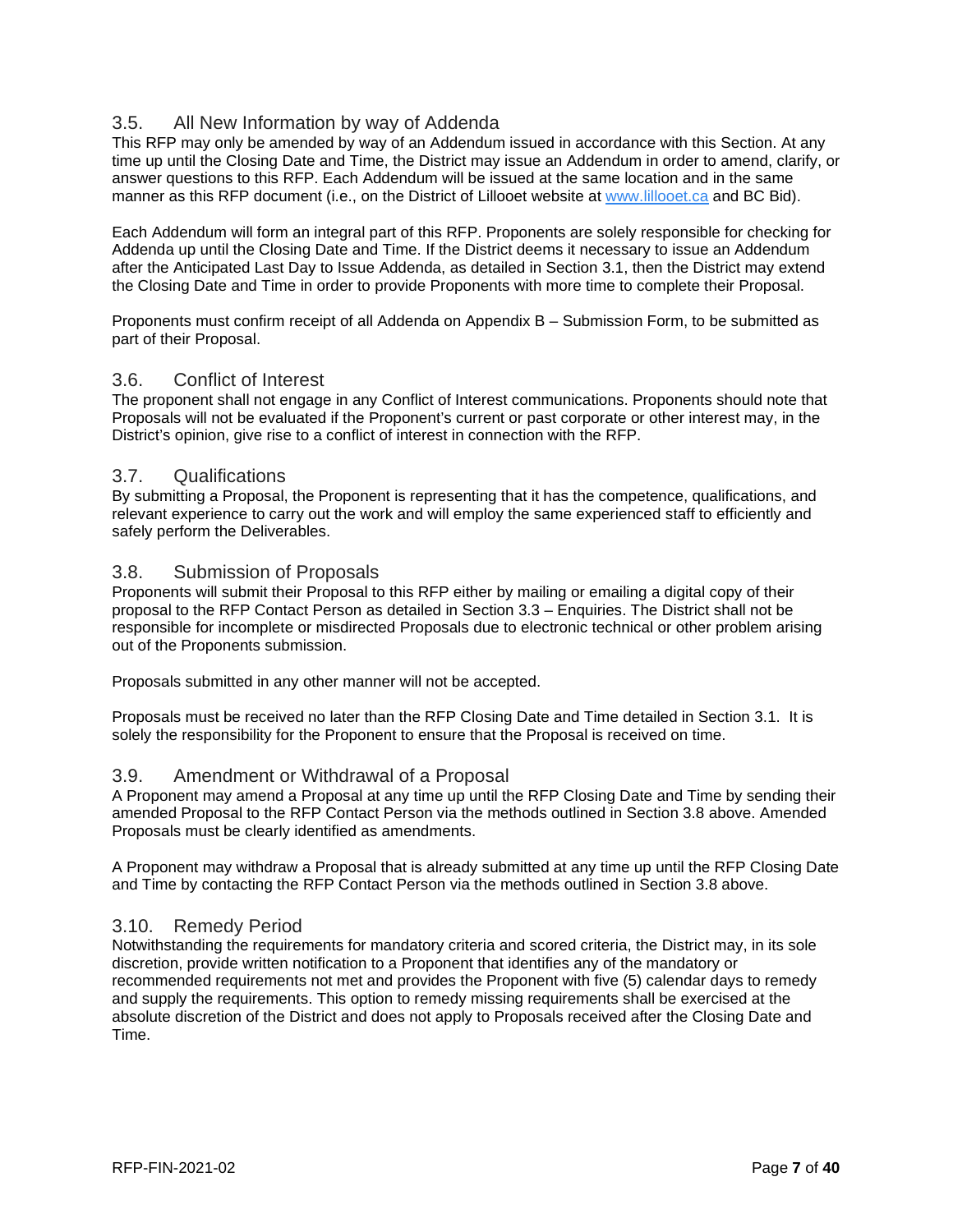## <span id="page-8-0"></span>3.11. Clarification and Verification

At any point in the evaluation process, the District may, at its sole option, request further details or clarification from the Proponent and/or third parties on aspects of a Proposal by way of a written request for clarification. The written request shall clearly state the required clarification and time limit to supply the information requested. Following receipt of the clarification information, the District may use this information to reassess and/or re-score the Proposal according to the scored criteria.

Proponents should note that the District, in addition to any other remedies it may have at law or in equity, reserves the right to rescind any contract awarded to a Proponent in the event that the District determines that the Proponent made a misrepresentation or provided any inaccurate, misleading, or incomplete information in its proposal or during contract negotiations.

# <span id="page-8-1"></span>4. EVALUATION OF PROPOSALS AND AWARD OF AGREEMENT

The District will conduct the evaluation of Proposals and selection of a successful Proponent in accordance with the process detailed in this Section. Evaluation of Proposals will be by a Proposal Evaluation Committee. The District's intent is to enter into an Agreement with the Proponent who has met all mandatory criteria and minimum scores, and who has the highest overall ranking based on this evaluation process.

#### <span id="page-8-2"></span>4.1. Stage I – Compliance Review

Prior to the evaluation of Proposals, the District will review each Proposal to determine if it complies with the submission instructions and mandatory requirements provided in this RFP. If, in the sole discretion of the District, a Proposal does not materially comply with the requirements set out in this RFP and/or the District determines that there is a material or perceived conflict of interest, the Proposal will be disqualified from further consideration.

Proposals not clearly demonstrating that they meet the following mandatory criteria will be excluded from further consideration in the evaluation process.

|               | <b>Mandatory Criteria:</b>                                                               |
|---------------|------------------------------------------------------------------------------------------|
|               | The Proposal must be received by the Closing Date and Time, in accordance with the       |
|               | requirements of Section 3.1 - Schedule of Events                                         |
| $\mathcal{P}$ | The Proposal must be submitted in accordance with the requirements of Section 3.8 -      |
|               | Submission of Proposals                                                                  |
| 3             | The Proposal must include the following completed forms:                                 |
|               | Appendix B - Submission Form                                                             |
|               | Appendix C - Pricing Form                                                                |
|               | The Proposal must include the information requested on the following forms either on the |
|               | forms or in a format of their choice:                                                    |
|               | Appendix D - Rated Criteria Form                                                         |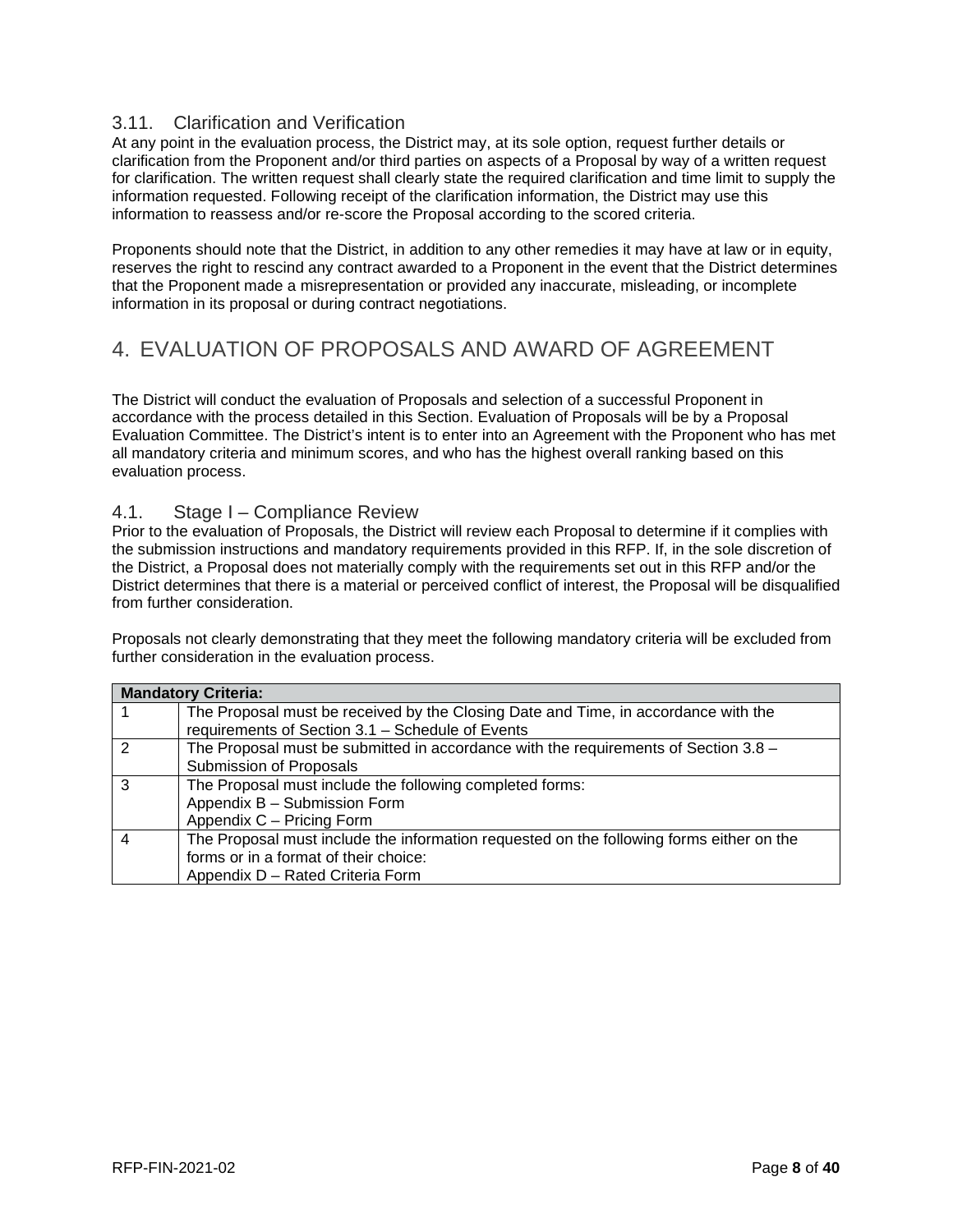### <span id="page-9-0"></span>4.2. Stage II – Evaluation of Rated Criteria

Proposals that are deemed compliant after Stage I will be evaluated in Stage II. The evaluation team will establish the Stage II score using the following criteria. Rated criteria are set out in Appendix D – Rated Criteria Form.

| <b>Scored Criteria</b>                       | <b>Weighting (Points)</b> |
|----------------------------------------------|---------------------------|
| Approach and Methodology                     | 45                        |
| Proposed Team, Experience and Qualifications | 25                        |
| Innovation and Value-Added Services          |                           |
| <b>Total</b>                                 | 75                        |

**Threshold**: A minimum score of forty (40) points must be obtained in this Stage for a Proponent to move to Stage III.

Any Proposal not meeting a threshold score will not be given further consideration.

#### **Scoring Methodology**

Each criterion will be scored by the evaluation committee as a percentage out of 100, which will then be multiplied by the weighting to provide a weighted score.

#### <span id="page-9-1"></span>4.3. Stage III – Evaluation of Pricing

At the conclusion of Stage II, any proposals that have met the minimum scores and minimum overall threshold requirement will advance to Stage III – Pricing Evaluation.

| <b>Scored Criteria</b> | <b>Weighting (Points)</b> |
|------------------------|---------------------------|
| Pricing                | 25                        |

#### **Scoring Methodology**

Each Proponent will receive a percentage of the total possible points allocated to price by dividing that Proponent's price into the lowest bid price. For example, if the lowest bid price is \$60,000, that Proponent receives 100% of the possible points for that category (60,000/60,000 = 100%), a Proponent who bids \$75,000 receives 80% of the possible points for that category (60,000/75,000 = 80%) and a Proponent who bids  $$120,000$  receives 50% of the possible points for that category  $(60,000/120,000 = 50%)$ .

#### <span id="page-9-2"></span>4.4. Stage IV – Cumulative Score and Selection of Highest Scoring Proponent

At the conclusion of Stage III, each Proposal's weighted scores will be added together, and Proposals will be ranked according to their total weighted scores. Subject to the express and implied rights of the District, the highest scoring Proponent will be selected to enter into an agreement based on the Form of Agreement attached as Appendix A of this RFP unless the District wishes to proceed with Interviews as per Section 4.5 below. In the event that two or more Proposals have an equal total weighted score, Proponents may be invited for interviews/presentations or may be asked to submit a Best and Final Offer; otherwise, the Proponent with the lowest total price will be invited to enter into an Agreement with the District.

| <b>Stage IV - Cumulative Scores</b> | <b>Weighting (Points)</b> |
|-------------------------------------|---------------------------|
| Stage II - Rated Criteria           |                           |
| Stage III – Pricing                 | 25                        |
| <b>Total Points</b>                 | 100                       |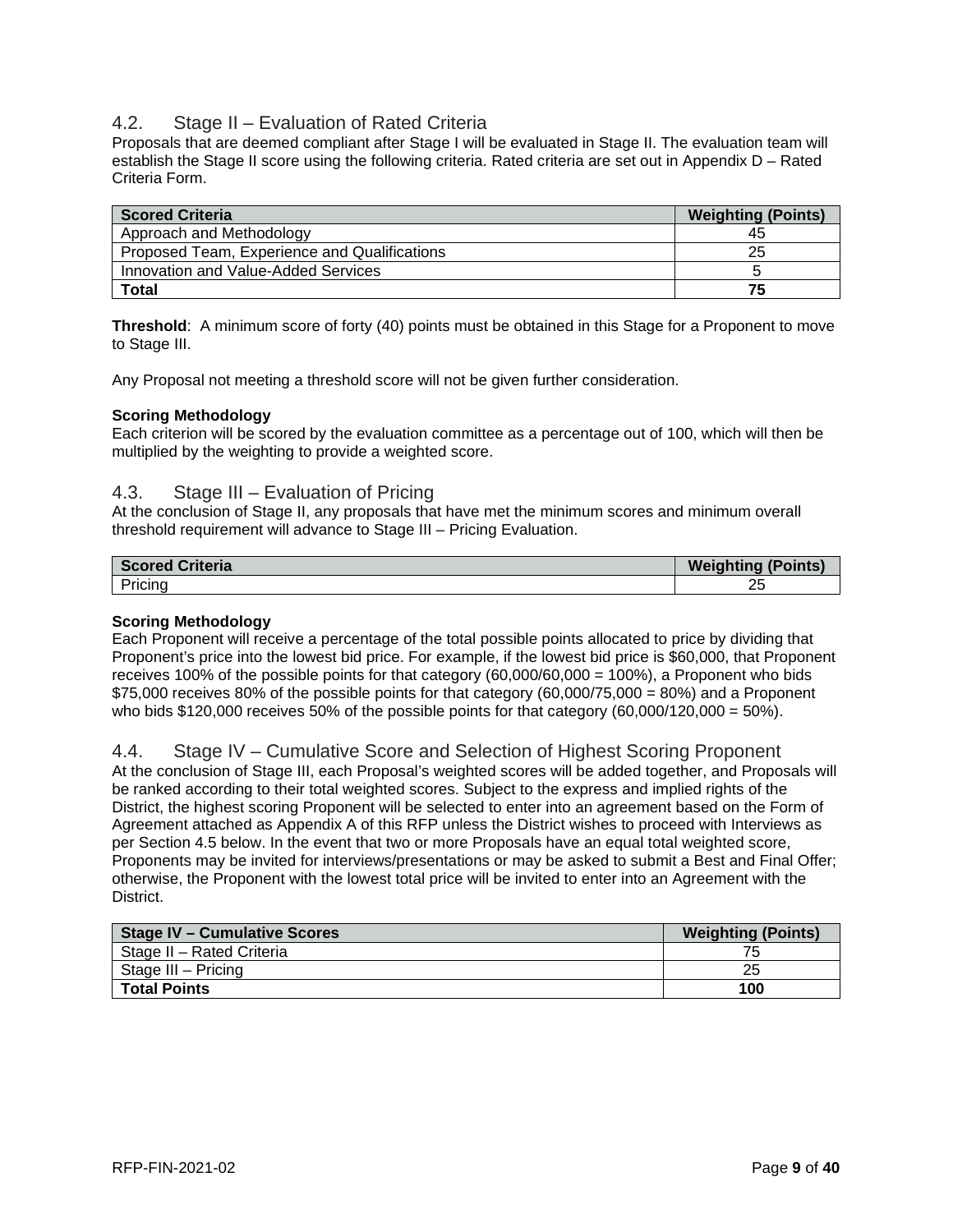### <span id="page-10-0"></span>4.5. Stage V – Interviews / Presentations

The District, at its sole discretion, or in the event of a tied score between Proponents, may shortlist the Proponents and may invite one or more Proponents to an interview in order to further evaluate the Proposal(s).

Any interview that takes place will be evaluated out of an additional 25 points for a revised total available proposal score of 125 points. The District reserves the right, at its sole discretion, to adjust the initial evaluation scores up or down following the interview.

#### <span id="page-10-1"></span>4.6. Negotiations and Execution of an Agreement

Neither the District nor any Proponent will be legally bound to provide or purchase the Deliverables until the execution of a written Agreement.

The District will invite the top ranked Proponent to enter into discussions with a view to concluding an Agreement. The terms and conditions found in the Form of Agreement (Appendix A) are to form the basis for commencing negotiations between the District and the selected Proponent. In no event will the District be required to offer any modified terms to any other Proponent prior to entering into an agreement with a Proponent and the District shall incur no liability to any other Proponent as a result of such negotiation or modifications. No Proponent shall have any rights against the District arising from such negotiations.

It is the intent of the District to ensure it has the flexibility it needs to arrive at a mutually acceptable Agreement. Negotiations may include, among other things:

- Clarifications or amendments to the scope of goods/services, plus any resulting price adiustments.
- Social and environmental aspects.
- Innovations.
- Amendments to the terms and conditions of the Form of Agreement (included as Appendix A), based on items submitted in the Proposal.

Proposals should remain valid for a period of sixty (60) days following the Closing Date and Time of this RFP.

The District would seek to execute an Agreement within 15 days of issuing an invitation to the Proponent to conclude an Agreement. If the District and the preferred Proponent cannot negotiate a successful Agreement within this time-period, the District may terminate negotiations with that Proponent and invite the next-highest-ranked Proponent to conclude an Agreement. The District may then continue this process until an Agreement is executed, or there are no further Proponents, or the District otherwise elects to cancel the RFP process entirely. For clarity, the District may discontinue discussions with a Proponent if at any time the District is of the view that it will not be able to conclude an Agreement with that Proponent.

The District may rescind an award if the Proponent is unable to provide the adequate business and insurance documents, as requested under Section 2.5 – Supplier Requirements.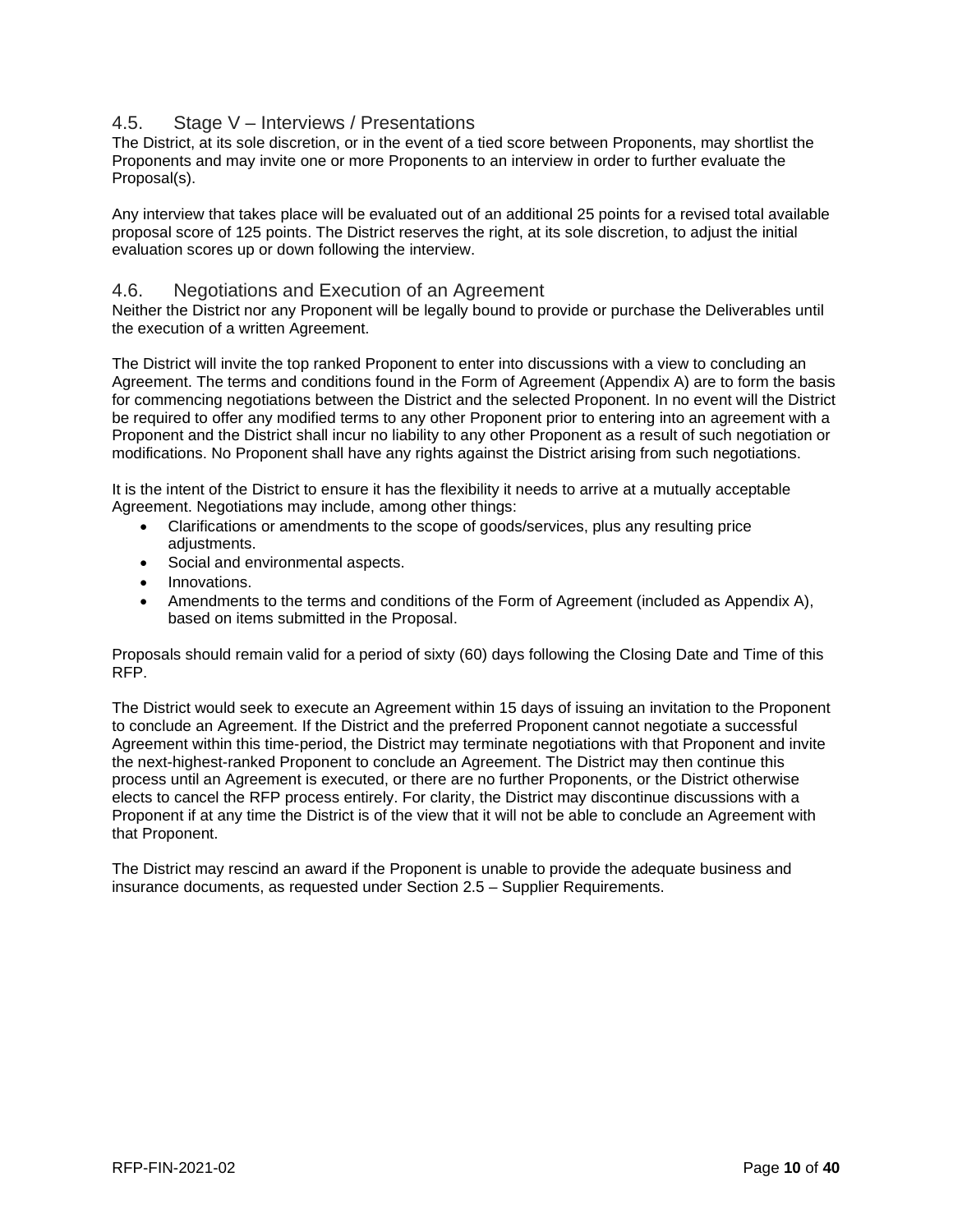# <span id="page-11-0"></span>5. TERMS AND CONDITIONS OF RFP PROCESS

### <span id="page-11-1"></span>5.1. Not a Tender Call

This RFP is not a tender call and the submission of any response to this RFP does not create a tender process. This RFP is not an invitation for an offer to contract made by the District.

By this RFP, the District reserves itself the absolute and unfettered discretion to invite Proposals, consider and analyze submissions, select short-listed Proponents, or attempt to negotiate an Agreement with the successful Proponent as the District considers desirable. Proposal submission by a Proponent and its subsequent receipt by the District does not represent a commitment on the part of the District to proceed further with any Proponent or project.

#### <span id="page-11-2"></span>5.2. No Obligation to Proceed

Though the District fully intends, at this time, to proceed through the RFP, the District is under no obligation to award an Agreement as a result of this RFP. The receipt by the District of any information (including any submissions, ideas, plans, drawing, models, or other materials communicated or exhibited by any intended Proponent or on its behalf) shall not impose any obligations on the District. There is no guarantee by the District, its officers, employees, or agents, that the process initiated by the issuance of this RFP will continue, or that this RFP process or any RFP process will result in an Agreement with the District.

#### <span id="page-11-3"></span>5.3. Limitation of Liability

No representation, warranty or undertaking, expressed or implied, is or will be made by, and no responsibility is or will be accepted by, the District in relation to this RFP or the completeness or accuracy of any information presented in the RFP.

#### <span id="page-11-4"></span>5.4. Procedural Rights of the District

The District has the right, at its sole discretion, at any time, either before or after the Closing Date and Time, to:

- a) accept, reject, or disqualify any Proposal;
- b) determine whether a Proposal is in compliance with the RFP or whether a failure to comply is material or not;
- c) if only one Proposal is received, elect to accept it, reject it, and/or re-issue the RFP documents for re-bid without revising the existing RFP documents;
- d) alter or amend any aspect of the RFP;
- e) seek clarification or request further information or documentation from any or all Proponents, or from third parties;
- f) elect not to proceed with the RFP;
- g) cancel this RFP and subsequently call for new submissions for the subject matter of this RFP (including any portion thereof);
- h) select one or more than one Proponent for the performance of all or any part of the goods and/or services that are the subject matter of the RFP;
- i) decline to enter into an Agreement with any Proponent if the District is of the opinion that the Proponent submitted pricing that is too low to be sustainable and/or the successful provision of the Deliverables according to the RFP would be in jeopardy; and,
- j) cancel its decision to enter into an agreement with any Proponent in the event of any material change with the respect to the Proponent's Proposal that has not been approved by the District;

in each case without any liability for costs, expenses or damages incurred or suffered by any Proponent or entity.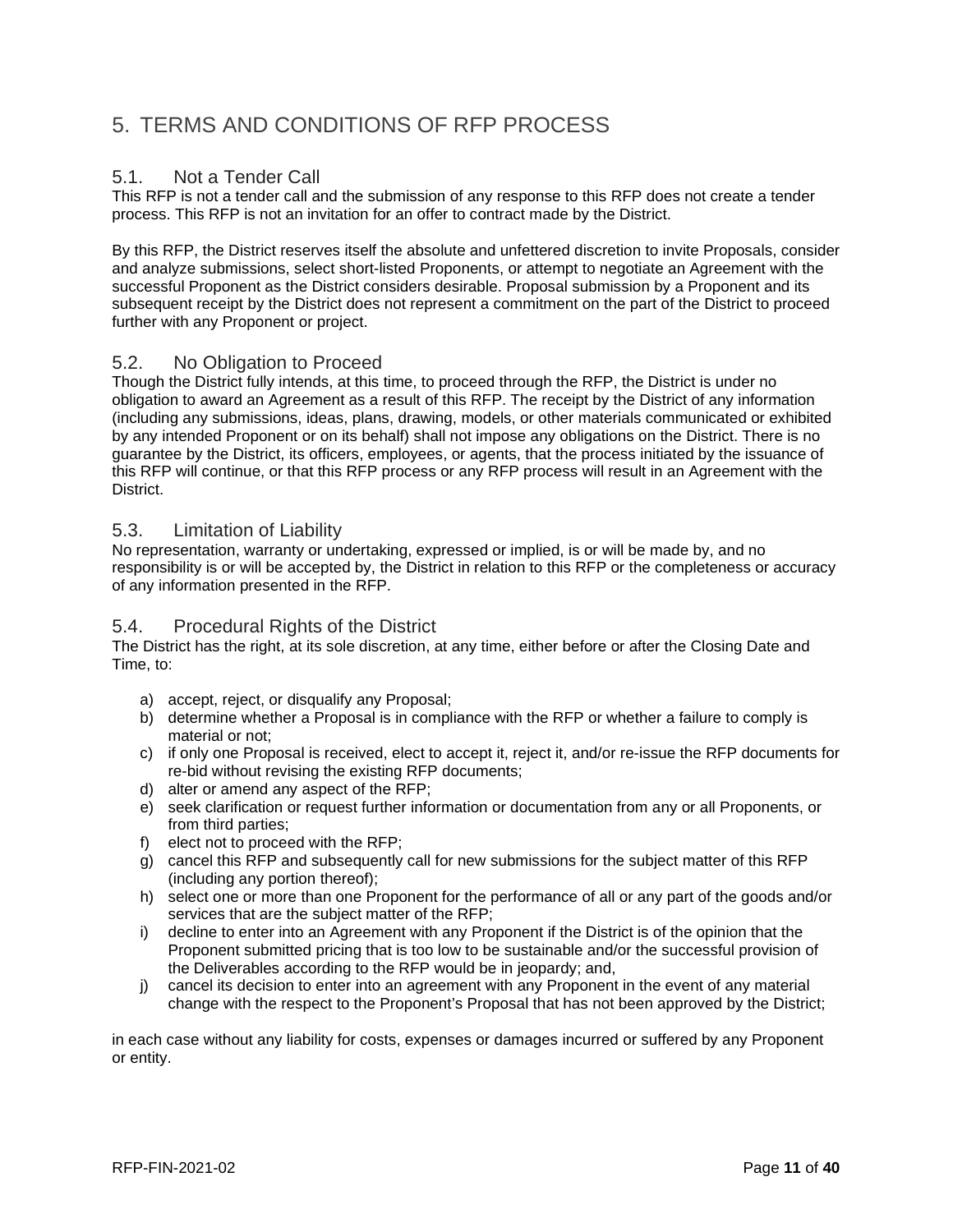#### <span id="page-12-0"></span>5.5. Pricing

Proponents shall deduct any applicable government discounts and quote firm net prices. All prices quoted shall be in Canadian funds, F.O.B. destination, freight and duty prepaid. The Supplier will pay for the full cost of any and all transportation of the goods from point of origin in any country to the specified District location, including, but not limited to, inland haulage, any and all customs clearance fees, duties, taxes, documentation charges, demurrage if any, port handling charges and any unloading fees. Supplier pays and bears freight charges, and the Supplier owns goods in transit and files any claims. The material delivered in response to District orders shall remain the property of the Supplier until a full physical inspection is made by the District and the material accepted to the satisfaction of the District. All containers shall be suitable for storage and shipment by common carrier, and all prices shall include standard commercial packaging.

Where applicable, Proponents shall give both unit prices and extended totals. The District reserves the right to correct a patent computational or other mathematical error evident on the face of the bid, however, unit prices will not be adjusted. In the case of a discrepancy in computing the amount of a proposal, the unit price will govern over extended totals.

While the pricing information provided in Proposals will be non-binding prior to the execution of a written agreement, such information will be assessed during the evaluation and ranking of the Proposals. Any inaccurate, misleading, or incomplete information, including withdrawn or altered pricing, could adversely impact any such evaluation or ranking or the decision of the District to enter into an agreement for the Deliverables.

The District may elect to evaluate pricing on the basis of the total cost of ownership. In using life cycle costing, factors such as the following may be considered: initial purchase pricing including shipping and handling, installation, training, warranties, duration of useful life and all reasonable operating costs (fuel/energy use, water use, routine maintenance, consumable supplies, parts and repairs), direct and indirect labour required, energy usage, environmental impact, social costs or benefits, disposal costs, transitional costs, residual value, etc. The District reserves the right to use those or other applicable criteria that, in its sole opinion, will most accurately estimate total cost of use and ownership.

#### <span id="page-12-1"></span>5.6. Disqualification

The District may, at its sole discretion, disqualify a proposal or cancel its decision to award to any Proponent under this RFP process, at any time prior to or after the execution of an agreement, if:

- a) the Proponent or Proposal is not materially compliant with any part of this RFP;
- b) the Proponent fails to cooperate in any attempt by the District to verify any information provided by the Proponent in its Proposal;
- c) the Proposal, in the opinion of the District, contains false, misleading, or misrepresented information;
- d) the Proposal, in the opinion of the District, reveals a real, foreseeable, or perceivable conflict of interest;
- e) there is evidence that the Proponent, its employees, agents, suppliers, or representatives colluded with one or more other Proponents or any of its respective employees, agents, suppliers or representatives in the preparation or submission of Proposals;
- f) the Proponent has been responsible for significant or persistent deficiencies in performance of any substantive requirement or obligation under a prior contract or contracts with the District or any other party;
- g) there is evidence professional misconduct or acts or omissions that adversely reflect on the commercial integrity of the Proponent;
- h) there is evidence that the Proponent was convicted of a criminal offence or other serious offences; or
- i) the Proponent has filed for bankruptcy.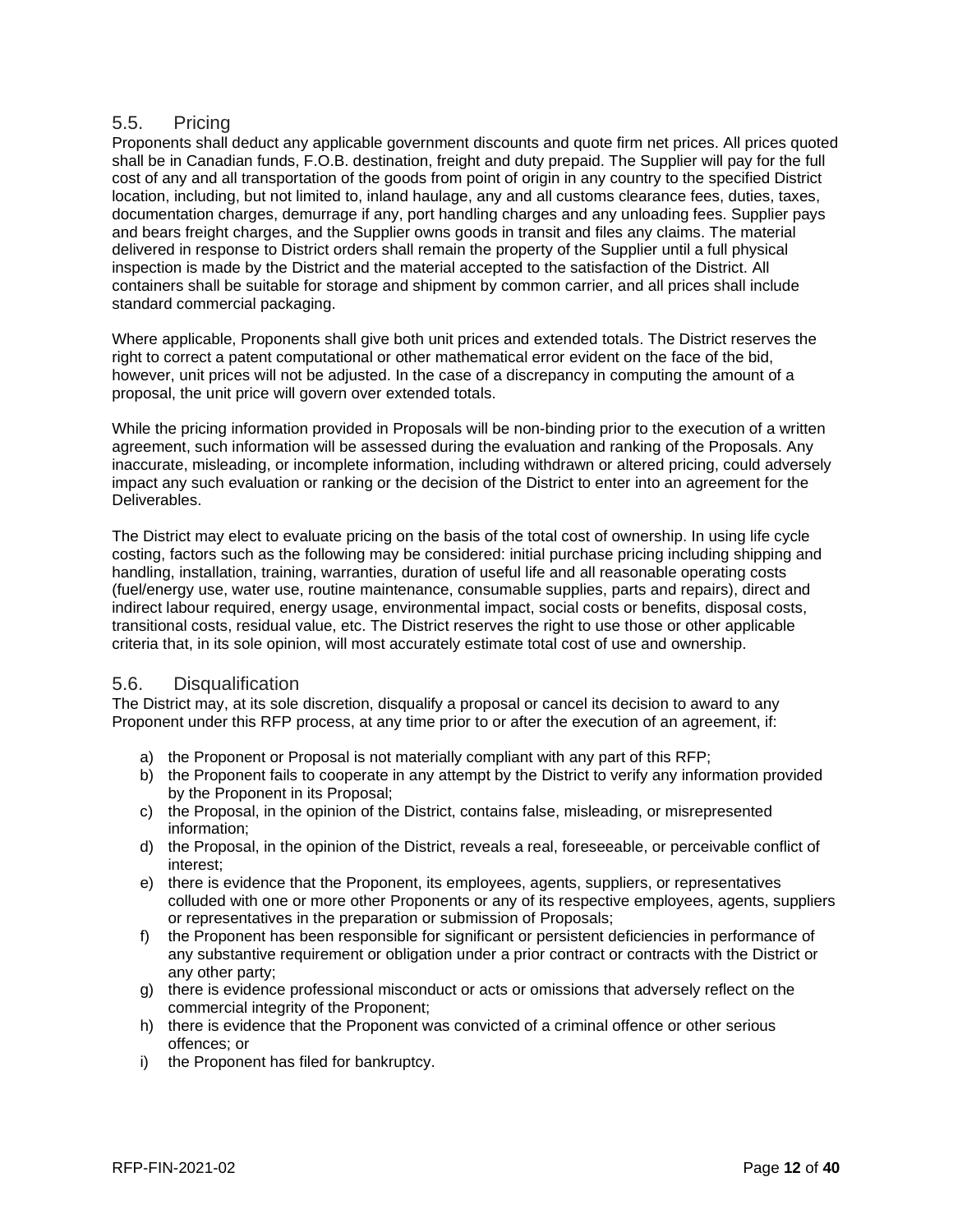### <span id="page-13-0"></span>5.7. Best and Final Offer

At its sole discretion, the District may provide Proponents with an opportunity to provide a Best and Final Offer ("BAFO"). The BAFO process represents an optional step in the Supplier selection process. BAFOs may be useful, for example, when no single response addresses all the specifications, when shortlisted proposals are over budget, when two or more Proponents are tied or nearly tied (e.g., 1% apart or less) after the evaluation process, or when Proponents submitted responses that are unclear or deficient in one or more areas.

The District may restrict the number of Proponents invited to submit a BAFO or may offer the option to all Proponents. In either case, the District will provide the same information and the same submission requirements to all Proponents chosen to submit a BAFO. Proponents may be asked to review their offers, provide additional clarification to specific sections of the RFP, or respond to an updated scope of Deliverables.

If a BAFO is requested, submitting a BAFO response is optional. Those choosing not to submit a BAFO should submit a written response notifying the District that their response remains as originally submitted.

A BAFO may be submitted only once and the terms of the BAFO will not identify either the current rank of any of the Proponents selected for a BAFO or the offers currently proposed.

#### <span id="page-13-1"></span>5.8. Proposals in English

All Proposals are to be in the English language only.

#### <span id="page-13-2"></span>5.9. Only One Entity as Proponent

The District will accept Proposals where more than one organization or individual is proposed to deliver the Deliverables, so long as the Proposal identifies only one entity that will be the lead entity and will be the Proponent with the sole responsibility to perform the Agreement if executed. The District will only enter into an Agreement with that one Proponent. Any other entity involved in delivering the Service should be listed as a subcontractor. The Proponent may include the subcontractor and its resources as part of the Proposal and the District will accept this, as presented in the Proposal, in order to perform the evaluation. All subcontractors to be used in the Service must be clearly identified in the Proposal.

#### <span id="page-13-3"></span>5.10. Proposals to Contain All Content in Prescribed Forms

All information that Proponents wish to be evaluated must be contained within the submitted Proposal. Proposals should not reference external content in other documents or websites. The District may not consider any information that is not submitted within the Proposal or within the pre-prescribed forms set out in this RFP.

#### <span id="page-13-4"></span>5.11. Information in RFP Only an Estimate

While the District has made every effort to ensure the accuracy of the information contained in this RFP, the District makes no representations, warranties, or guarantees as to the accuracy of the information provided. Any quantities or measurements provided are estimates only and are provided to describe the general nature and scale of the Deliverables. Proponents must obtain all information they deem necessary, including verification of quantities or measurements, in order to prepare a Proposal.

#### <span id="page-13-5"></span>5.12. Proponent Expenses

Proponents are solely responsible for their own expenses in participating in this RFP process, including costs in preparing a Proposal and for subsequent finalizations of an agreement with the District, if required. The District will not be liable to any Proponent for any claims, whether for costs, expenses, damages, or losses incurred by the Proponent in preparing its Proposal, loss of anticipated profit in connection with any final Agreement, or any matter whatsoever, including any actual or alleged unfairness on the part of the District at any stage of the Request for Proposal process.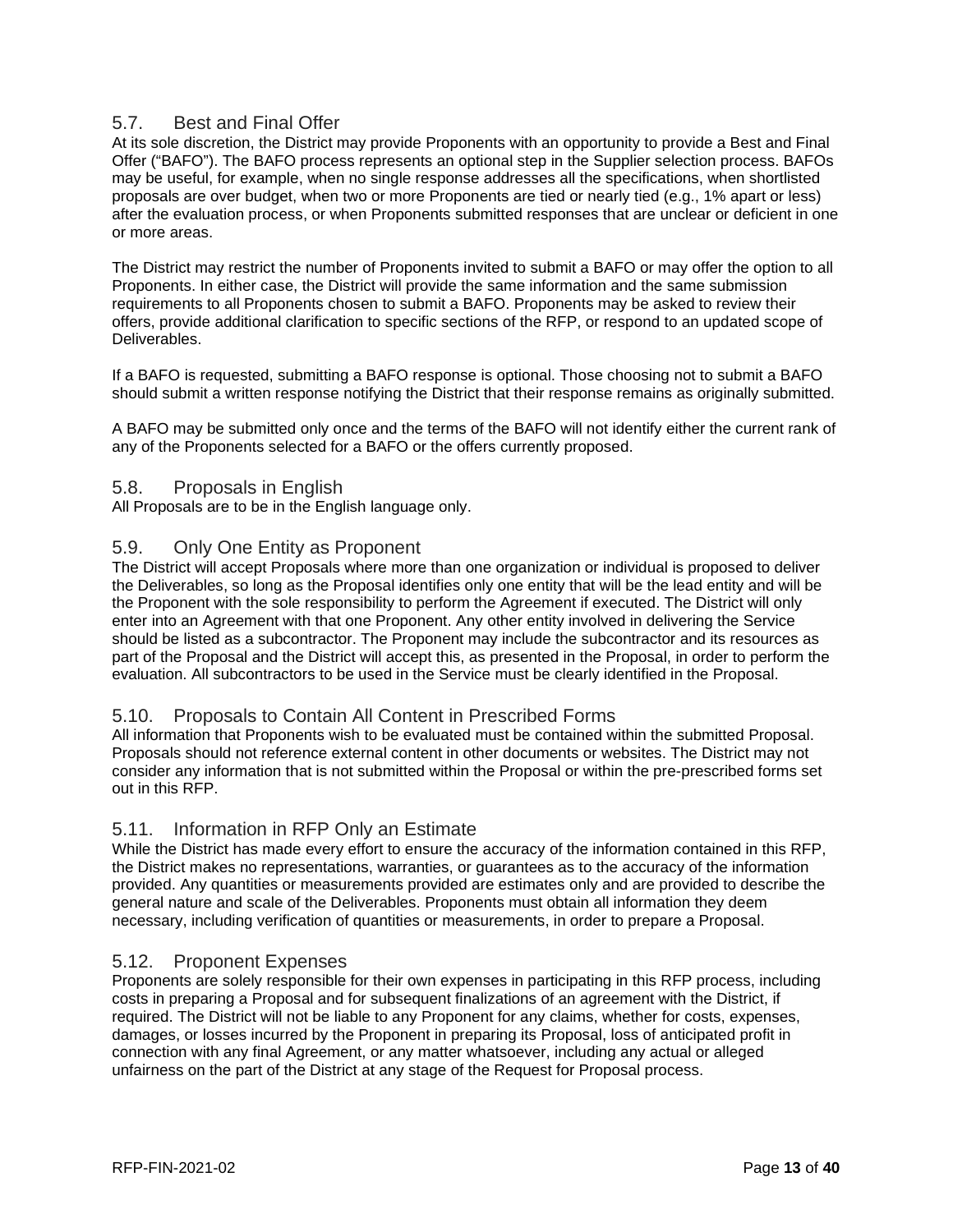### <span id="page-14-0"></span>5.13. Retention of Proposals

All Proposals submitted to the District will not be returned and will be retained in accordance with the *Freedom of Information and Protection of Privacy Act*.

#### <span id="page-14-1"></span>5.14. Notification and Feedback to Unsuccessful Proponents

At any time until or after the execution of a written Agreement with the Supplier, the District may notify unsuccessful Proponents in writing that they have not been selected to conclude an Agreement. Unsuccessful Proponents may then request a debriefing with the District's RFP Contact Person in order to obtain feedback on how their Proposal fared in the evaluation. Such requests for feedback should be made within 60 days of notification of the RFP results to the unsuccessful Proponent. Details of feedback provided will be at the District's sole discretion in order to protect the confidentiality of other Proponents and the District's commercial interest.

#### <span id="page-14-2"></span>5.15. Proponent Not to Communicate with Media

Proponents must not at any time directly or indirectly communicate with the media in relation to this RFP or any agreement entered into pursuant to this RFP without first obtaining the written permission of the RFP Contact Person.

#### <span id="page-14-3"></span>5.16. Procurement Protest Procedure

If a Proponent wishes to challenge the RFP process, it should provide written notice to the RFP Contact Person in accordance with any applicable procurement protest mechanisms. The notice must provide a detailed explanation of the Proponent's concerns with the procurement process or its outcome.

#### <span id="page-14-4"></span>5.17. Conflict of Interest

All Proponents must disclose an actual or potential conflict of interest, as set out in Appendix B -Submission Form. The District may, at its sole discretion, disqualify any Proponent from this RFP process, if it determines that the Proponent's conduct, situation, relationship (including relationships of the Proponent's employees and District employees) create or could be perceived to create a conflict of interest.

The District may rescind or terminate an Agreement entered into if it subsequently determines that the Proponent failed to declare an actual or potential conflict of interest during this RFP process, as required under Appendix B – Submission Form.

#### <span id="page-14-5"></span>5.18. No Lobbying

Proponents must not, in relation to this RFP or the evaluation and selection process, engage directly or indirectly in any form of political or other lobbying whatsoever to influence the selection of the successful Proponent(s).

#### <span id="page-14-6"></span>5.19. Illegal or Unethical Conduct

Proponents must not engage in any illegal business practices, including activities such as bid-rigging, price-fixing, bribery, fraud, coercion, or collusion. Proponents must not engage in any unethical conduct, including lobbying, as described above, or other inappropriate communications; offering gifts to any employees, officers, agents, elected or appointed officials or other representatives of the District; deceitfulness; submitting quotations containing misrepresentations or other misleading or inaccurate information; or any other conduct that compromises or may be seen to compromise the competitive process provided for in this RFP.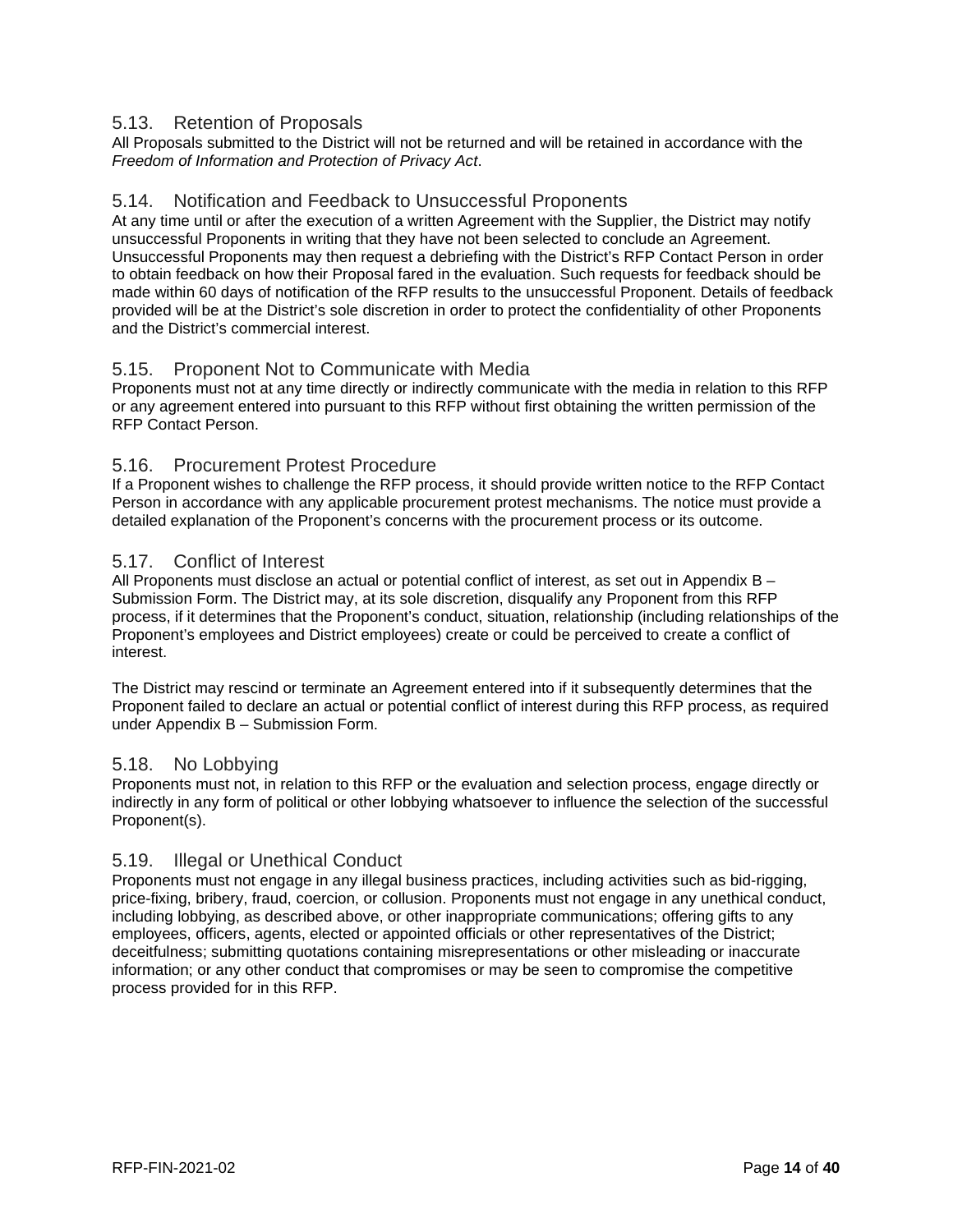## <span id="page-15-0"></span>5.20. Confidentiality of District Information

Information pertaining to the District obtained by the Proponent as a result of participation in this RFP process is confidential and must not be disclosed without written authorization from the District.

All Proponents and any other persons who, through this RFP process, gains access to the District's confidential information, are required to keep all information strictly confidential, which in any way reveals confidential business, financial or investment details, programs, strategies, or plans learned through this RFP process. This requirement will continue with respect to such information learned by the Supplier, if any, over the course of the Agreement.

#### <span id="page-15-1"></span>5.21. Confidentiality of Proponent Information

Proponents should note that in accordance with the provisions of *Freedom of Information and Protection of Privacy Act* ("FOIPPA"), certain details of this RFP and any executed Agreement may be made public, including the Supplier's name and total Agreement price. Proponents should be aware of and review the District's obligations under FOIPPA and the District's limited ability to refuse to disclose third party information pursuant to section 21 of FOIPPA.

Proponents are advised that their Proposals or Agreement details may, as necessary, be disclosed on a confidential basis to advisers retained by the District to advise or assist with the RFP process or other matters.

### <span id="page-15-2"></span>5.22. No Contract A and No Claims

This RFP process is not intended to create and no contractual obligations whatsoever (including what is commonly referred to as 'Contract A') shall arise between the District and any Proponent upon the submission of a Proposal in response to this RFP. For extra clarity, both the Proponent and the District are free to cancel their participation in this RFP process at any time up until the execution of a written Agreement for the Deliverables.

Without limiting the above paragraph, no Proponent shall have any claim whatsoever against the District for any damage or other loss resulting from a Proponent's participation in this RFP, including where the District does not comply with any aspect of this RFP and including any claim for loss of profits or Proposal preparation costs should the District not execute an Agreement with the Proponent for any reason whatsoever.

#### <span id="page-15-3"></span>5.23. Governing Law and Trade Agreements

This RFP is governed by the laws of the Province of British Columbia and any other agreements that exist between the Province of British Columbia and other jurisdictions.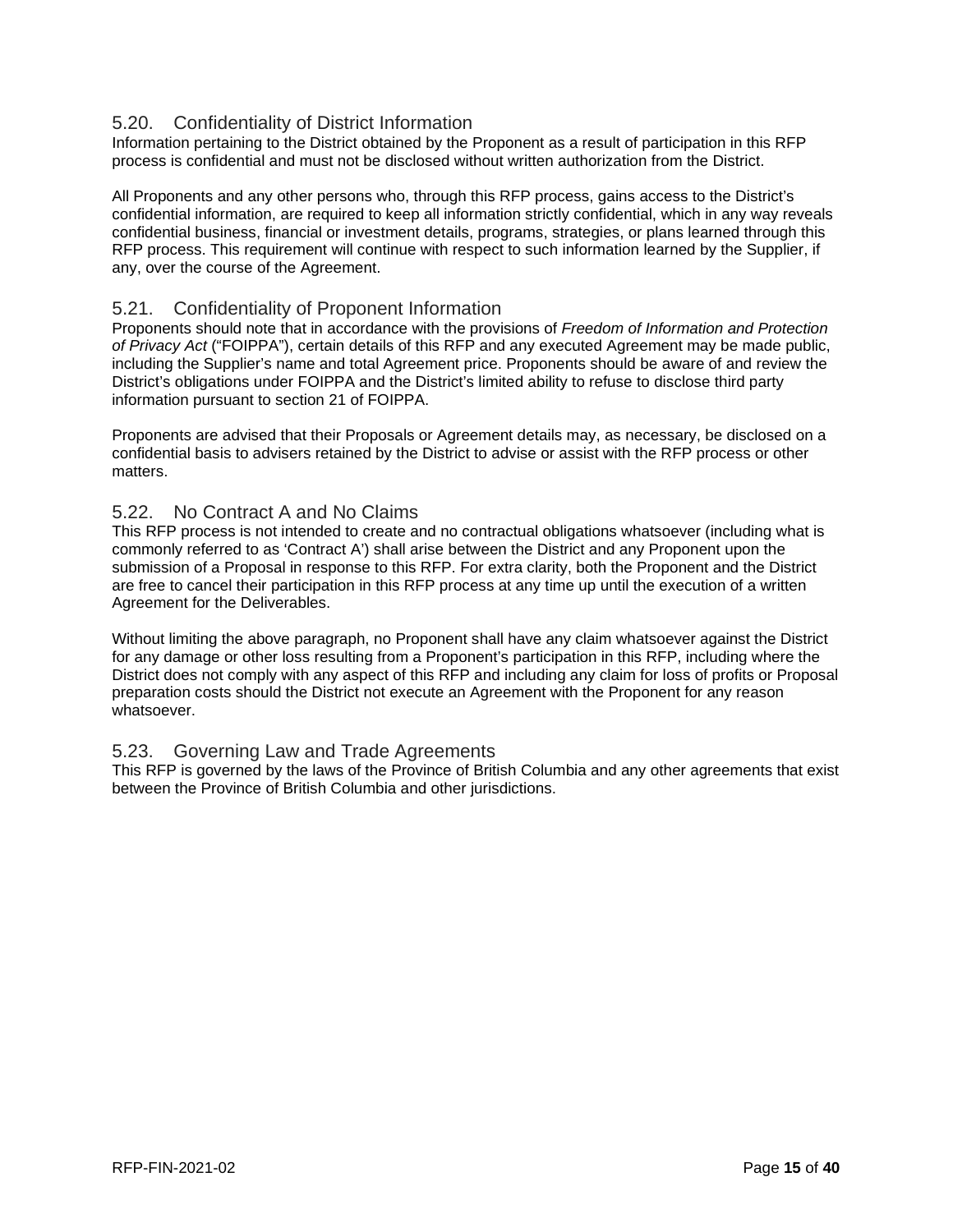# <span id="page-16-0"></span>APPENDIX A – FORM OF AGREEMENT

#### **AGREEMENT**

#### **AGREEMENT NUMBER: AGR-2022-XX OUR FILE: 2240-25**

THIS AGREEMENT (the "**Agreement**") is effective as of [insert date], 2022 ("**Effective Date**"),

BETWEEN: **DISTRICT OF LILLOOET**, 615 Main Street PO Box 610 Lillooet, BC V0K 1V0

#### AND: **IINSERT SUPPLIER NAME** [insert Supplier address] [insert Supplier address]

(herein referred to as the "**District**")

(herein referred to as the "**Supplier**")

**WHEREAS** the District wishes to retain the Supplier to provide goods and/or services to the District.

**WHEREAS** the Supplier has the requisite expertise, ability, and capacity to provide said goods and/or services to the District and wishes to provide same.

**NOW, THEREFORE**, in consideration of the mutual covenants and agreements herein set forth and other good and valuable consideration, the parties hereto mutually agree as follows:

#### **1. Agreement Title**

The project to which this Agreement pertains is the "**Asset Retirement Obligation (ARO) Standard - Implementation**".

#### **2. Definitions**

In this Agreement, in addition to the words defined above,

"**Authority**" means any government authority, agency, body, or department, whether federal, provincial, or municipal, having or claiming jurisdiction over the Agreement; and "**Authorities**" means all such authorities, agencies, bodies, and departments.

"**Claims**" means all liability, claims, demands, losses, costs, damages, related expenses (including legal, expert and consultant fees), actions, causes of action, suits, or other proceedings by whoever made, sustained, brought or prosecuted; including for breaches of confidentiality or privacy or for third party bodily injury (including death), personal injury, or property damage, whether related to the provision of the Deliverables or otherwise relating to the Contract.

"**Confidential Information**" means all information of the District that is of a confidential nature, including all confidential information in the custody or control of the District regardless of whether it is identified as confidential or not, and whether recorded or not, and however fixed, stored, expressed or embodied, which comes into the knowledge, possession or control of the Supplier in connection with the Agreement.

"**Contract**" means this Contract, which is comprised of the following contract documents: (a) this Agreement, including any schedules attached at the time of execution, as may be amended, modified, or supplemented from time to time by an amendment issued pursuant to this Contract; (b) the RFP, including any addenda; and (c) the Supplier's Proposal.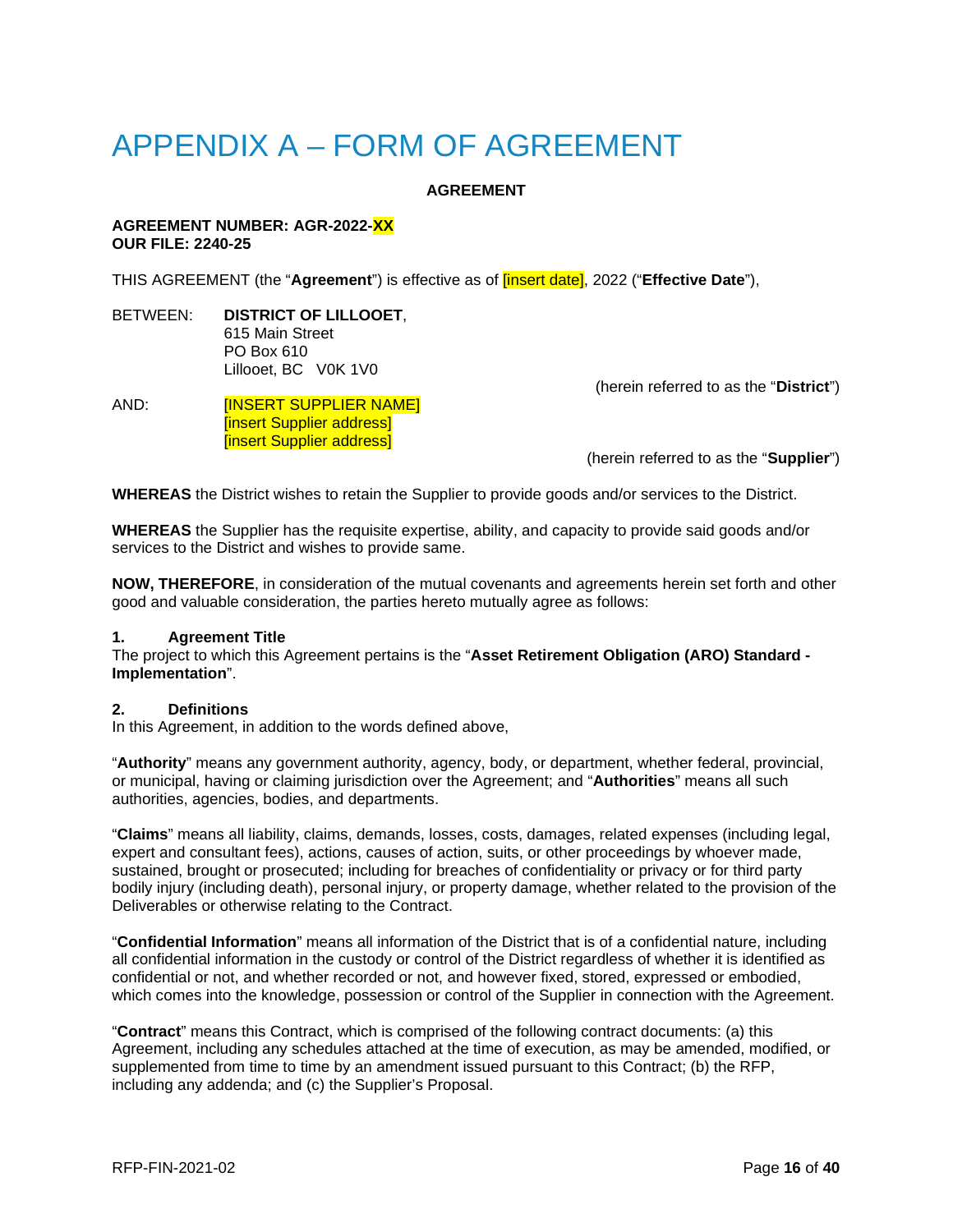"**Deliverables**" means the services to be performed by the Supplier to complete the services as more particularly described in Schedule A – Deliverables hereto, which may only be amended as expressly provided for in the Contract.

"**District Representative**" means the Chief Financial Officer of the District or such other person as the District may appoint in writing.

"**Fees**" means the applicable price, in Canadian funds, as set out in Schedule B, to be charged for the applicable Deliverables, as set out in Schedule A, representing the full amount chargeable by the Supplier for the provision of the Deliverables, including but not limited to: (a) all applicable duties and taxes, excluding GST if applicable; (b) all labour and material costs; (c) all travel and carriage costs; (d) all insurance costs; and (e) all other overhead including any fees or other charges required by law;

"**Governmental Approvals**" means any licenses, permits, consents, authorizations, certificates, operating certificates, and other approvals of any kind from any Governmental Authority that are required for or in connection with the performance of the Deliverables.

"**Governmental Authority**" means any federal, provincial, local, or other government or governmental agency, authority, board, bureau, or commission.

"**Indemnified Parties**" means the District, and its elected officials, officers, employees, and agents.

"**Performance Management Process**" means the process used by the District to evaluate and rate the performance of the Supplier and other suppliers.

"**Person**" if the context allows, includes any individuals, persons, body corporate, firms, partnerships, corporations or any other legal entity, or any combination thereof.

"**Personnel**" means any individuals identified by name in the Supplier's Proposal and any individuals employed or otherwise engaged by the Supplier to perform the Deliverables with the prior consent of the District.

"**Proposal**" means the Supplier's written proposal, dated Click or tap to enter a date., provided to the District in response to the RFP.

"**Requirements of Law**" mean all applicable requirements, laws, statutes, codes, acts, ordinances, orders, decrees, injunctions, by-laws, rules, regulations, official plans, permits, licences, authorisations, directions, and agreements with all Authorities that now or at any time hereafter may be applicable to either the Agreement or the Deliverables or any part of them.

"**RFP**" means the Request for Proposals RFP-FIN-2021-02- Asset Retirement Obligation (ARO) Standard - Implementation, issued by the District on December 22, 2021.

"**Standards**" means any and all laws, enactments, bylaws, statutes, regulations, rules, orders, permits, licenses, codes, building codes, professional standards, and specifications (including Canadian Standards Association standards) applicable to the provision of the Deliverables, as they are in force from time to time or in the latest current version, as the case may be.

"**Work**" means any task or tasks to be undertaken by the Supplier to complete the Deliverables.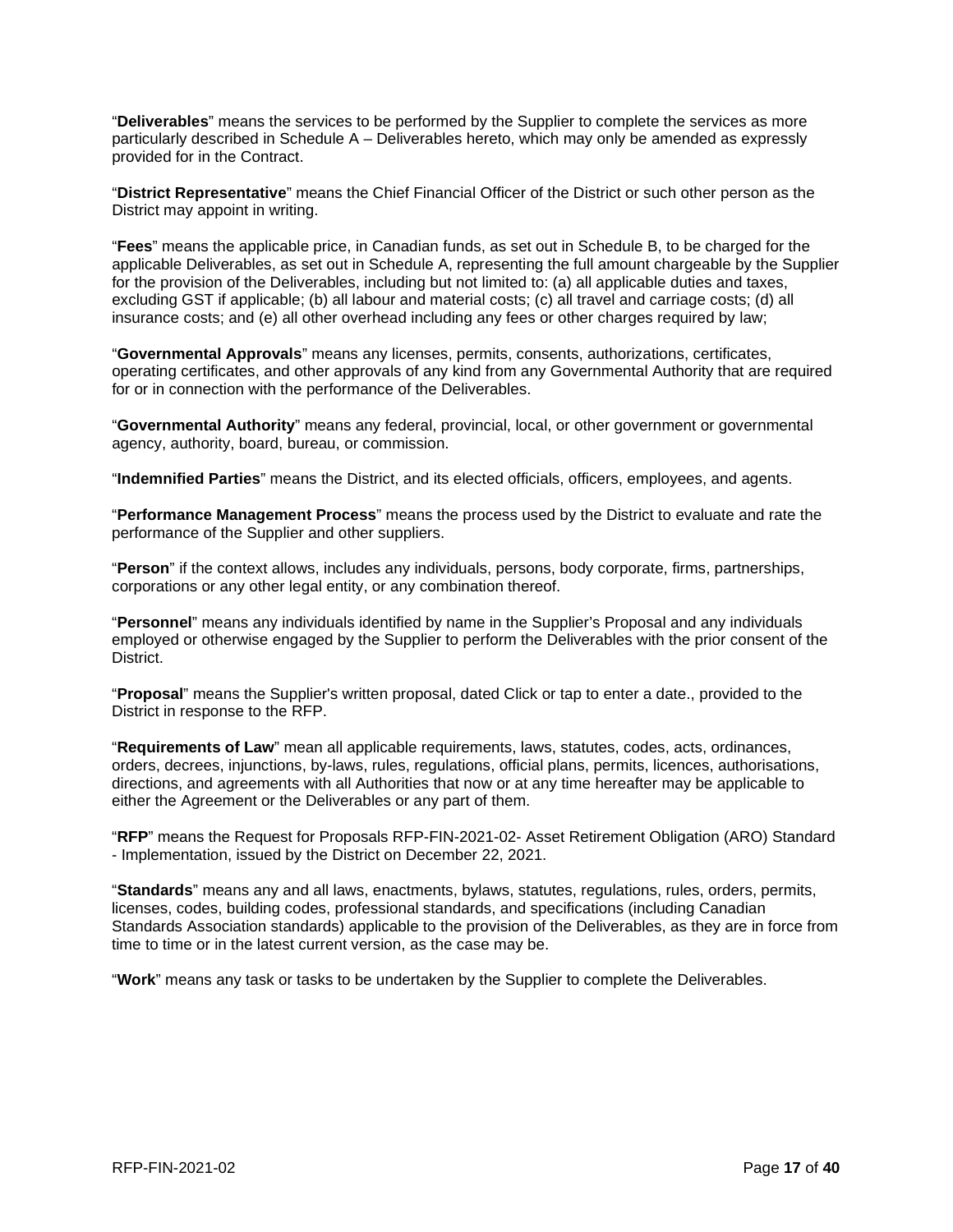#### **3. Performance of Services**

- a. The Supplier shall provide the Deliverables in accordance with the terms of this Agreement.
- b. The Supplier shall diligently and carefully perform the Deliverables required hereunder in a manner consistent with prudent industry Standards.
- c. The Supplier shall furnish all skills, labour, supervision, materials, equipment and supplies necessary thereof and, if permitted to subcontract, shall be fully responsible for all work and services performed by subcontractors.
- d. The Supplier shall perform all Work in substantial compliance with Supplier's safety procedures and those of the District site safety procedures the Supplier has been instructed to follow and been provided copies of in writing prior reasonably in advance of provision of Work to that site, where the same do not conflict with applicable law.
- e. The Supplier shall interfere minimally with the District's operations or that of other suppliers.
- f. Upon completion of the work, the Supplier shall leave the work site clear of any tools, equipment, and rubbish.
- g. The Supplier shall not, without prior written authorization of the District, make any alterations or substitutions in the Work, or perform extra work. The Supplier is not entitled to any payment for unauthorized work.
- h. The Supplier shall comply with any orders from the Public Health Officer of the Government of British Columbia and any other orders from any other areas of government. The Supplier must ensure that employees and subcontractors do not visit the site if they are feeling sick or should otherwise be required to self-quarantine. The Supplier shall take measures to ensure physical distancing, as required, to reduce potential transmission of communicable diseases.
- i. The Supplier shall comply with all Requirements of Law during the performance of the Deliverables.

#### **4. Changes to Contract by Written Amendment Only**

The District may modify elements of the project scope where these modifications are in the best interests of the District. This may include deletion of certain tasks/deliverables, and/or cancellation of the project. The District will ensure the Supplier is paid all eligible Fees for Work completed to the date of any proposed modification.

Where the District requests the Supplier to provide work that the Supplier considers is not included in the original scope of the Deliverables, the Supplier must notify the District that an amendment will be required.

Any changes to the Contract shall be by written amendment signed by the parties. No changes shall be effective or shall be carried out in the absence of such an amendment. The District shall not be required to pay for any work not included in the Deliverables unless the District approves an amendment.

Where unanticipated delays occur (for any reason) that impact (delay) aspects of the Supplier's work program, the Supplier shall not seek compensation for said delays.

#### **5. Order of Precedence**

In the event of a conflict or inconsistency in any provisions in the Contract: (a) the main body of the Agreement shall govern over the Schedules to the Agreement; (b) the Agreement (including its Schedules) shall govern over the RFP and the Proposal; and (c) the RFP shall govern over the Proposal; and (d) any amendments to the Contract or amendments issued hereunder shall have the same order of precedence as the document they amend.

#### **6. Term**

This Agreement shall commence on the Effective Date and expire on completion of the Deliverables, which is to be no later than Click or tap to enter a date., unless the Agreement is terminated early in accordance with the provisions of the Agreement.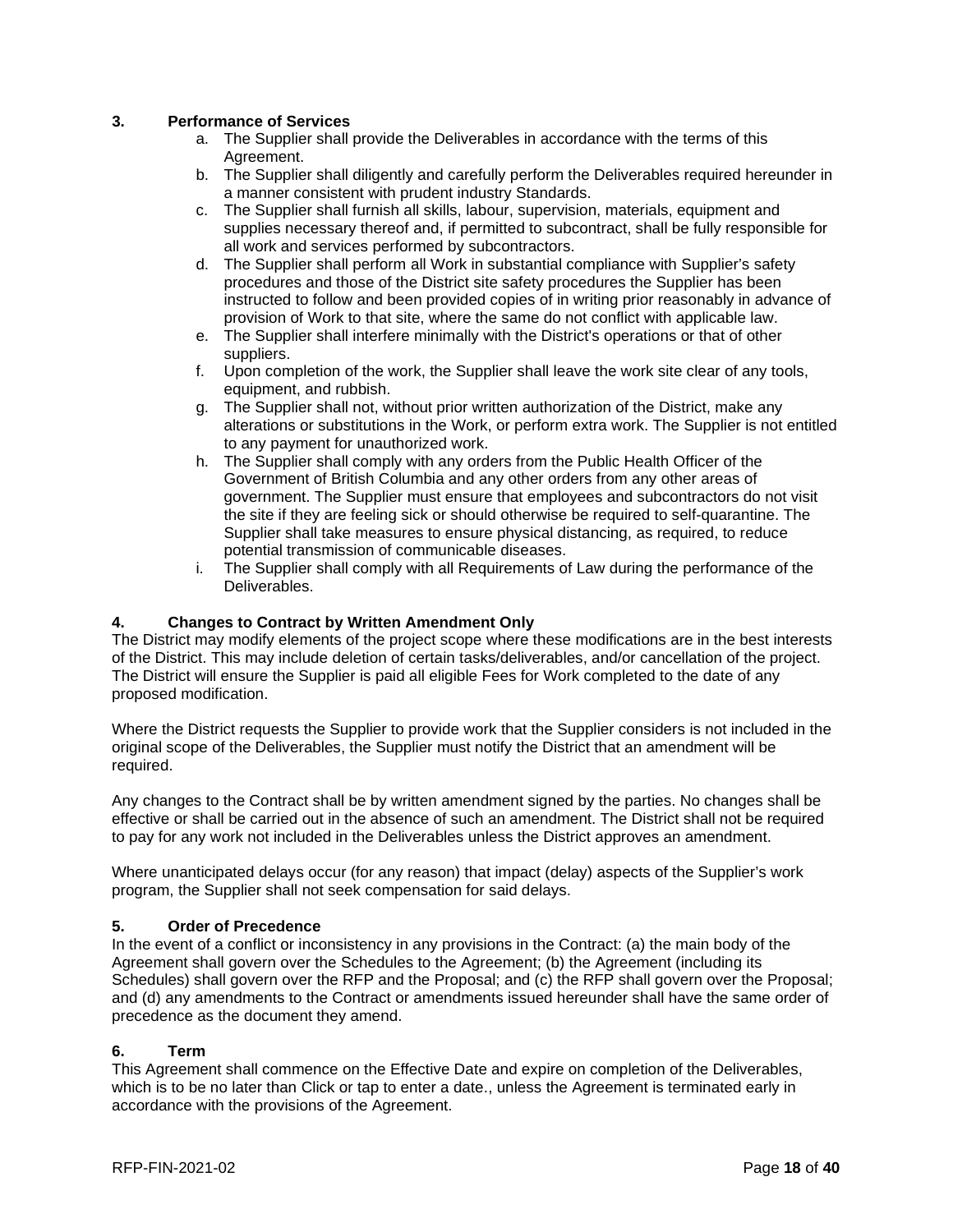#### **7. Supplier Personnel**

The Supplier will perform the Deliverables using only the Personnel named in the Supplier's Proposal, unless otherwise approved in writing by the District Representative.

#### **8. Subcontractors**

If wishing to subcontract a portion of the Work, Supplier must be prepared to submit a list of potential subcontractors for approval by the District prior to the commencement of the Work. The District has the right, without any liability to the District, to reject any proposed subcontractor and to require the Supplier to substitute another subcontractor that is acceptable to the District. Subcontractors approved by the District shall not be changed without the written consent of the District.

The Supplier is responsible for supervising and coordinating all Deliverables delegated to its subcontractor(s) and for the proper execution of the Deliverables.

#### **9. Warranty as to Work**

The Supplier hereby represents and warrants that the Deliverables shall be provided fully and diligently in a professional and competent manner by persons qualified and skilled in their occupations and furthermore that all Deliverables will be provided in accordance with: (a) the Agreement; (b) applicable Standards; and (c) Requirements of Law. If any of the Deliverables, in the opinion of the District, are inadequately provided or require corrections, the Supplier shall forthwith make the necessary corrections at its own expense as specified by the District in a rectification notice. The Supplier shall be responsible to the District for the acts and omissions of the Supplier's Personnel.

The Supplier represents and warrants to the District that any warranties related to this Agreement that it will obtain or has obtained from the Supplier's Subcontractor(s) or any person shall pass through for the sole benefit of the District and its Personnel. The Supplier shall ensure that it shall take all actions as may be required by the District to enforce any such warranties for the sole benefit of the District and its representatives.

For a period of one (1) year, the Consultant will promptly correct any defective or non-conforming Work at no expense to the District.

This Section shall survive any termination or expiry of the Contract.

#### **10. Remuneration and Reimbursement**

The District shall pay the Supplier for the performance of the Deliverables in accordance with Schedule B – Fees.

#### **11. Taxes**

The Supplier is responsible for all taxes, tariffs, and duties applicable to labour, work and equipment and these taxes, tariffs, and duties shall be included in the Fees. Notwithstanding, GST and applicable PST shall be billed as a separate item.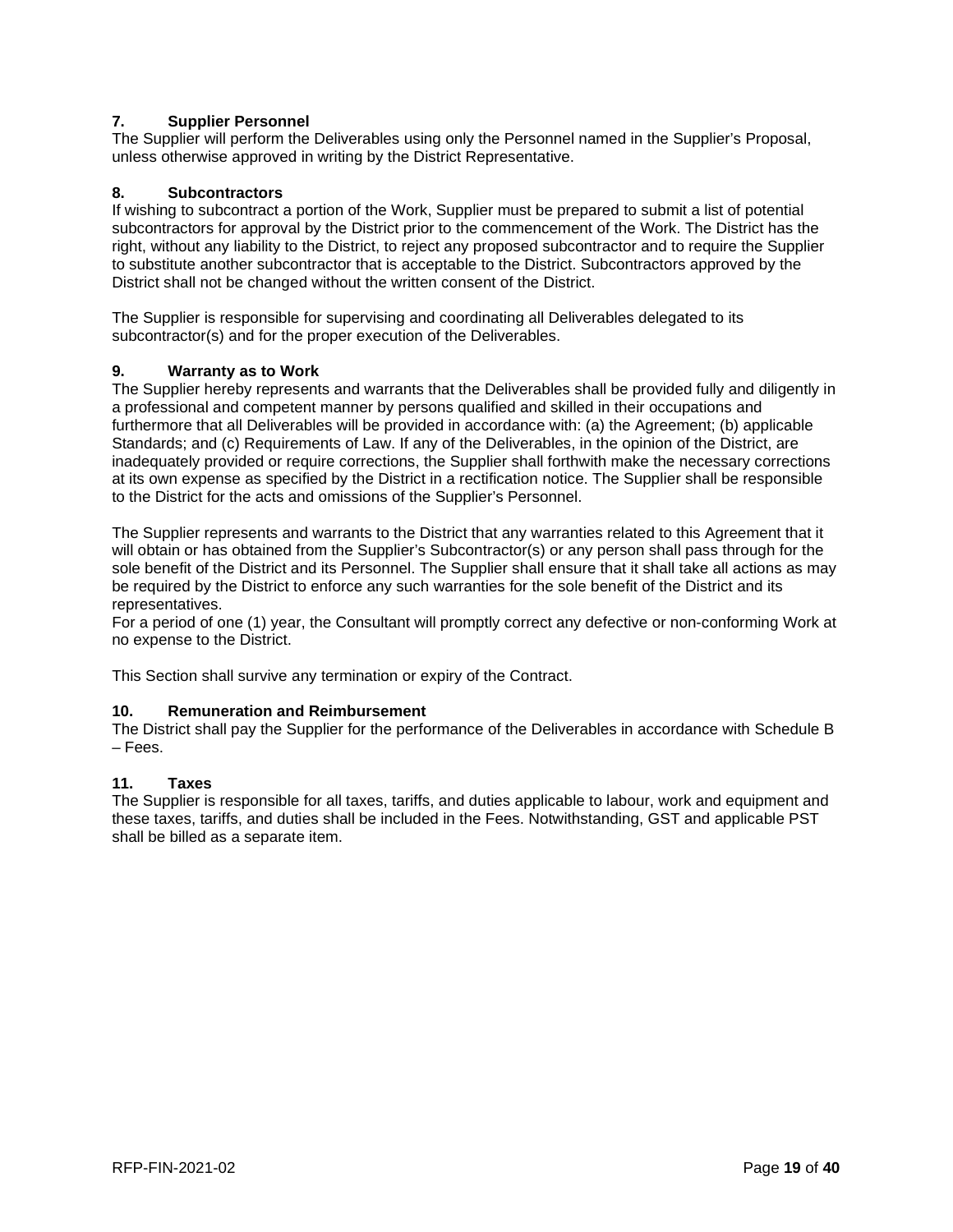#### **12. Invoices and Payment**

Not more than once each month, the Supplier may deliver an invoice to the District, in respect of the immediately preceding month, setting out a portion of the Fees claimed for work performed in that preceding month, in accordance with Schedule B. Each invoice should show: the agreement title;

- a. purchase order and/or agreement number;
- b. a description of the services provided;
- c. the percentage of the Deliverables that are being invoiced, where applicable;
- d. the percentage of the Deliverables that are complete (i.e., including previous billings), where applicable;
- e. the total contract value; and
- f. the amount of GST applicable.

The District shall, to the extent the District is satisfied the billing is for Work satisfactorily performed by the Supplier, pay the Supplier the portion of the Fees claimed on any invoice delivered in accordance with this section, within 30 days after delivery of such invoice to the District.

Invoices are to be submitted to:

District of Lillooet 615 Main Street PO Box 610 Lillooet, BC V0K 1V0 Attention: Joni L'Heureux Email: [finance@lillooet.ca](mailto:finance@lillooet.ca) and [cfo@lillooet.ca](mailto:cfo@lillooet.ca)

#### **13. Hold Back or Set Off**

Notwithstanding the invoicing process detailed in Section 12, the District may hold back payment or set off against payment if, in the opinion of the District acting reasonably, the Supplier has failed to comply with any requirements of the Agreement, including:

- a. the Supplier is not performing the Deliverables or has failed to comply with any requirements of the Agreement to the satisfaction of the District;
- b. defective work is not being remedied;
- c. there is an affidavit, claim of lien, or lien filed against the equipment on which the work is done or is being done, or reasonable evidence of the probable filing of an affidavit, claim of lien, or lien;
- d. the Supplier is failing to make prompt payments to anyone employed by the Supplier in connection with the Deliverables; or
- e. an unsatisfied claim exists for damages caused by the Supplier in connection with the Deliverables.

Where subcontractors or suppliers of material are not receiving prompt payment, the District may deduct the amount of such payments from amounts otherwise due to the Supplier and will, if deducted, hold these funds in trust until such time as the Supplier has resolved the issue to the satisfaction of the District.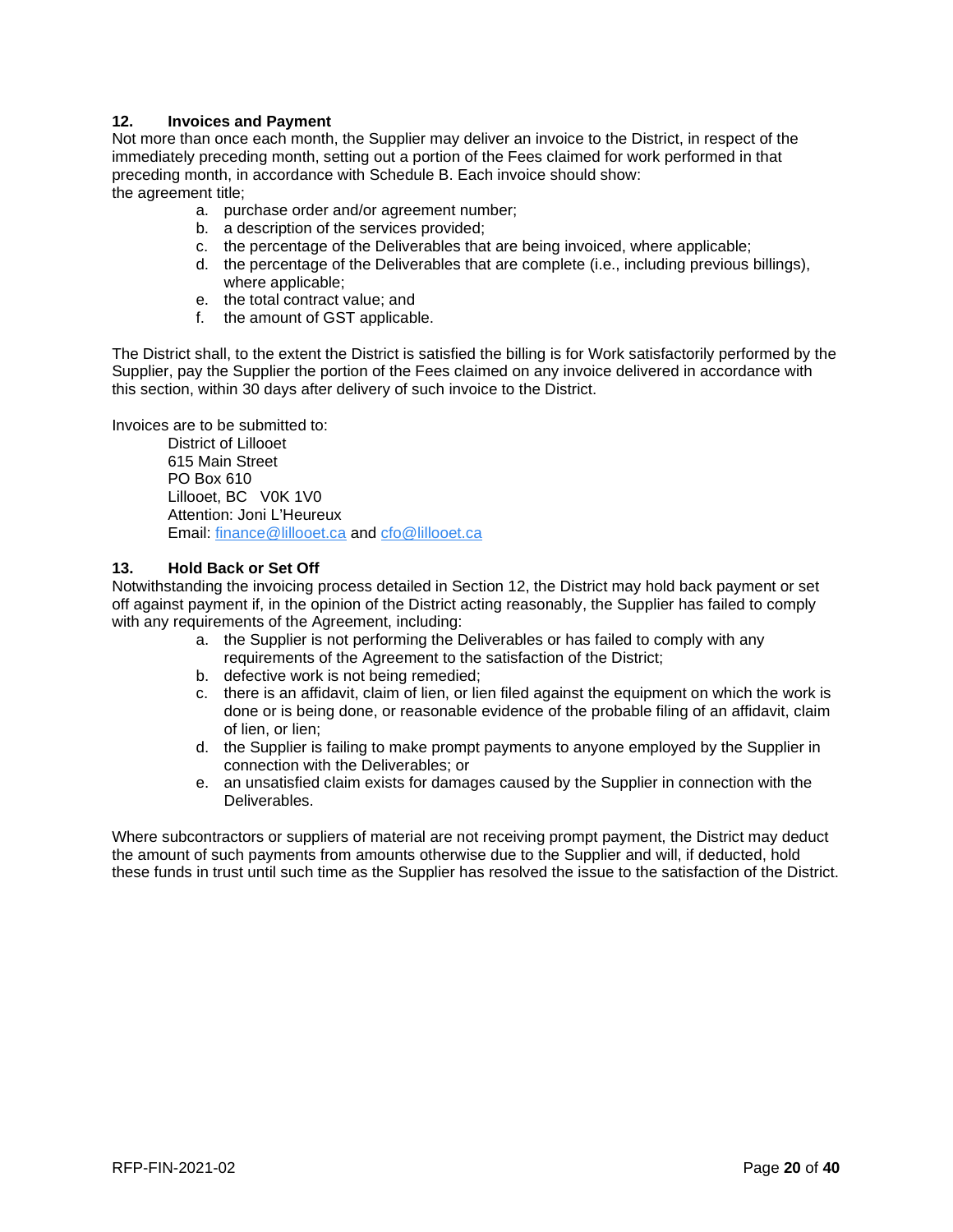#### **14. Inspection of Work**

The District's Representative may, at any time, enter into any place or premises where the Supplier is undertaking the Work to inspect the Work and to ensure the Work is being performed in accordance with the Contract Documents.

The District's Representative, upon written notice to the Supplier, has the authority to stop the Work or to order the Supplier to take remedial action where, the Supplier is not performing the Work in accordance with the requirements; or the District's representative is of the opinion that there exists a danger to life or to property.

The Supplier shall immediately obey the provisions of the notice and will not be entitled to any extra payment unless approved by a Change Order.

The District is not required to make inspections. Inspections made by the District do not relieve or release the Supplier from being responsible for the supervision of its operations under this Agreement, from making its own inspections, and for ensuring the Work is being performed in accordance with the requirements.

#### **15. District's Representative**

The District appoints the District Representative as the only person authorized by the District to communicate with the Supplier in respect of this Agreement. The District shall not be bound to the Supplier by communication from any person other than the District Representative or their delegate.

#### **16. Indemnity**

The Supplier shall defend, indemnify, and hold harmless, the Indemnified Parties, from and against all Claims arising out of, in any way based upon, occasioned by or attributable to anything done or omitted to be done by the Supplier, its employees, subcontractors or agents, connected with the performance of the Supplier's obligations under, or otherwise in connection with, the Contract. The Supplier's obligations under this section shall survive the expiry or earlier termination of this Agreement.

#### **17. Limitation of Liability**

The Supplier agrees that the Indemnified Parties shall not be liable for any property damage, bodily injury (including death) or personal injury to the Supplier or for any proceeding by any third party against the Vendor arising in the course of the performance of the Supplier's obligations under this Agreement or arising otherwise in connection with this Agreement, except to the extent the damage or injury is caused by the negligence or wilful misconduct of any of the Indemnified Parties.

#### **18. Workers Compensation, Occupational Safety & Employment Standards**

The Supplier shall, at all times, in providing the Deliverables and otherwise performing its obligations under this Agreement, comply with the requirements of the Employment Standards Act (British Columbia), the Workers Compensation Act (British Columbia), and all other applicable federal and provincial legislation regarding wages and labour regulations, including the Occupational Health and Safety Regulation. The Supplier shall ensure compliance by its subcontractors, workers, and suppliers The Supplier shall, upon request from the District, provide evidence of any required registration under the Acts and evidence of compliance with any requirement under that Act to make any payments or pay assessment.

The Supplier shall provide the District with a WorkSafe BC Clearance Letter addressed to the District of Lillooet that indicates that their account is active and in good standing, or the Supplier must proof of exempt status in the form a status determination letter from WorkSafe BC indicating that coverage is not required.

#### **19. Permits**

The Supplier shall, at their own expense, procure any permits, certificates, and licenses required by law and for the District for the execution of the Deliverables.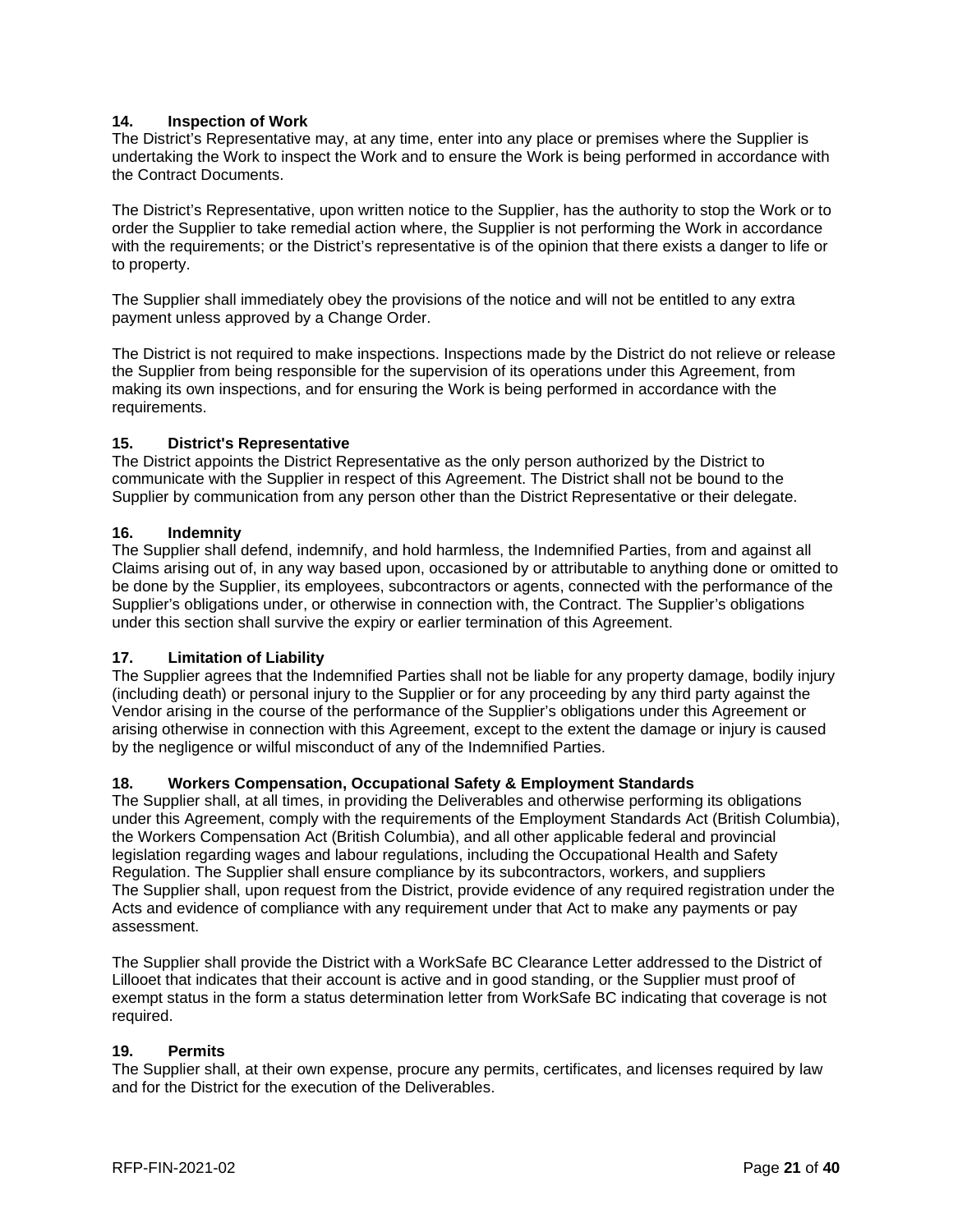#### **20. Insurance Requirements**

The Supplier shall obtain and maintain Commercial General Liability insurance during the term of this Agreement that provides coverage for death, bodily injury, property loss and damage and all other losses arising out of or in connection with the provision of the Deliverables, in an amount not less than \$2,000,000 per occurrence, or in such a greater amount as may be required by the District Representative from time to time, acting reasonably.

The insurance shall:

- a. name the Corporation of the District of Lillooet, its officials, officers, employees, servants, and agents as "Additional Insured";
- b. include that the District is protected notwithstanding any act, neglect or misrepresentation by the Supplier which might otherwise result in the avoidance of a claim and that such policies are not affected or invalidated by any act, omission, or negligence of any third party which is not within the knowledge or control of the insureds:
- c. be issued by an insurance company entitled to carry on the business of insurance under the laws of British Columbia;
- d. be primary and non-contributory with respect to any policies carried by the District and shall provide that any coverage carried by the District is in excess coverage;
- e. not be cancelled or materially changed without the insurer providing the District with 30 days written notice stating when such cancellation or change is to be effective;
- f. be maintained for a minimum period of 12 months;
- g. not include a deductible greater than \$5,000.00 per occurrence;
- h. extended to cover the Supplier's Blanket Contractual Liability;
- i. include a cross liability clause; and,
- j. be on other terms acceptable to the District Representative, acting reasonably.

If using a vehicle to provide the Deliverables, the Supplier shall obtain and maintain during the term of this Agreement Automobile Liability insurance with an inclusive third-party liability limit of not less than \$5,000,000 per occurrence. All vehicles owned, leased, or not owned but operated by or on behalf of the insured must be covered by either Automobile or Commercial General Liability Insurance.

The Supplier shall cause all policies of insurance required to be taken out by it under this Agreement to be with insurance companies satisfactory to the District.

#### **21. Errors and Omissions**

The Supplier shall maintain Professional Liability Errors and Omissions insurance providing coverage in an amount of not less than \$2,000,000 per claim and \$5,000,000 aggregate, with a maximum deductible of \$50,000.

The Supplier accepts responsibility for the acts and omissions of all employees of their project team, subcontractors and subconsultants it may engage in rendering the service on the project.

The Supplier's professional errors and omissions insurance shall remain in force for the life of the project and for twenty-four (24) months after completion of the Deliverables.

#### **22. Insurance Certificates**

The Supplier shall provide the District with certificates of insurance confirming the placement and maintenance of the insurance, promptly after a request to do so from time to time by the District.

#### **23. District May Insure**

If the Supplier fails to insure as required, the District may effect the insurance in the name and at the expense of the Supplier and the Supplier shall promptly repay the District all costs incurred by the District in doing so. For clarity, the District has no obligation to effect such insurance.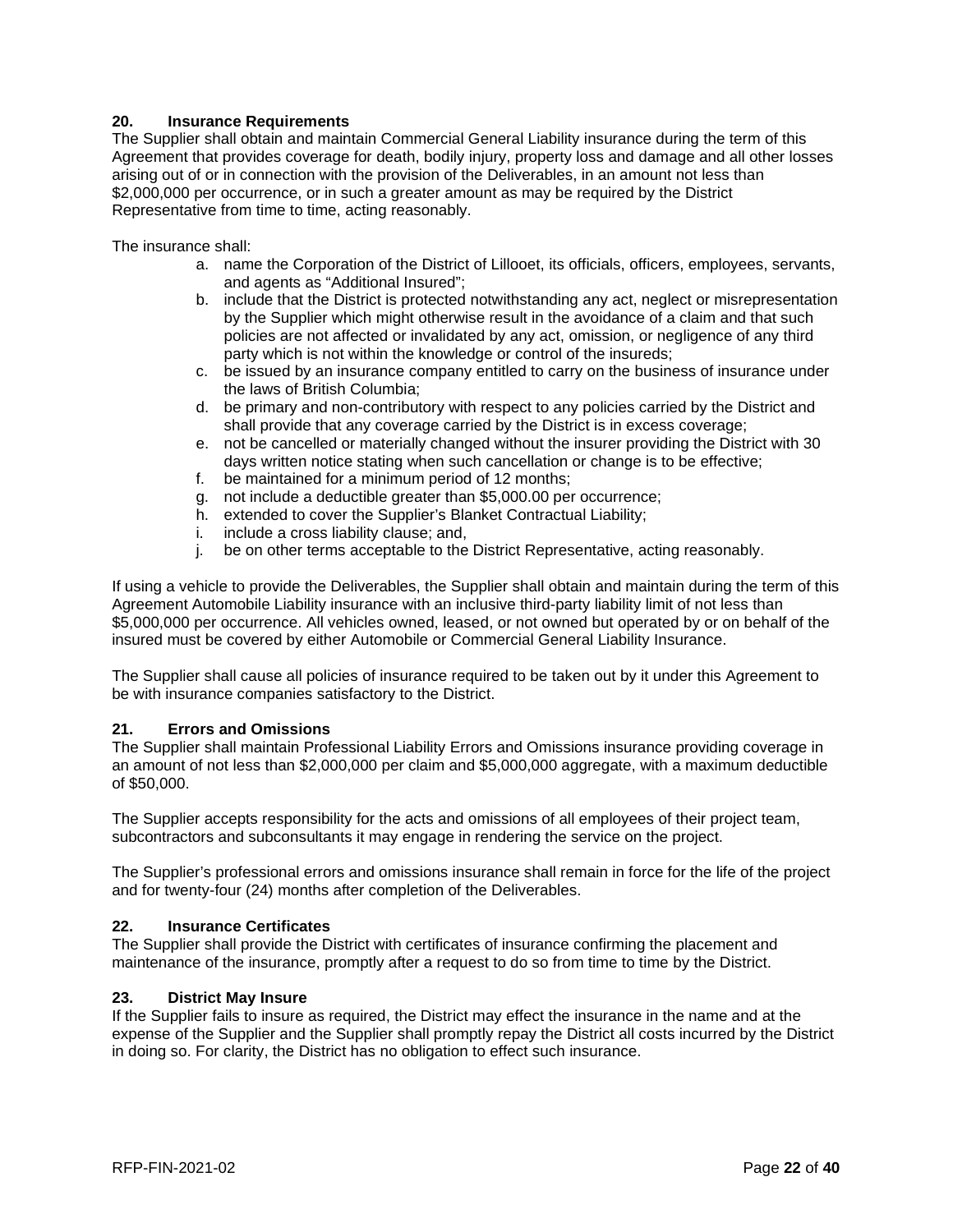#### **24. Performance Management Process**

The Supplier agrees to participate in, and comply with the terms of, the Performance Management Process. The Supplier acknowledges that the Performance Management Process may be changed from time to time by the District at the District's sole discretion. Without limiting the foregoing, the Supplier acknowledges and agrees:

- a. to respond to requests from the District for information or feedback arising out of or about the Performance Management Process, within a reasonable time frame as specified in the request (or in the absence of a time frame, within a reasonable period of time);
- b. to meet with the District, whether remotely or in person, at no charge to the District, to discuss performance and other evaluations or any other issues arising out of or about the Performance Management Process;
- c. that performance ratings, performance feedback and other information about the Supplier and its Personnel gathered or obtained through the Performance Management Process may be made available to the government of British Columbia and other municipal or regional governments, may be used by the District or the British Columbia government or any other local government, to inform other procurement evaluation processes, whether or not related to this Agreement; and
- d. in addition to and without limiting any provision, statutory or otherwise, that protects employees or other personnel of the District from actions or proceedings for damages, the Supplier agrees that no action or proceeding for damages may be brought against any personnel of the District for any acts done in good faith in connection with the Performance Management Process or for any alleged neglect or default in the execution in good faith of the District's duty as it relates to the Performance Management Process.

This Section shall survive any termination or expiry of the Agreement.

#### **25. Condonation Not a Waiver**

Any failure by the District to insist in one or more instances upon strict performance by the Supplier of any of the terms or conditions of the Agreement shall not be construed as a waiver by the District of its right to require strict performance of any such terms or conditions, and the obligations of the Supplier with respect to such performance shall continue in full force and effect.

#### **26. Dispute Resolution**

The District's Chief Administrative Officer shall be the interpreter of the requirements of the Agreement.

In the event of any dispute, which shall be any disagreement or misunderstanding between the District and the Supplier after initial attempts at resolution, either party may provide the other with a written summary of the Agreement question at issue and the redress sought.

Within fourteen calendar days of receipt of such communication the recipient shall acknowledge and respond in writing addressing all the issues raised in the initial communication or request a time extension.

If a party does not provide any written response to the written communication issued as per the foregoing, the communication will be deemed to have been accepted by the receiving party.

If there is an exchange of communication and issues remain unresolved, both parties shall:

- a. make immediate bona fide efforts to resolve the outstanding issues by amicable negotiations involving the assistance of senior persons in both parties' organizations and;
- b. provide frank, conditional, and timely disclosure of all relevant facts, information, and documents to facilitate those negotiations.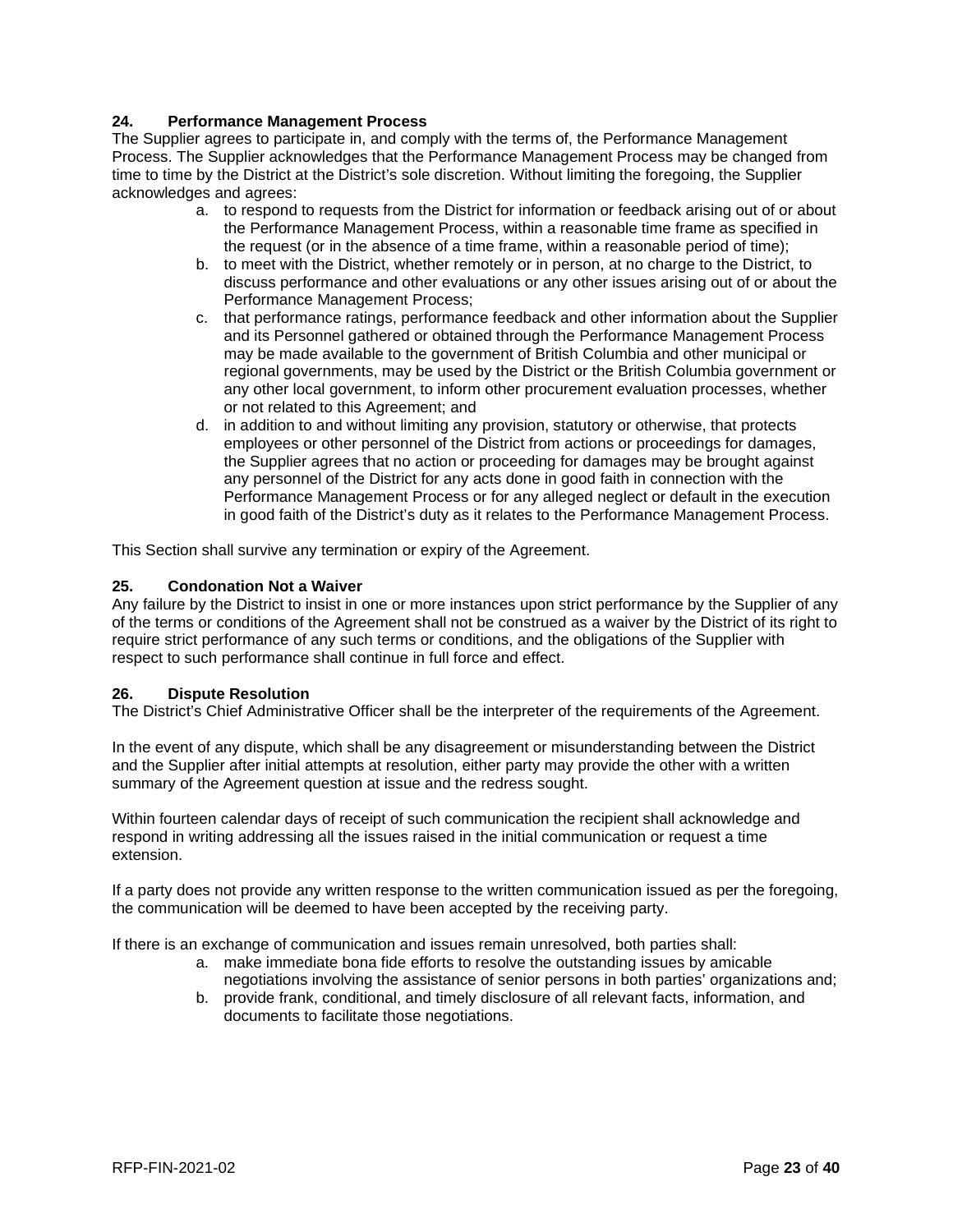If the dispute cannot be settled within fourteen calendar days of the end of the above negotiations, or such other time period as agreed to by both parties, the dispute may be referred to and finally resolved by arbitration conducted by a single arbitrator, agreed to by both parties, and under the rules of the British Columbia International Commercial Arbitration Centre. The place of arbitration shall be in Lillooet, BC, unless otherwise agreed to by both parties. The findings of the arbitrator shall be final and binding upon both parties.

The Supplier shall not delay any the Deliverables on account of or during any dispute, negotiation, or arbitration proceedings. The parties shall each bear their own costs throughout the process and the costs of a mediator or arbitrator shall be divided equally between the parties.

#### **27. Bankruptcy or Default by Supplier**

If the Supplier:

- a. is adjudged bankrupt; or
- b. makes a general assignment for the benefit of creditors due to insolvency;
- c. has a receiver appointed because of their insolvency;
- d. an order is made or resolution passed for the winding up or dissolution of the Supplier; or
- e. the Supplier takes the benefit of any enactment relating to bankrupt or insolvent debtors;

the District may, without prejudice to any other of the District's rights or remedies, give the Supplier, the receiver, or the trustee written notice and terminate the Agreement.

If the Supplier fails to perform the Deliverables in accordance with the Agreement Documents, the District may provide written notice informing the Supplier that it is in default of its contractual obligations and instruct the Supplier to correct the default within five (5) days, or such other longer specified time as outlined in the notice.

If the Supplier fails to correct the default within the time specified, the District may, without prejudice to any other of the District's rights or remedies,

- a. correct the default and deduct the District's direct costs from any payment owing to the Supplier or any security held by the District; and/or
- b. deduct any portion of the remaining Deliverables from the Agreement; and/or
- c. terminate the Agreement.

Without limiting any other right or remedy available to the District, if the District terminates part or all of the Deliverables under this section, the District may arrange, upon such terms and conditions and in such manner as the District considers appropriate, for performance of all or any part of the Deliverables remaining to be completed, and the Supplier shall be liable to the District for any expenses reasonably and necessarily incurred by the District in engaging the services of another person to perform those Deliverables (including the amount by which the fees, disbursements and other costs payable by the District exceed the Fees that would have been payable to the Supplier for completion of the Deliverables under this Agreement). The District may set off against, and withhold from amounts due to the Supplier, such amounts as the District estimates shall be required to cover the District's costs of correcting any breaches of the Supplier's obligations under this Agreement and to be incurred by the District to complete all or any part of the Deliverables.

#### **28. Termination at District's Discretion**

Without prejudice to any right or remedy to which the District may be entitled, the District may at any time and in its sole discretion and without reason, terminate this Agreement upon ten (10) days' written notice to the Supplier.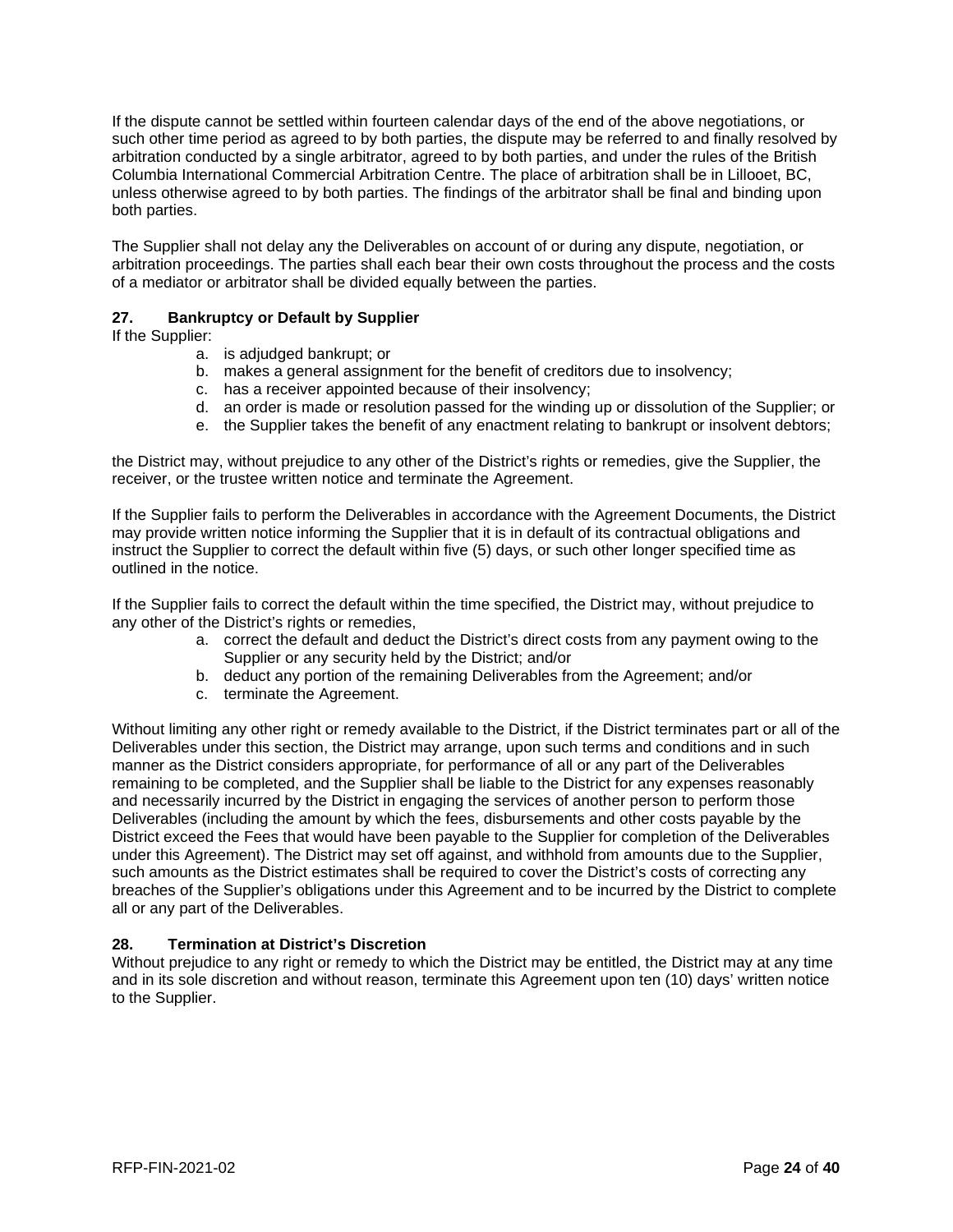#### **29. Remedies**

On any early termination of the Agreement by the District:

- a. The Supplier shall be entitled to be paid for all Work satisfactorily performed by the Supplier up to the date of such termination in accordance with this Agreement and upon such payment being made the District shall have no further obligation to the Supplier under this Agreement; and
- b. If the Supplier's right to perform the Deliverables is terminated in accordance with the provisions of the Agreement, the Supplier is not entitled to, and irrevocably waives and releases the District from any and all claims for, any damages or compensation for costs incurred, loss of profit or loss of opportunity, directly or indirectly arising out of termination of this Agreement.

#### **30. Alternative Rights & Remedies**

Exercise by a party to this Agreement of any right or remedy of that party, whether granted in or under this Agreement or at law or equity, does not limit or affect any other right or remedy of any kind, whatever its source, that the party may have against the other party and does not affect the right of the party exercising the right or remedy to exercise other rights or remedies against the other party.

#### **31. Records**

The Supplier:

- a. shall keep proper accounts and records of its performance of the Deliverables, including invoices, receipts, and vouchers, which shall at all reasonable times be open to audit and inspection by the District, which may make copies and take extracts from the accounts and records;
- b. shall keep reasonably detailed records of performance of the Deliverables, which shall at all reasonable times be open to inspection by the District, which may make copies and take extracts from the records;
- c. shall afford facilities and access to accounts and records for audit and inspection by the District and shall furnish the District with such information as the District may from time to time require regarding those documents; and
- d. shall preserve, and keep available for audit and inspection, all records described in this section for at least two years after completion of the Deliverables, expiry of this Agreement or termination of this Agreement, whichever applies.

#### **32. Freedom of Information and Protection of Privacy Act**

The District is subject to the Province of British Columbia's *Freedom of Information and Protection of Privacy Act* (FOIPPA). The Supplier should be aware of and review the District's obligations under FOIPPA and the District's limited ability to refuse to disclose third party information pursuant to Section 21 of FOIPPA.

#### **33. Copyright & Intellectual Property**

The Supplier agrees that the District shall be the sole owner of any newly created intellectual property that was collected or created by the Supplier, or on behalf of the Supplier, for this Agreement. By this Section, the Supplier irrevocably assigns to the District all rights, title and interest, including copyright and all intellectual property rights, in and to all materials produced by the Supplier in rendering the Deliverables in which such rights may exist, including all drawings, plans, specifications, reports and other documents, and the Supplier hereby waives any moral rights the Supplier may have in relation to such documents. For clarity, the assignment and waiver granted by this Section shall survive the expiry or earlier termination of this Agreement.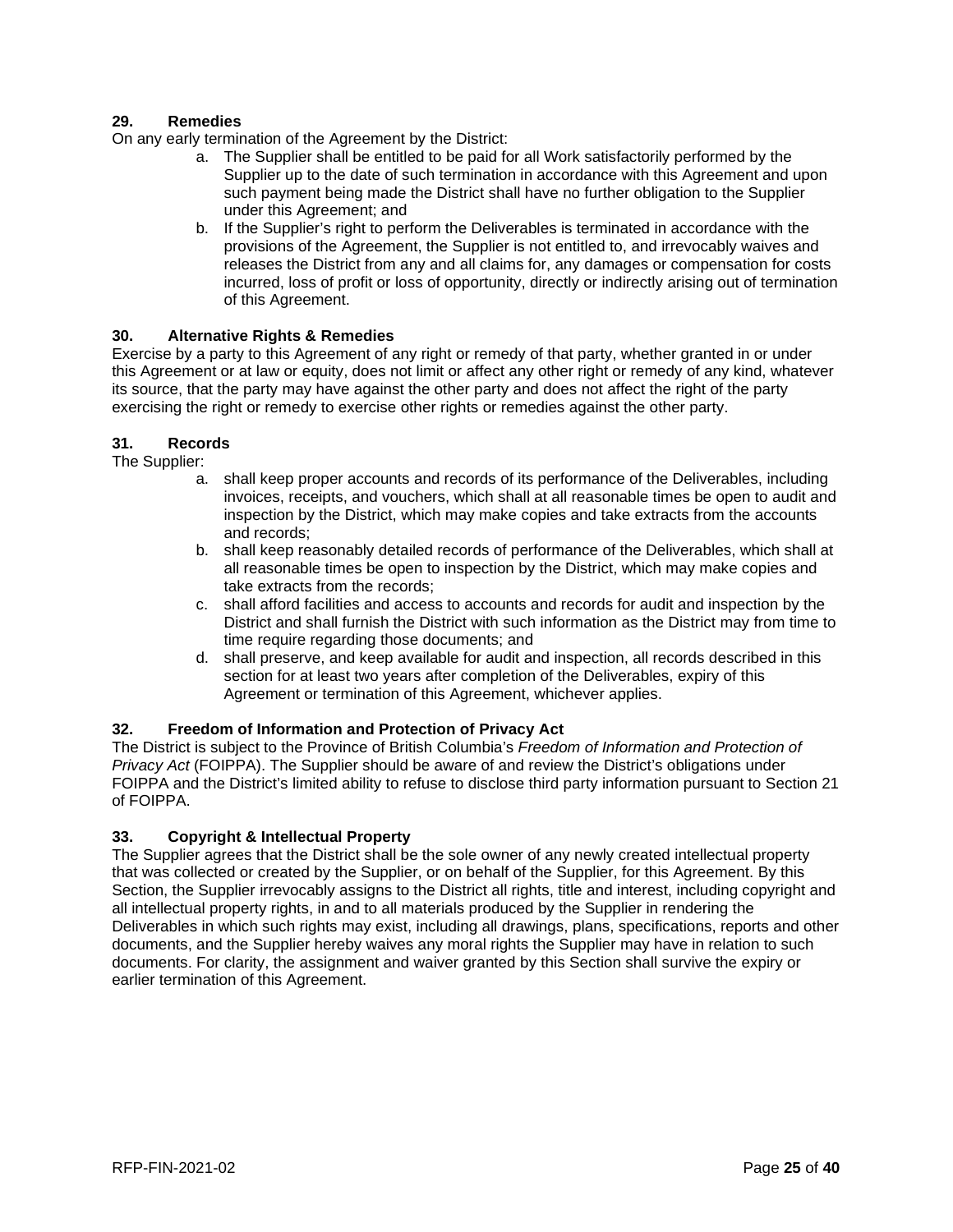The Supplier shall provide at least one complete set of all drawings, estimates, programs, reports, or other documents produced in connection with this Agreement in format(s) approved by the District. The Supplier must provide the District with any data collected by the Supplier on behalf of the District as part of this Agreement in reasonable formats, as determined by the District, that will allow the District to work with and manipulate the data. The Supplier must provide any drawings or diagrams prepared by the Supplier for the District as part of this Agreement in editable file formats such as CAD. The Supplier must provide final reports in PDF format and Microsoft Office format or another editable format approved by the District.

The Supplier agrees that the District owns all survey data, spatial data, cartographic data, studies, reports, software, drawings, plans, models, designs, photographs, specifications, tender documents, and other materials prepared or developed by, or on behalf of, the Supplier in connection with this Agreement. The Supplier agrees, without limitation, that they will not use, sell, or distribute this information to others without the express written permission of the District.

#### **34. Confidentiality**

During and following the term, the Supplier shall:

- a. keep all District Confidential Information confidential and secure;
- b. limit the disclosure of District Confidential Information to only those of its directors, officers, employees, agents, partners, affiliates, volunteers, subcontractors, or personnel who have a need to know it for the purpose of providing the Deliverables and who have been specifically authorized to have such disclosure;
- c. not directly or indirectly disclose, destroy, exploit, or use any District Confidential Information (except for the purpose of providing the Deliverables, or except if required by order of a court or tribunal), without first obtaining:
	- i. the written consent of the District and
	- ii. in respect of any District Confidential Information about any third-party, the written consent of such third-party;
- d. provide District Confidential Information to the District on demand; and
- e. return all District Confidential Information to the District before the end of the term, with no copy or portion kept by the Supplier, upon request.

Details of the Contract may be disclosed on a confidential basis to consultants or suppliers retained by the District to advise or assist with matters related to the Contract or to audit, assess, or develop District programs and functions. Details of the Contract may also be disclosed on a confidential basis to organizations that have agreed to provide funding or are considering providing funding for the Deliverables or a related project.

#### **35. Supplier Not a Partner, Agent or Employee**

The Supplier shall have no power or authority to bind the District or to assume or create any obligation or responsibility, express or implied, on behalf of the District. The Supplier shall not hold itself out as an agent, partner, or employee of the District. It is intended that the Supplier shall have general control and direction over the manner in which its services are to be provided to the District under this Agreement. Nothing contained in this Agreement shall be regarded or construed as creating any relationship (whether by way of employer/employee, agency, joint venture, association, or partnership) between the parties other than of a supplier as set forth herein.

#### **36. Non-Exclusive Contract, Work Volumes**

The Supplier acknowledges that it is providing the Deliverables to the District on a non-exclusive basis. The District makes no representation regarding the volume of goods and services required under the Agreement. The District reserves the right to contract with other parties for the same or similar goods and services as those provided by the Supplier and reserves the right to obtain the same or similar goods and services internally.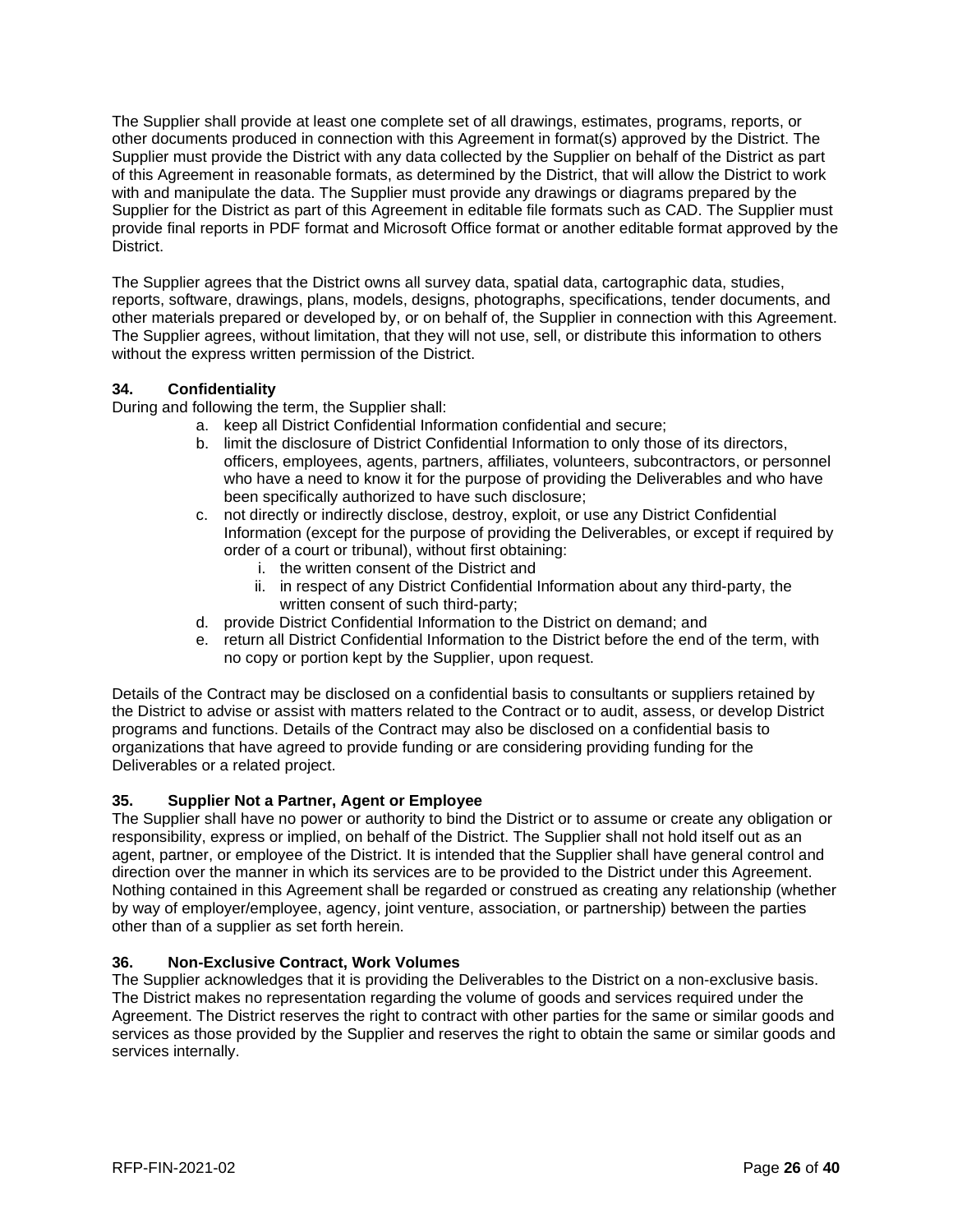#### **37. Withholding Taxes**

The Supplier will pay and remit, and otherwise be responsible for, all withholding taxes, income taxes, Canada Pension Plan contributions, employment insurance deductions and any other deductions required by the applicable provincial or federal statutes for the Supplier and any of its employees. The Supplier agrees to indemnify and hold harmless the District should the District be required to pay any remittances described above.

If the Supplier is a non-resident company, payments to the Supplier, as a non-resident, may be subject to withholding taxes under the Income Tax Act (Canada). Unless a non-resident Supplier provides the District with an official letter from Canada Revenue Agency waiving the withholding requirements, the District will withhold the taxes it determines are required under the Income Tax Act (Canada).

#### **38. Assignment**

The Supplier shall not assign this Agreement or the benefit hereof without the prior written consent of the District, at its sole discretion.

#### **39. Time of the Essence**

Time is of the essence of this Agreement.

The Supplier must advise the District immediately of any shortage or delay of any kind. If delivery of goods and/or services is not completed by the delivery date, the District reserves the right to terminate this Agreement in whole or in part and to purchase substitute goods and/or services elsewhere and charge the Supplier with any incidental or consequential damages that might be incurred.

#### **40. Force Majeure**

Neither party shall be liable for damages caused by delay or failure to perform its obligations under the Agreement where such delay or failure is caused by an event beyond its reasonable control. The parties agree that an event shall not be considered beyond one's reasonable control if a reasonable business person applying due diligence in the same or similar circumstances under the same or similar obligations as those contained in the Agreement would have put in place contingency plans to either materially mitigate or negate the effects of such event.

Without limiting the generality of the foregoing, the parties agree that force majeure events shall include:

- a. a law or governmental order, rule, regulation, or direction;
- b. an action by a government or public authority to impose an embargo, export restriction or other restriction or prohibition;
- c. war, insurrections, terrorism, riots, or crime;
- d. hurricane, flood, earthquake, lightning or other natural event or disaster;
- e. plague or epidemics; and
- f. strikes or other work stoppages;

but shall not include shortages or delays relating to supplies or services, except as they relate to a force majeure event.

If a party seeks to excuse itself from its obligations under this Agreement due to a force majeure event, that party shall immediately notify the other party of the delay or non-performance, the reason for such delay or non-performance and the anticipated period of delay or non-performance. If the anticipated or actual delay or non-performance exceeds fifteen (15) business days, the other party may immediately terminate the Agreement by giving notice of termination and such termination shall be in addition to the other rights and remedies of the terminating party under the Agreement, at law or in equity.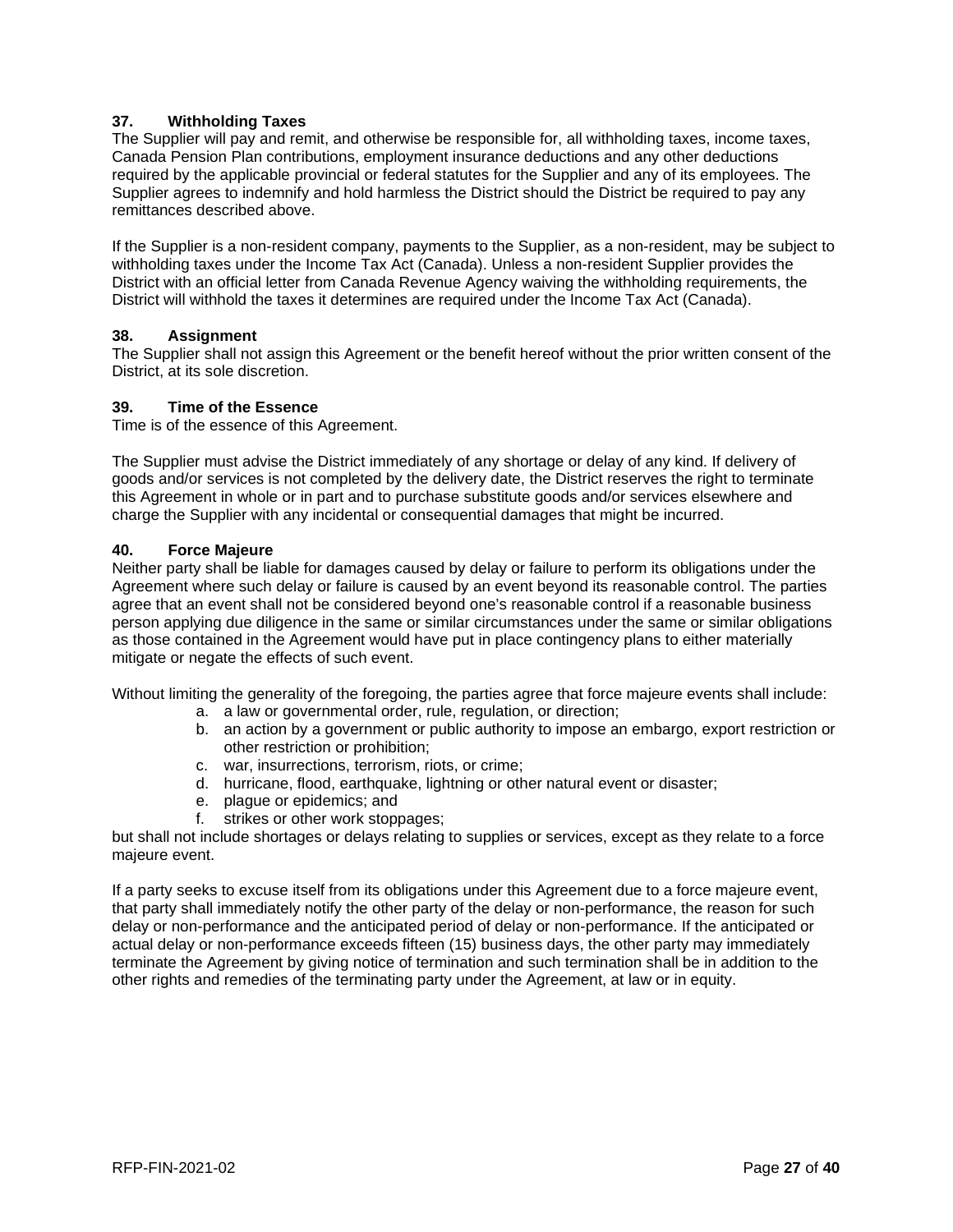#### **41. Notice**

Any notice, direction, demand, approval, certificate, or waiver ("**Notice**") which may be or is required to be given under this Agreement shall be in writing and delivered personally or by courier or sent by email, addressed as follows:

To the District:

District of Lillooet 615 Main Street PO Box 610 Lillooet, BC V0K 1V0 Attention: Joni L'Heureux Email: [cfo@lillooet.ca](mailto:cfo@lillooet.ca)

To the Supplier:

[insert company name] [insert address] Attention: Email:

or to such other address or email address of which notice has been given as provided in this section.

Any Notice delivered personally, by courier, or by registered mail is to be considered given on the day it is received. Any Notice delivered by non-registered mail is considered given five (5) business days after it is postmarked. Any Notice sent by email is to be considered given on the day it is sent, if that day is a business day, and if that day is not a business day, it is to be considered given on the next business day after the date it is sent. In this section, business day means a day other than a Saturday, Sunday, or BC statutory holiday.

#### **42. Interpretation & Governing Law**

In this Agreement

- a. reference to the singular includes a reference to the plural, and vice versa, unless the context requires otherwise;
- b. reference to a particular numbered section or Schedule is a reference to the correspondingly numbered section or Schedule of this Agreement;
- c. the word "enactment" has the meaning given to it in the *Interpretation Act* (British Columbia) on the reference date of this Agreement;
- d. reference to any enactment is a reference to that enactment as amended, unless otherwise expressly provided;
- e. reference to a month is a reference to a calendar month; and
- f. section headings have been inserted for ease of reference only and are not to be used in interpreting this Agreement.

This Agreement is governed by, and is to be interpreted according to, the laws of British Columbia and the federal laws of Canada applicable therein and each party irrevocably attorns to the jurisdiction of the court system of the Province of British Columbia.

#### **43. Binding on Successors**

This Agreement enures to the benefit of and is binding upon the parties and their respective successors, trustees, administrators, and receivers, despite any rule of law or equity to the contrary.

#### **44. Severability**

If any provision of this Agreement, or the application of such provision to any person or in any circumstance, shall be determined to be invalid, illegal or unenforceable, the remaining provisions of this Agreement, and the application of such provision to any person or in any circumstance other than that to which it is held to be invalid, illegal or unenforceable, shall not be affected thereby.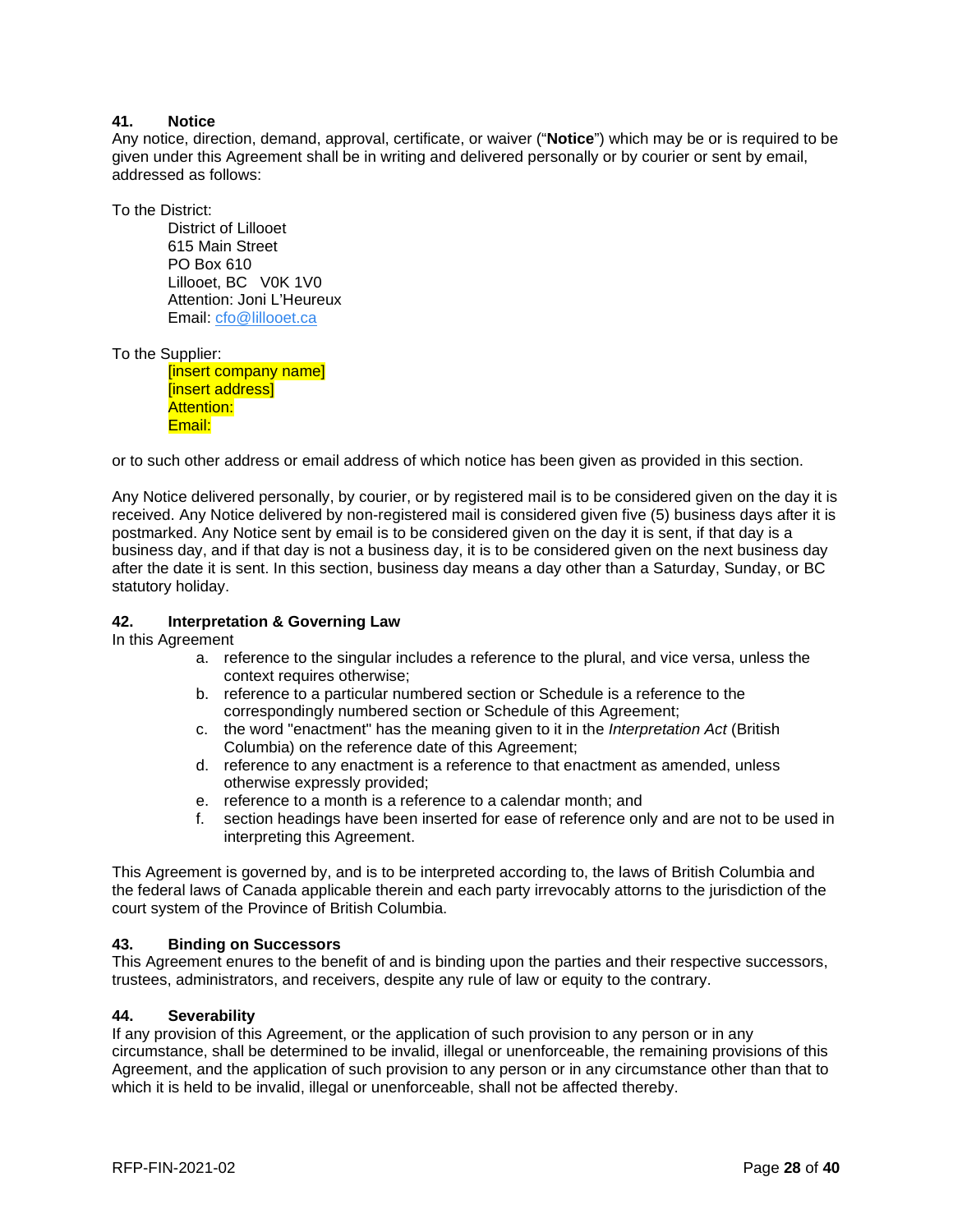#### **45. Entire Agreement**

The Contract embodies the entire agreement between the parties with regard to the provision of Deliverables and supersedes any prior understanding or agreement, collateral, oral or otherwise with respect to the provision of the Deliverables, existing between the parties at the date of execution of the Agreement.

As evidence of their agreement to be bound by this Agreement, the parties have executed this Agreement below, on the respective dates written below.

| <b>DISTRICT OF LILLOOET</b><br>by its authorized signatories | <b>[INSERT SUPPLIER NAME]</b><br>by its authorized signatories |
|--------------------------------------------------------------|----------------------------------------------------------------|
| Signature                                                    | Signature                                                      |
| Name                                                         | Name                                                           |
| <b>Title</b>                                                 | <b>Title</b>                                                   |
| Date                                                         | Date                                                           |
| <b>DISTRICT OF LILLOOET</b><br>by its authorized signatories | <b>[INSERT SUPPLIER NAME]</b>                                  |
|                                                              | by its authorized signatories                                  |
| Signature                                                    | Signature                                                      |
| Name                                                         | Name                                                           |
| <b>Title</b>                                                 | <b>Title</b>                                                   |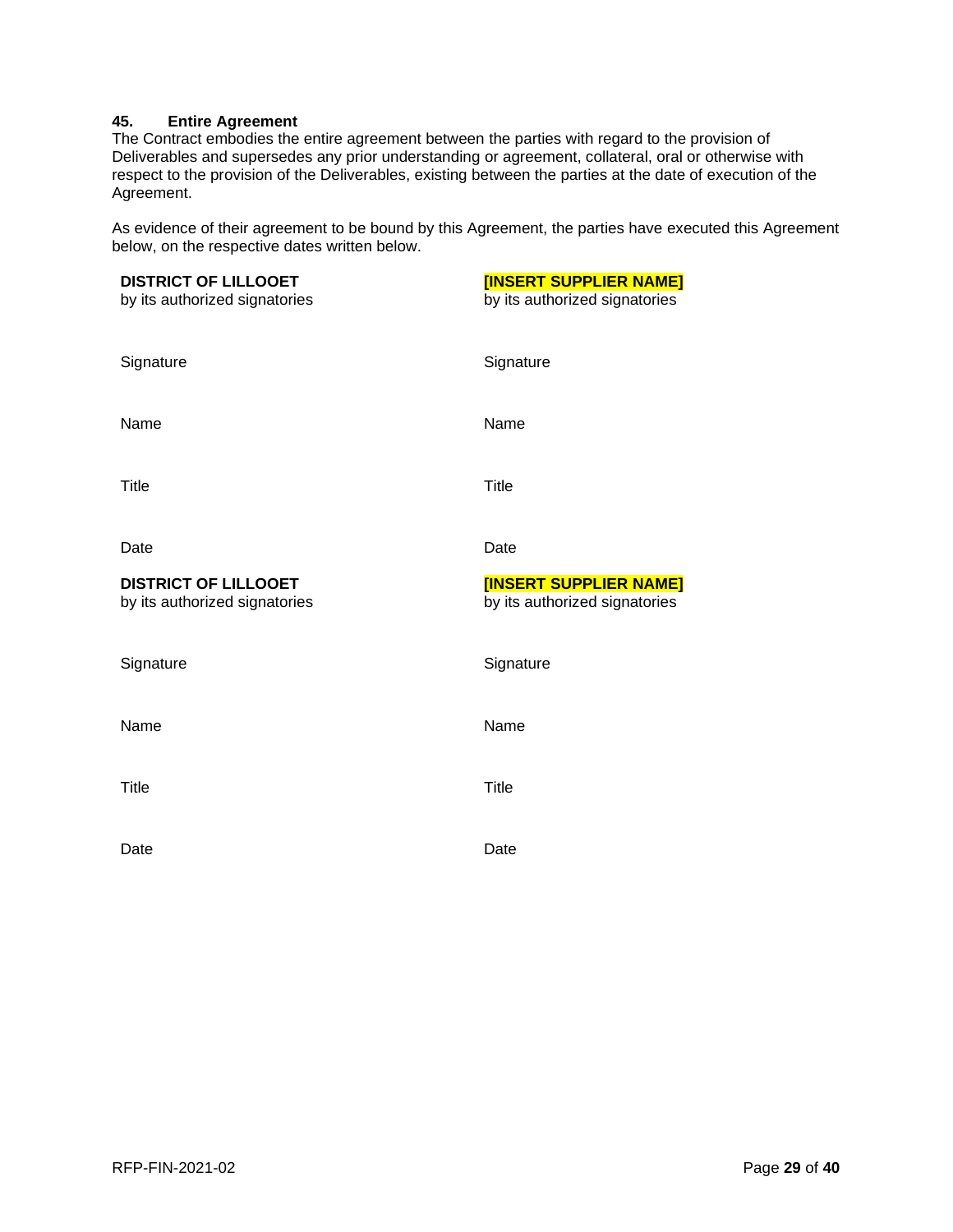# Schedule A - Deliverables

The Deliverables to be provided by the Supplier under this Agreement include the following:

#### [insert Deliverables]

If any services, deliverables, functions, responsibilities or tasks are not specifically described in this Agreement are: a) required for the proper performance of any of the Deliverables, or b) are usually performed as part of services that are substantially similar to the Deliverables, such services, deliverables functions, responsibilities and tasks shall be deemed to be included within the scope of the Deliverables to the same extent and in the same manner as if specifically required by this Agreement.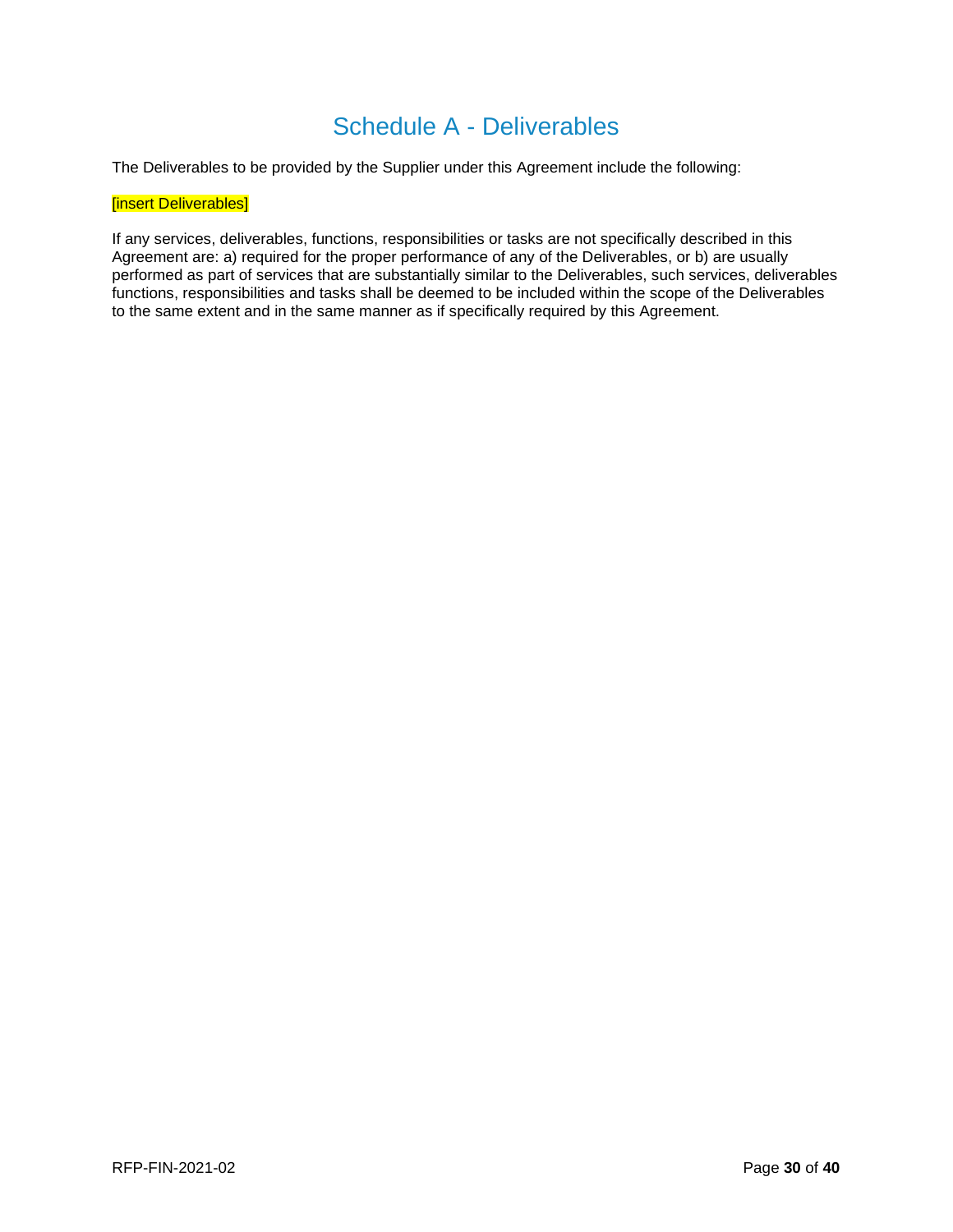# Schedule B - Fees

Notwithstanding anything else in the Agreement, the total Fees that may be payable by the District to the Supplier under the Agreement will not exceed **[Insert maximum contract amount]** plus [insert GST amount, if applicable] GST and [insert PST amount, if applicable] PST.

The Fees are in Canadian funds. The Fees are firm, fixed fee prices and the Supplier will not be compensated above the total Fees if they find that the Work requires more effort than they had planned for when they prepared their Proposal.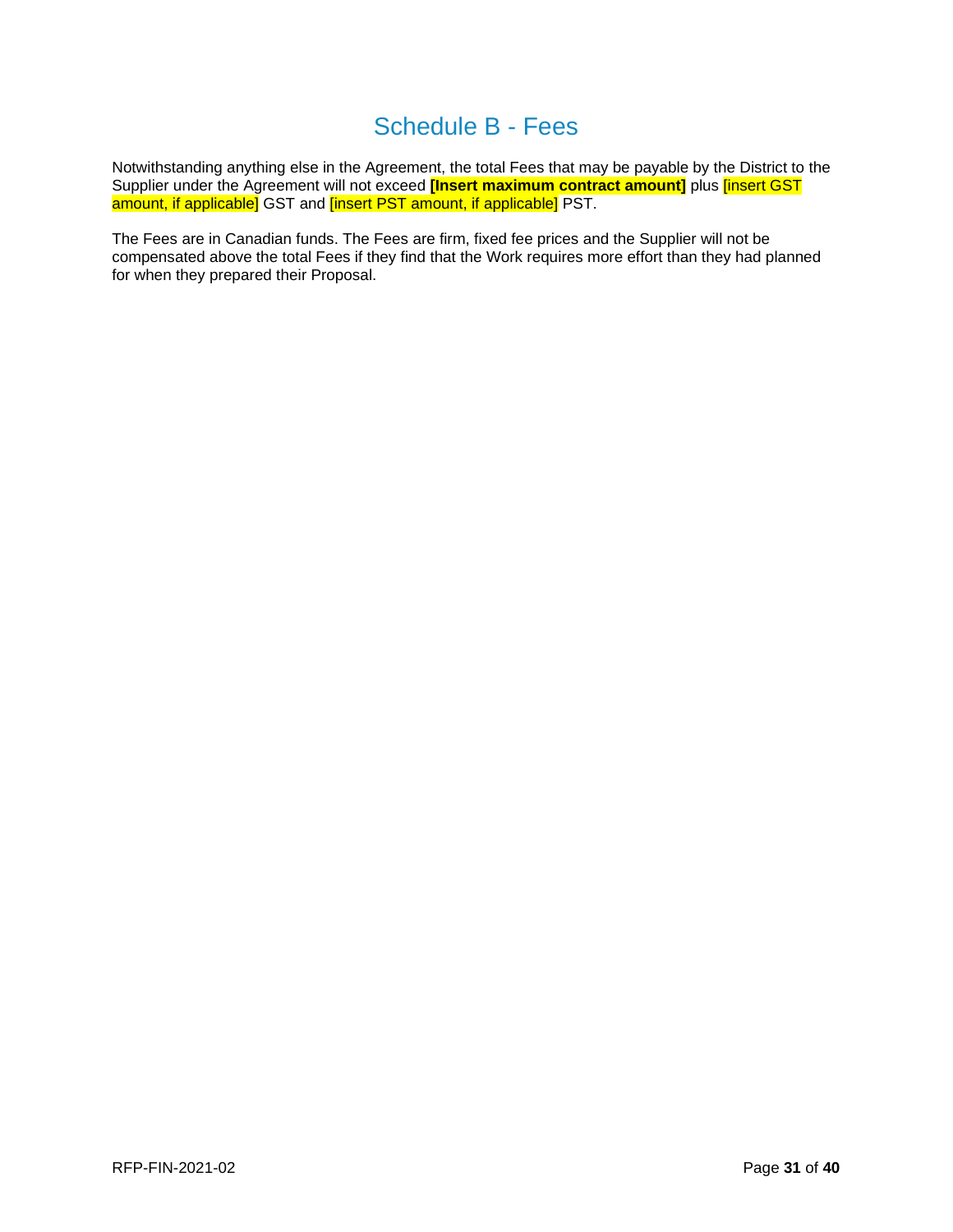# <span id="page-32-0"></span>APPENDIX B – SUBMISSION FORM

Proposals should include this Appendix B – Submission Form

## 1. Proponent Details:

| - 11                         |  |
|------------------------------|--|
| Full Legal Name of           |  |
| Proponent:                   |  |
|                              |  |
|                              |  |
| Other "DBA" Names the        |  |
|                              |  |
| Proponent Uses:              |  |
|                              |  |
| <b>Registered Address:</b>   |  |
|                              |  |
|                              |  |
|                              |  |
|                              |  |
| <b>Proponent Contact</b>     |  |
| Person Name and Title:       |  |
|                              |  |
|                              |  |
| <b>Contact Person Phone</b>  |  |
| $No.$ :                      |  |
|                              |  |
|                              |  |
| <b>Contact Person Email:</b> |  |
|                              |  |
|                              |  |
|                              |  |
|                              |  |

# 2. Confirmation of Addenda Received:

We have checked the District of Lillooet website at [www.lillooet.ca](http://www.lillooet.ca/) and/or BC Bid for Addenda and confirm receipt of the following Addenda, issued by the District up to the Closing Date and Time:

| Addendum # | <b>Issued on Date:</b> |
|------------|------------------------|
|            |                        |
|            |                        |
|            |                        |
|            |                        |
|            |                        |
|            |                        |

## 3. Subcontractors:

Subcontractors to be used for the work are as follows:

| <b>Name of Subcontractor</b> | <b>Role on Project</b> |
|------------------------------|------------------------|
|                              |                        |
|                              |                        |
|                              |                        |
|                              |                        |
|                              |                        |
|                              |                        |
|                              |                        |
|                              |                        |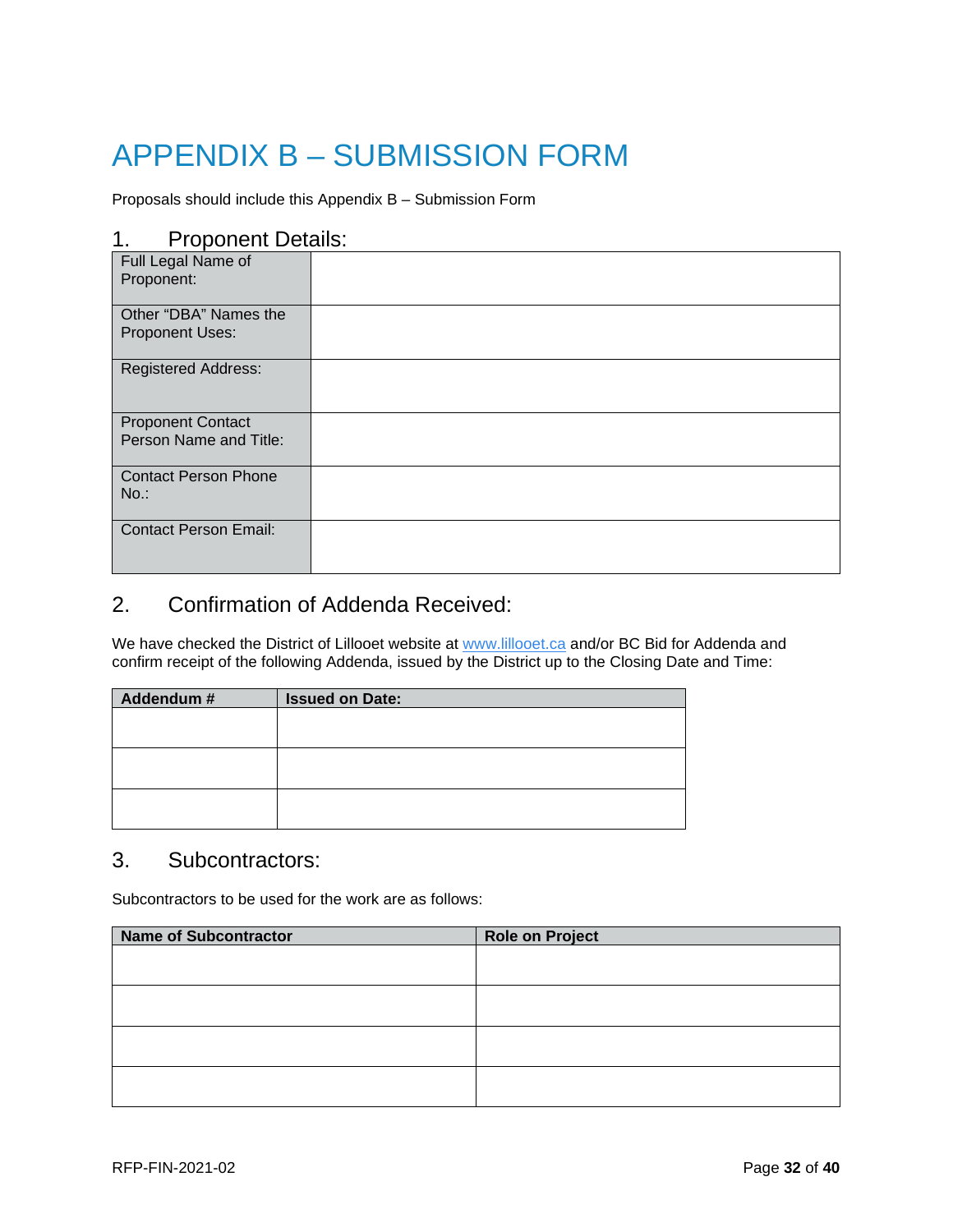# 4. Certification and Acknowledgement of RFP Process:

By signing this Appendix B – Submission Form, we the Proponent, certify and acknowledge the following:

- a. We have carefully read and examined this RFP document, including all appendices, and have conducted such other investigations as were prudent and reasonable in preparing this Proposal. We are able to provide the Deliverables and meet the Supplier Requirements detailed in Section 2 for the pricing submitted in this Proposal.
- b. We certify that the statements made in this Proposal are true and submitted in good faith.
- c. We acknowledge and understand that the RFP process and the submission of this Proposal do not give rise to any contractual obligations whatsoever (including what is commonly referred to as 'Contract A') between the District and us, the Proponent, and that no contractual obligations shall arise between the District and us, the Proponent, until and unless we execute a written Agreement with the District.
- d. We certify that we have not engaged in any conduct which would constitute a Conflict of Interest in relation to this RFP process, and that there is no foreseeable Conflict of Interest in performing the contractual obligations contemplated in the RFP; or, we have disclosed any potential, perceived, or actual conflict of interest below: [disclose any potential, perceived, or actual conflict of interest]

## 5. Certification Signature:

The Proponent hereby certifies that the above statements are true and that the individual signing below has the authority to bind the Proponent:

**Signature** 

Name

**Title** 

Date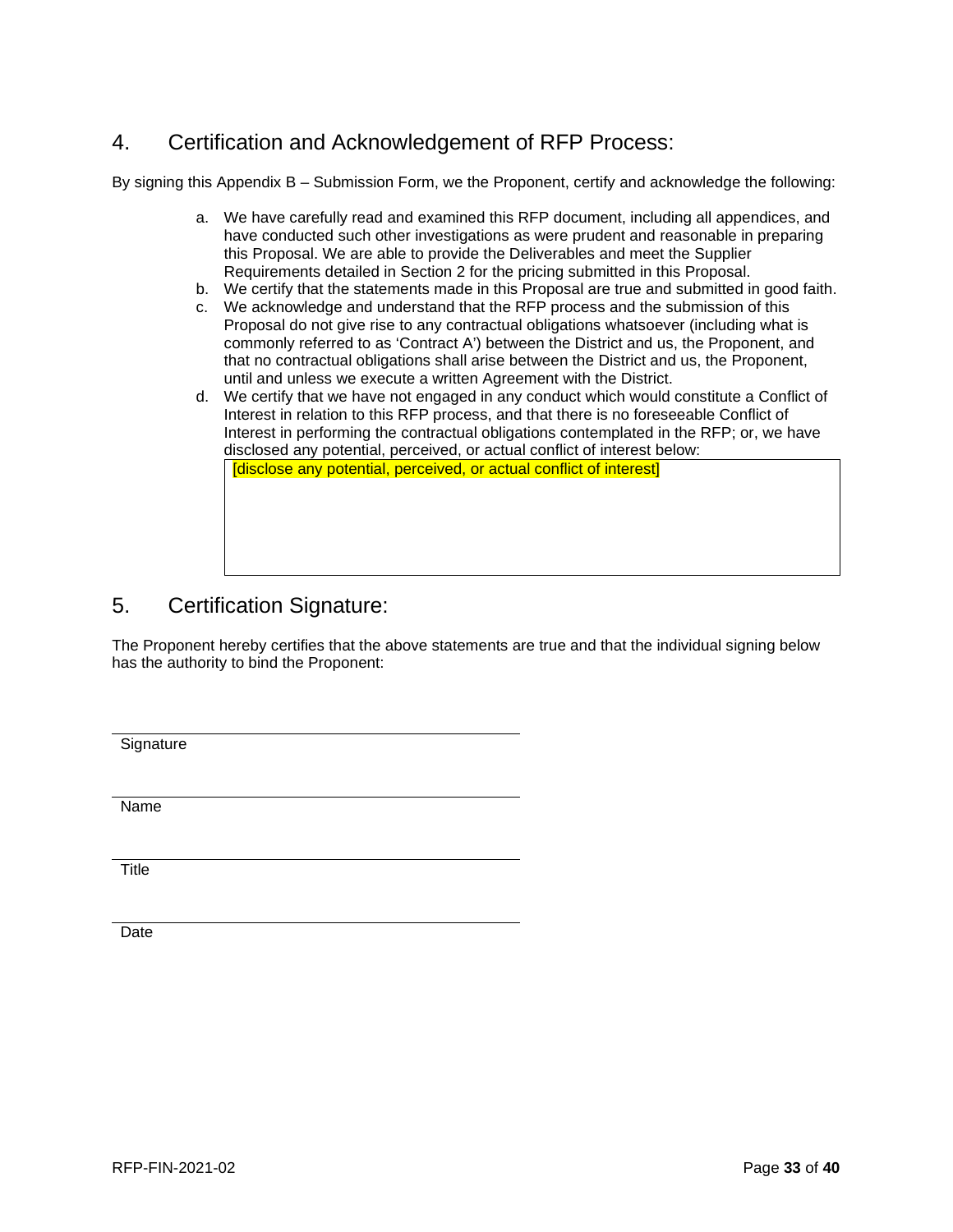# <span id="page-34-0"></span>APPENDIX C – PRICING FORM

Proposals should include this Appendix C – Pricing Form, as well as an Hourly Rate Schedule Breakdown, as described in Section 3 of this Appendix.

## 1. Pricing Basis:

Pricing entered into the tables of Section 2 below, shall be on the following basis:

All Prices must be in Canadian funds and inclusive of all applicable duties and taxes, except GST which shall be itemized separately where indicated. The prices must be all-inclusive and include for all labour, materials, supplies, site visits, travel, overheads, profit, insurance, expenses, disbursements, and all other costs and fees necessary to deliver the Deliverables.

Proponents acknowledge that, if it is a non-resident company (i.e., not a company registered in Canada), payments to the Proponent, as a non-resident, may be subject to withholding taxes under the Income Tax Act (Canada). Unless a non-resident Proponent provides the District with an official letter from Canada Revenue Agency waiving the withholding requirements, the District will withhold the taxes it determines are required under the Income Tax Act (Canada).

The Fixed Fee prices are firm not-to-exceed prices. The Deliverables must be completed for the price submitted. Supplier will not be compensated above the Total Fixed Fee price if they find that the work requires more effort than they had planned for when they prepared their Proposal.

# 2. Fixed Fee for Deliverables:

For completion of all Deliverables, the Supplier will be compensated the Total Fixed Fee as indicated below.

| <b>Deliverables</b>                       | <b>Fixed Fee</b>        |
|-------------------------------------------|-------------------------|
| ARO Standard - Implementation             | [enter fixed fee]       |
| Subtotal:                                 | <b>Fenter subtotall</b> |
| Goods and Services Tax (GST)              | [enter GST amount]      |
| Provincial Sales Tax (PST), if applicable | [enter PST amount]      |
| <b>Total Fixed Fee Price:</b>             | <b>Fenter TOTAL</b>     |

## 3. Hourly Rates:

Proposals should include an 'Hourly Rate Schedule' with this Appendix C and can be in a format of the Proponent's choosing. The rate schedule should identify the hourly rate by role and experience level as applicable, and where available, identify the personnel associated with the role.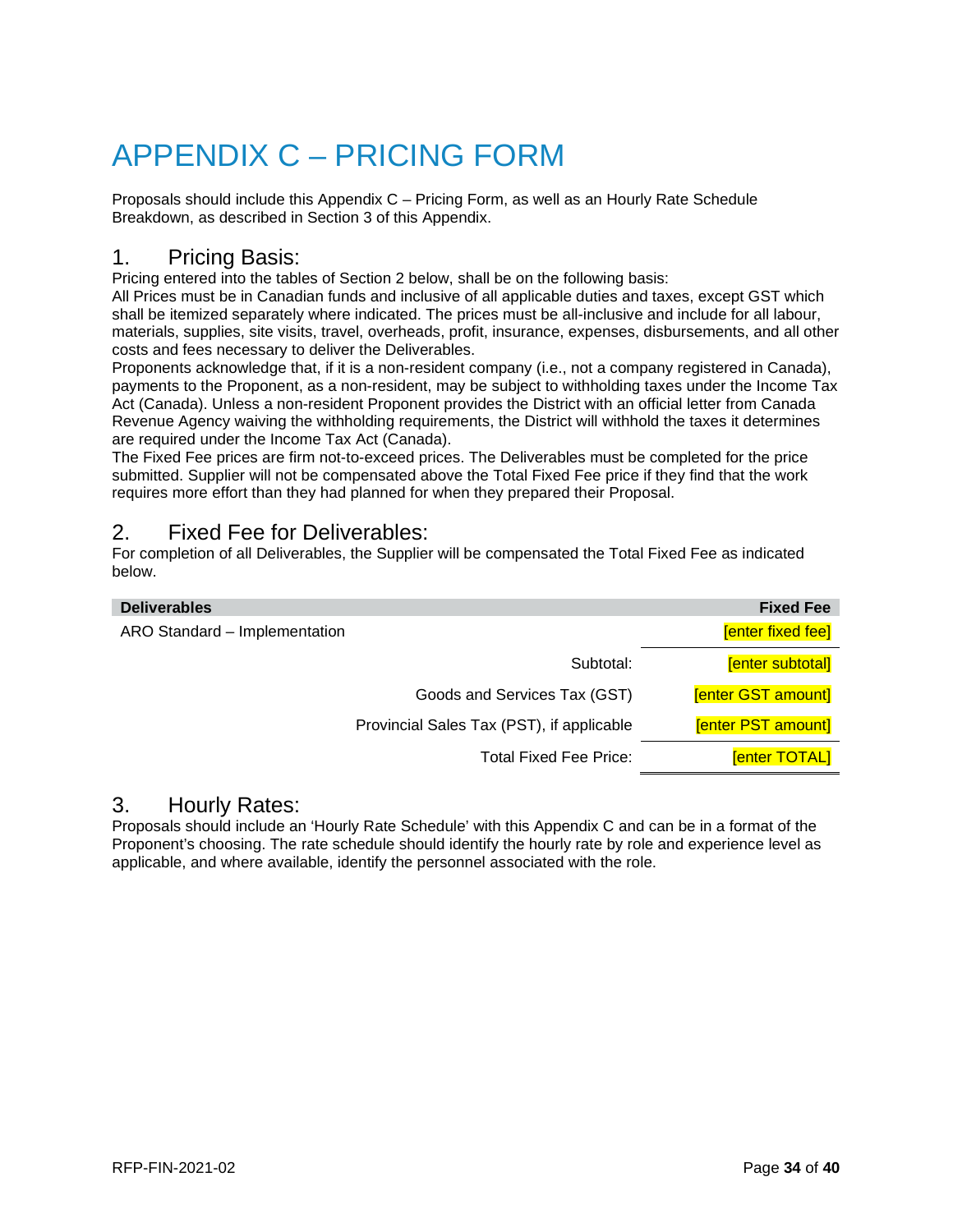# <span id="page-35-0"></span>APPENDIX D – RATED CRITERIA FORM

Proposals should include the following sections in this order, with all requested details and supporting documents, either on this form or in a format of your choice.

## 1. Proponent Profile:

In this section, provide a brief profile of your company, including a description of the history and areas of expertise.

Discuss your company's experience in relevant fields, expanse of other related experience, and strengths relevant to these assignments. Include a narrative as to why the company is well-suited and best qualified to perform the work described in this RFP.

If your company has multiple locations, please identify the corporate head office and any local offices that may be involved in project delivery and coordination.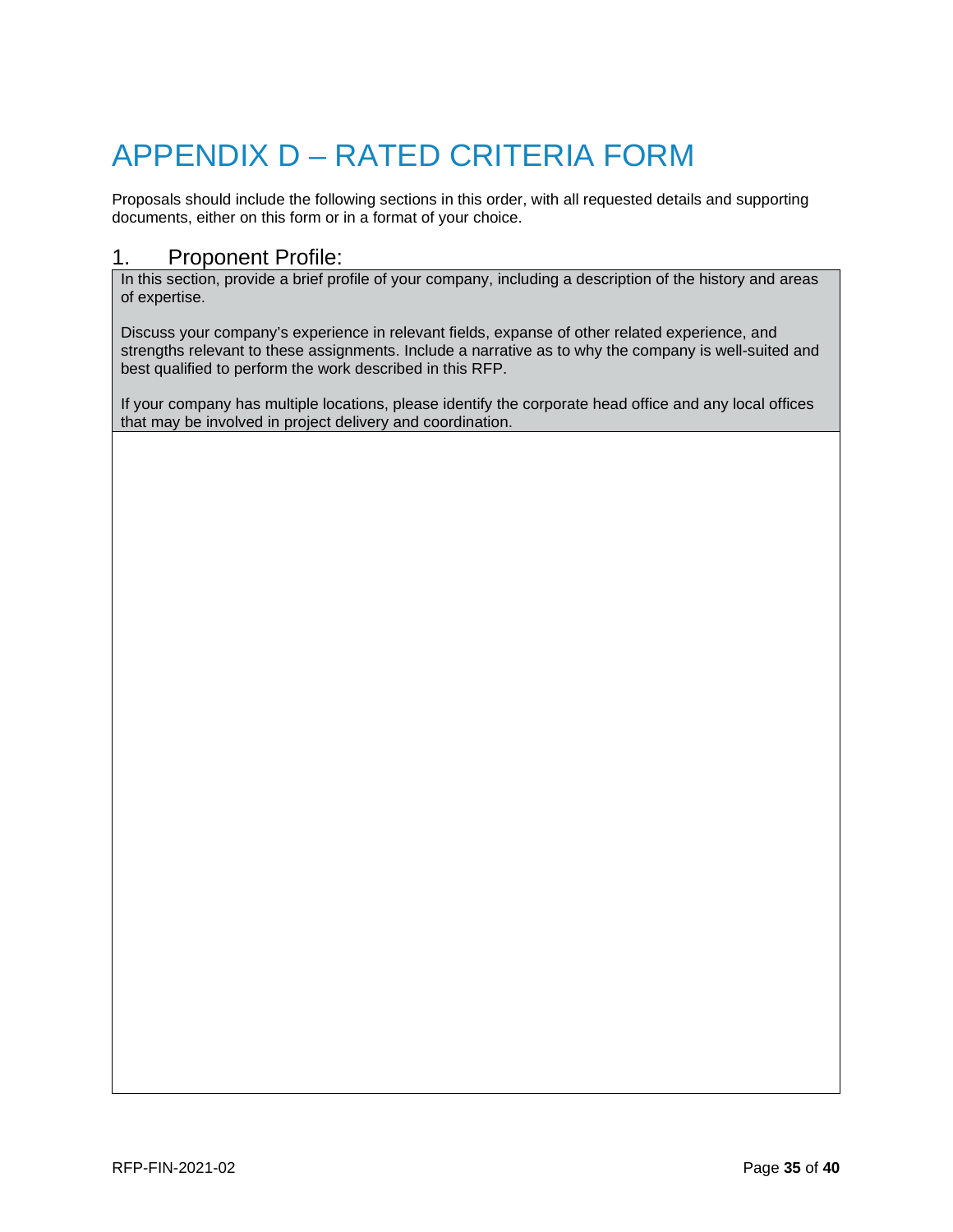## 2. Proposed Team:

In this section, provide the details of the proposed team members that will deliver the Deliverables.

Proposals should identify the manager who the Proponent has appointed to lead the Proponent's project team and who will be the main contact for the District.

| <b>Team Member Name:</b> | <b>Position:</b> | <b>Employee or</b><br><b>Subcontractor:</b> | <b>Brief</b><br><b>Description</b><br>Provided: | Resume /<br><b>Work</b><br><b>History</b><br><b>Attached:</b> |
|--------------------------|------------------|---------------------------------------------|-------------------------------------------------|---------------------------------------------------------------|
|                          | Project Manager  |                                             |                                                 |                                                               |
|                          |                  |                                             |                                                 |                                                               |
|                          |                  |                                             |                                                 |                                                               |
|                          |                  |                                             |                                                 |                                                               |
|                          |                  |                                             |                                                 |                                                               |
|                          |                  |                                             |                                                 |                                                               |

Provide a brief description of each proposed team member describing their qualifications, experience relevant to the Deliverables and responsibilities for this Project.

Attach a resume or detailed work history for each named team member.

Please note that adjustments to proposed team members following award of the Agreement will require written approval of the District.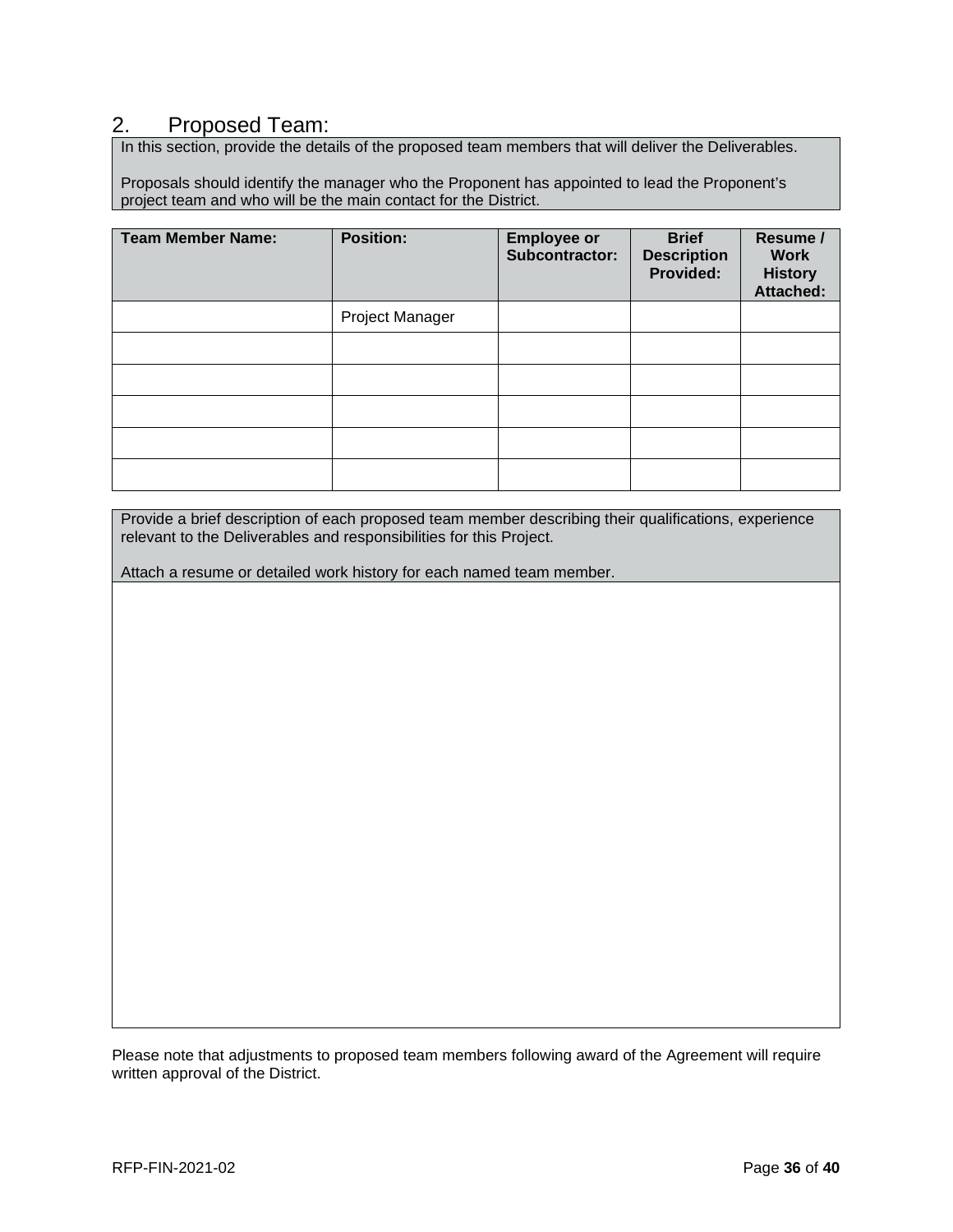# 3. Approach and Methodology:

It is the expectation of the District that the Proposal will include a detailed "Approach and Methodology" section that clearly outlines the approach that the Proponent proposes to complete the Project.

In this section, describe:

Your understanding of the Project, as well as the potential issues and challenges to be addressed. The methodology that you would use to complete this assignment.

Your intended approach and utilization of proposed team members to complete the work, and how you will manage your workloads on other commitments.

Your work plan, including the start and end dates, relevant tasks, meetings, milestones, and deliverables required to complete this Project.

Your approach to communicating with the District, and how you will ensure that the work will be completed on time and within budget.

Any innovative or value-added services that you propose pursuant to Section 2.4 – Innovation and Value-Added Services.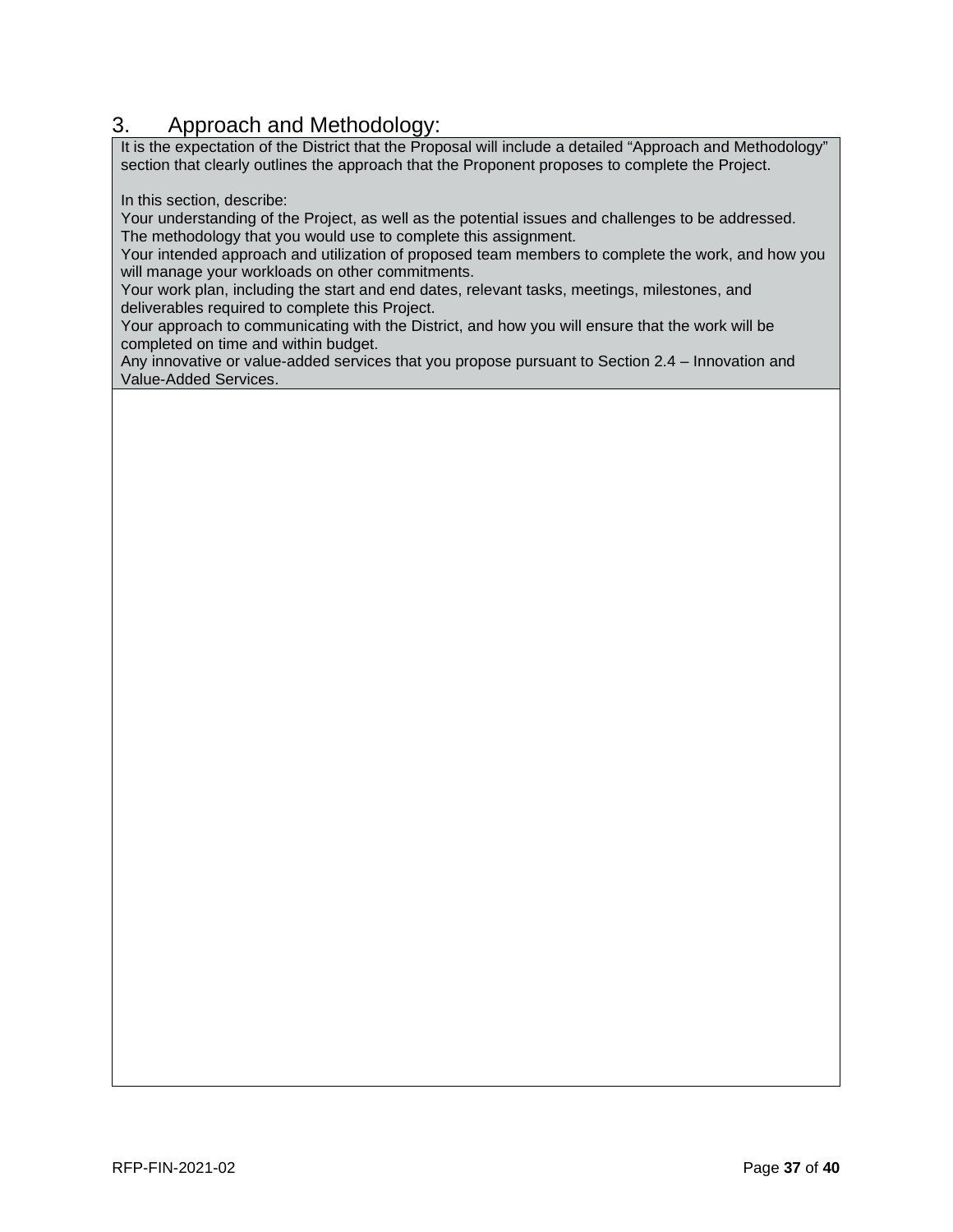## 4. Experience and References:

In this section, in a format similar to the tables below, Proponents should provide details on three (3) projects completed in the last five (5) years which are the most relevant to the Deliverables. Proponents should note that the District may contact the client to provide a reference on the experience listed and may amend scoring in the evaluation based on the client's feedback. Positive references will impact scoring positively, and poor or negative references will impact scoring negatively and may be grounds for rejection of a Proposal. Additionally, the District may consider information regarding the integrity and reliability of a Proponent's services from parties other than those provided in a Proponent's proposal, including the District's own experience with the Proponent.

| <b>Project Experience #1</b>                                      |  |
|-------------------------------------------------------------------|--|
| <b>Client Name:</b>                                               |  |
| <b>Contact Name:</b>                                              |  |
| <b>Contact Phone Number:</b>                                      |  |
| <b>Contact Email:</b>                                             |  |
| Dates Work Undertaken:                                            |  |
| Proposed Team Members on Project:                                 |  |
| Brief Description of Project and Services<br>Proponent Performed: |  |